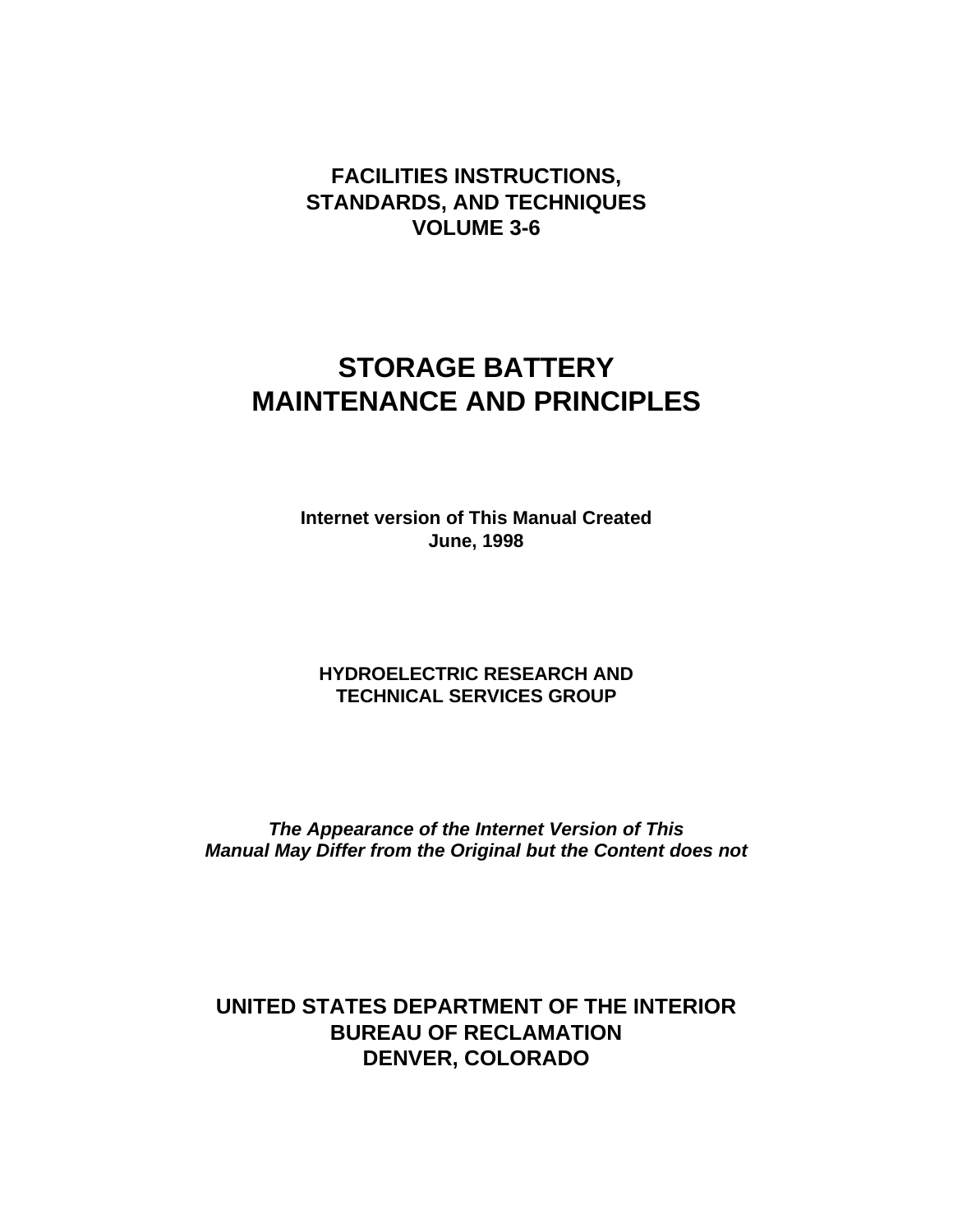# **TABLE OF CONTENTS**

| <b>Section</b> |                                                                                                                                                                                                                                | Page |
|----------------|--------------------------------------------------------------------------------------------------------------------------------------------------------------------------------------------------------------------------------|------|
|                |                                                                                                                                                                                                                                |      |
|                | 1 Condensed instructions: lead-acid batteries (last updated 12/31/97)  2                                                                                                                                                       |      |
| 1.1            |                                                                                                                                                                                                                                |      |
| 1.2            |                                                                                                                                                                                                                                |      |
| 1.3            |                                                                                                                                                                                                                                |      |
| 1.4            |                                                                                                                                                                                                                                |      |
| 1.5            |                                                                                                                                                                                                                                |      |
| 1.6            |                                                                                                                                                                                                                                |      |
| 1.7            |                                                                                                                                                                                                                                |      |
| 1.8            |                                                                                                                                                                                                                                |      |
| 1.9            |                                                                                                                                                                                                                                |      |
| 1.10           |                                                                                                                                                                                                                                |      |
| 1.11           |                                                                                                                                                                                                                                |      |
| 1.12           |                                                                                                                                                                                                                                |      |
| 1.13           |                                                                                                                                                                                                                                |      |
|                |                                                                                                                                                                                                                                |      |
|                |                                                                                                                                                                                                                                |      |
|                |                                                                                                                                                                                                                                |      |
| 2.1            |                                                                                                                                                                                                                                |      |
| 2.2            |                                                                                                                                                                                                                                |      |
| 2.3            |                                                                                                                                                                                                                                |      |
| 2.4            |                                                                                                                                                                                                                                |      |
| 2.5            |                                                                                                                                                                                                                                |      |
| 2.6            |                                                                                                                                                                                                                                |      |
| 2.7            |                                                                                                                                                                                                                                |      |
| 2.8            |                                                                                                                                                                                                                                |      |
| 2.9            |                                                                                                                                                                                                                                |      |
| 2.10           |                                                                                                                                                                                                                                |      |
| 2.11           | Over discharge expansion of the contract of the contract of the contract of the contract of the contract of the contract of the contract of the contract of the contract of the contract of the contract of the contract of th |      |
| 2.12           |                                                                                                                                                                                                                                |      |
| 2.13           |                                                                                                                                                                                                                                |      |
| 2.14           |                                                                                                                                                                                                                                |      |
| 2.15           |                                                                                                                                                                                                                                |      |
| 2.16           |                                                                                                                                                                                                                                |      |
| 2.17           |                                                                                                                                                                                                                                |      |
| 2.18           |                                                                                                                                                                                                                                |      |
| 2.19           |                                                                                                                                                                                                                                |      |
| 2.20           |                                                                                                                                                                                                                                |      |
| 2.21           |                                                                                                                                                                                                                                |      |
| 2.22           |                                                                                                                                                                                                                                |      |
| 2.23           |                                                                                                                                                                                                                                |      |
| 2.24           |                                                                                                                                                                                                                                |      |
| 2.25           |                                                                                                                                                                                                                                |      |
|                |                                                                                                                                                                                                                                |      |
|                |                                                                                                                                                                                                                                |      |
| 3.1            |                                                                                                                                                                                                                                |      |
| 3.2            |                                                                                                                                                                                                                                |      |
|                |                                                                                                                                                                                                                                |      |
|                | 4 Optional instructions lead-calcium batteries (last updated 12/31/97)  22                                                                                                                                                     |      |
| 4.1            |                                                                                                                                                                                                                                |      |
| 4.2            |                                                                                                                                                                                                                                |      |
|                |                                                                                                                                                                                                                                |      |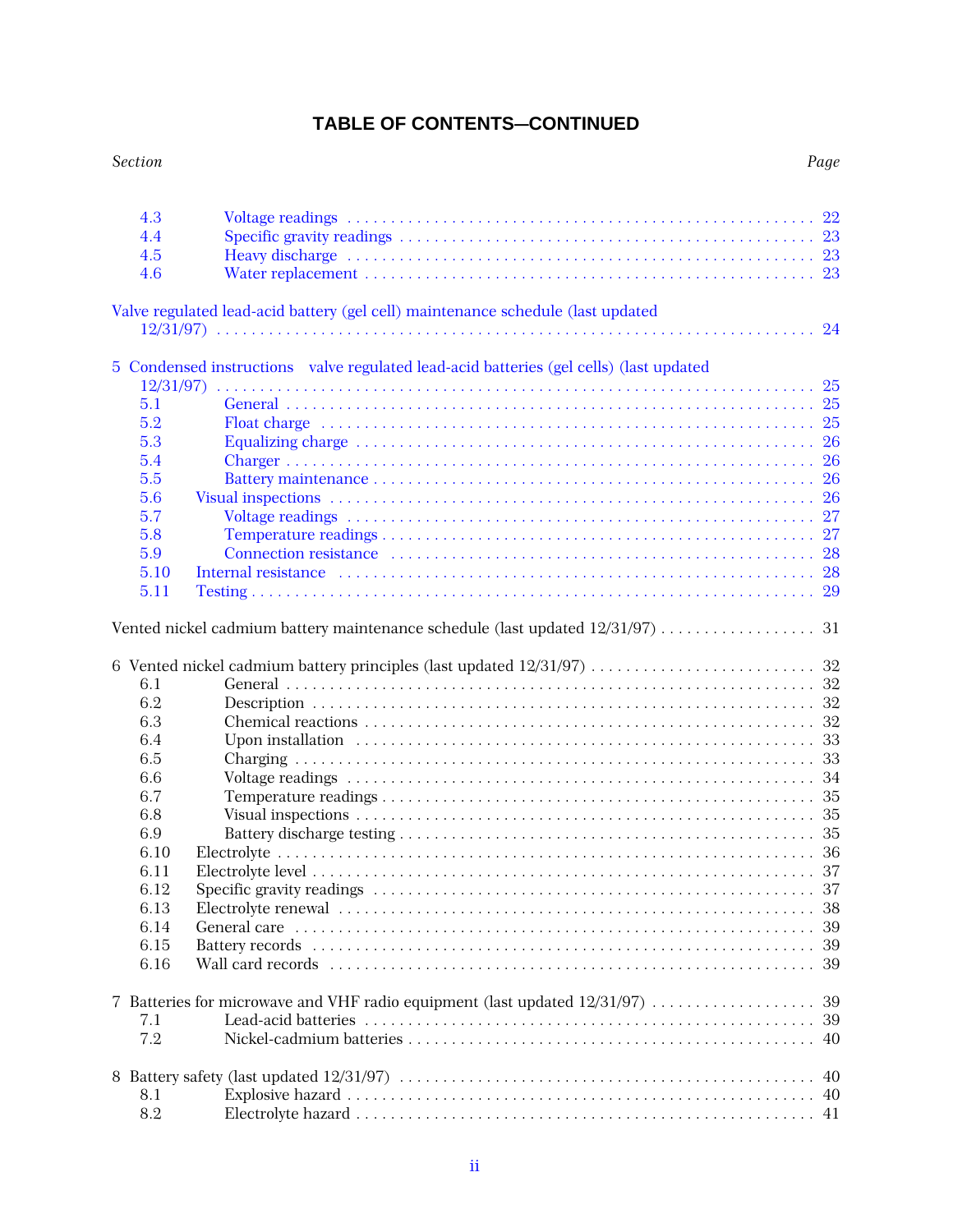#### *Section Page*

| 8.4<br>8.5<br>8.6 |  |
|-------------------|--|
| 9.1<br>9.2        |  |
|                   |  |
|                   |  |

# **TABLES**

## *Table*

# **FIGURES**

# *Figure*

| 9. |                                                                                     |  |
|----|-------------------------------------------------------------------------------------|--|
| 3  | Percent capacity of batteries with pasted and planté type plates for various        |  |
|    |                                                                                     |  |
| 4  |                                                                                     |  |
| 5  |                                                                                     |  |
| 6  | Percent local action in 1.280 electrolyte versus specific gravity of electrolyte 73 |  |
|    | Approximate variation of local action in lead-acid storage cells with changes in    |  |
|    |                                                                                     |  |
| 8  | Approximate variation of capacity with temperature in lead-acid chloride-           |  |
|    | accumulator                                                                         |  |
|    |                                                                                     |  |
| 9  |                                                                                     |  |
| 10 |                                                                                     |  |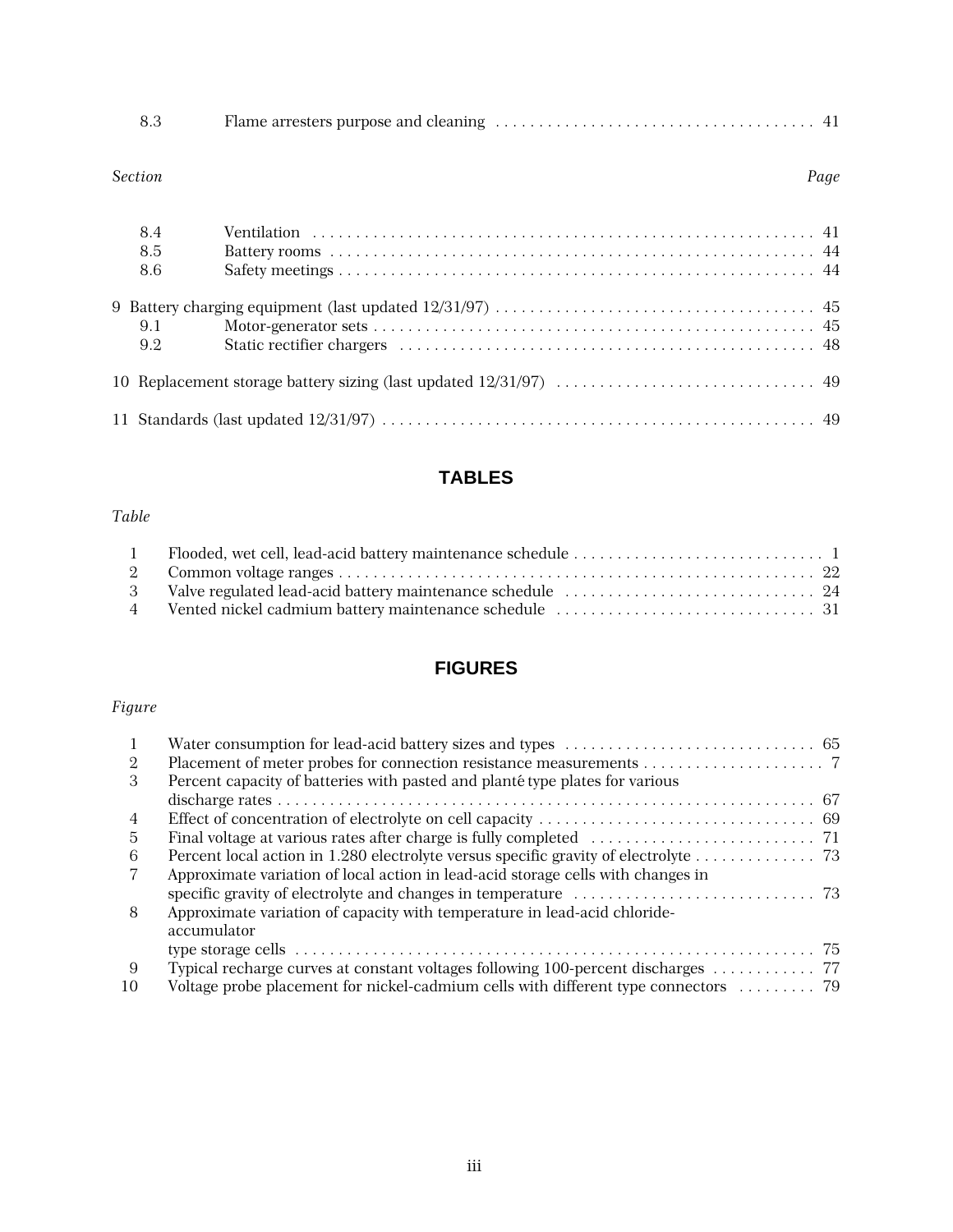# **TABLE OF CONTENTS-CONTINUED**

# **REPORT FORMS**

*Form Page*

| <b>POM-133A</b> |                                                                      |  |
|-----------------|----------------------------------------------------------------------|--|
| <b>POM-133B</b> | Valve regulated lead-acid battery maintenance report (last updated   |  |
|                 |                                                                      |  |
| POM-133C        | Nickel-cadmium battery maintenance report (last updated 12/31/97) 55 |  |
| <b>POM-134A</b> | Flooded lead acid batter connection resistance annual report         |  |
|                 |                                                                      |  |
| <b>POM-134B</b> | Valve regulated lead-acid battery connection and internal resistance |  |
|                 |                                                                      |  |
| POM-157         |                                                                      |  |
| POM-159         |                                                                      |  |
|                 |                                                                      |  |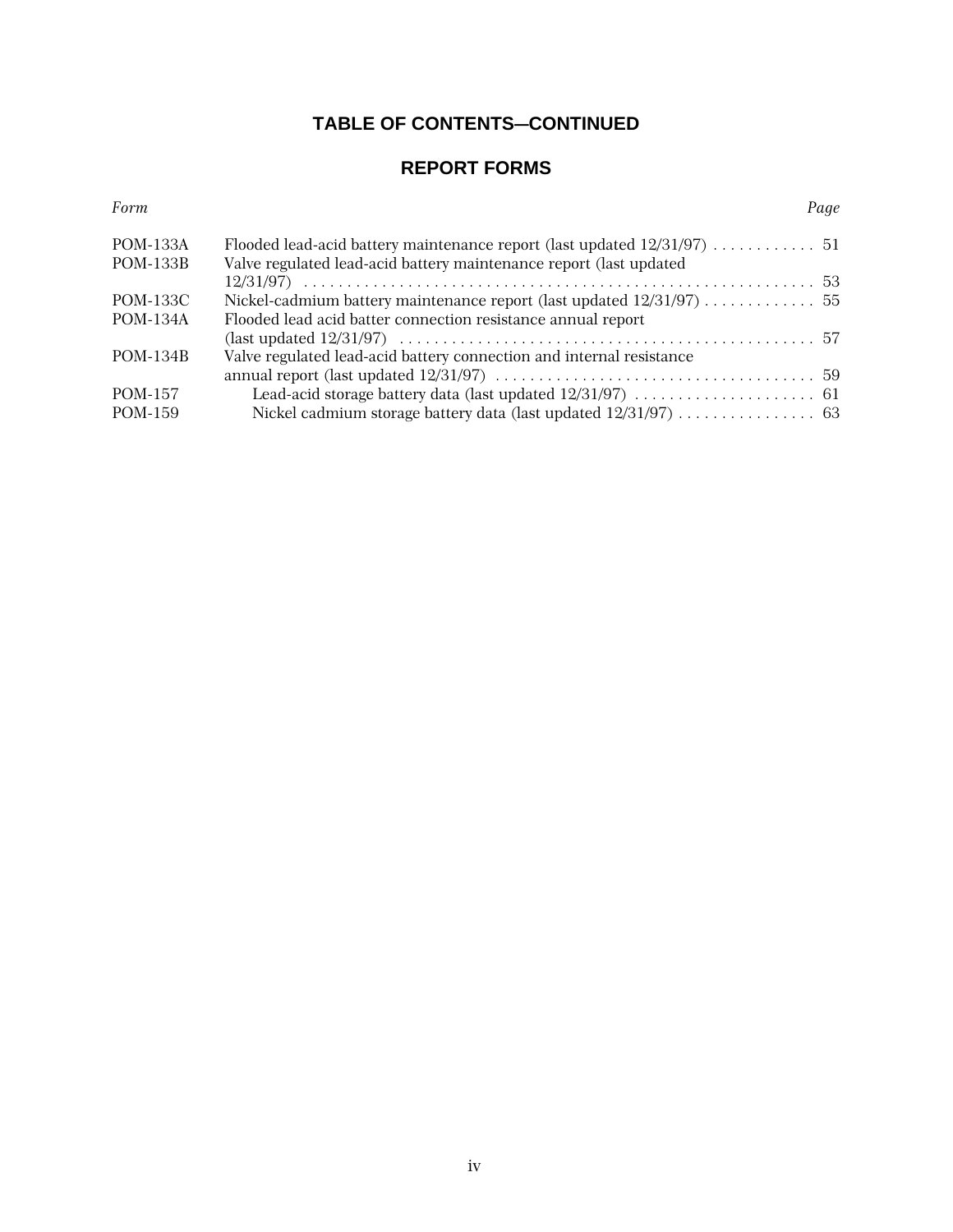| Maintenance                                       | New Battery                               | Shift                                           | Monthly                                                                | 3-Month                                | Annual                                                 | 5-Year                               |
|---------------------------------------------------|-------------------------------------------|-------------------------------------------------|------------------------------------------------------------------------|----------------------------------------|--------------------------------------------------------|--------------------------------------|
| Visual<br>Inspection<br>See 1.7                   |                                           |                                                 | Also See 1.10C &D                                                      | Flame<br>Arresters<br>See 8.3          |                                                        |                                      |
| <b>Battery Float</b><br>Voltage<br>See 1.3        |                                           | Panel Meter<br><b>Float Voltage</b><br>See 1.3A | <b>Battery Terminals</b><br>with Digital<br>Voltmeter                  |                                        | Compare Panel<br>Meter to Digital<br>Voltmeter         |                                      |
| Cell Float<br>Voltages<br>See 1.3                 | All Cells<br>with Digital<br>Voltmeter    |                                                 | Pilot Cells<br>with Digital<br>Voltmeter                               | All Cells<br>with Digital<br>Voltmeter |                                                        |                                      |
| <b>Specific Gravity</b><br>Readings<br>See 1.4    | All Cells                                 |                                                 | <b>Pilot Cells</b>                                                     | 10 Percent of<br>all Cells             | All Cells                                              |                                      |
| Temperature<br>Readings<br>See 1.5                |                                           |                                                 | <b>Pilot Cells</b>                                                     | 10 Percent of<br>All Cells             |                                                        |                                      |
| Connection<br>Resistance<br>See 1.6               | All<br>Connections                        |                                                 |                                                                        |                                        | All Connections                                        |                                      |
| <b>Battery Testing</b><br>See 3.0                 | Acceptance<br><b>Test After</b><br>1 week |                                                 |                                                                        |                                        | Yearly Capacity<br>Tests if 5-Year<br>Test <90 Percent | Capacity<br>Discharge<br><b>Test</b> |
| <b>Check Safety</b><br>Equipment<br>See 1.7 & 8.0 |                                           |                                                 | Wash Equipment;<br>Protective Clothing;<br>Fire Extinguishers,<br>Etc. |                                        |                                                        |                                      |

## **TABLE 1. - FLOODED, WET CELL, LEAD-ACID BATTERY MAINTENANCE SCHEDULE**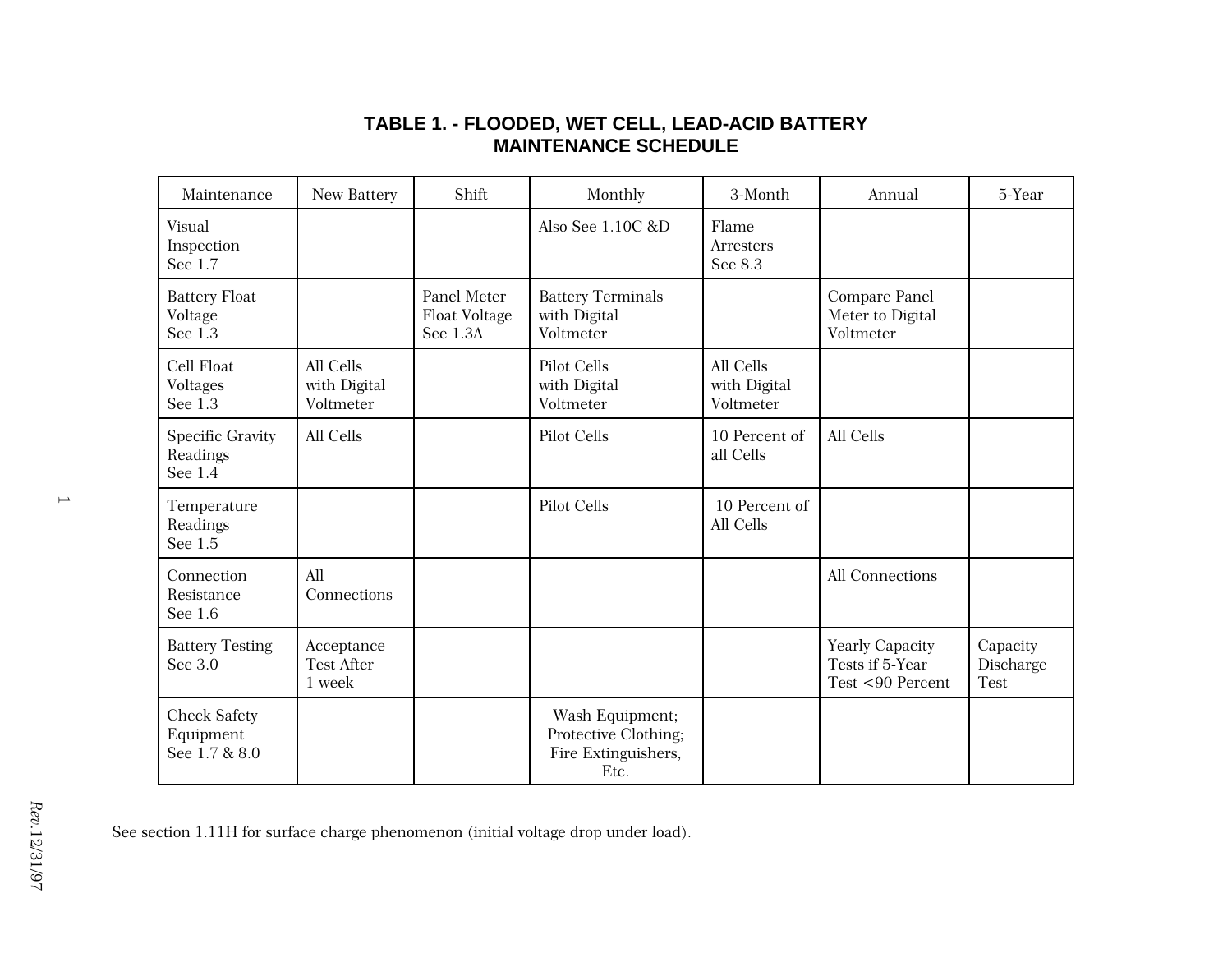## **1. CONDENSED INSTRUCTIONS: LEAD-ACID BATTERIES**

#### 1.1 PURPOSE

The purpose of this section is to outline the duties and responsibilities for routine operation and care of vented lead-acid batteries. Section 2 contains detailed information on lead-acid battery principles.

#### 1.2 BATTERY CHARGING AND SPECIFIC GRAVITY TEMPERATURE CORRECTION

#### A. Initial Freshening Charge

To establish a reference, give each new battery, or reinstalled battery stored for more than 3 months, an initial freshening charge. Use the equalizing voltage given by the manufacturer for the type cell, but do not exceed the maximum voltage of other loads connected to the charger. Apply this charge until each cell gasses freely and equally and specific gravity (sp.gr.) stops rising. ust before the end of the initial charge, record the voltage of each cell. About 20 minutes after the end of the charge, record the specific gravity of each cell, corrected to  $77 \text{ °F}$ . For every 3  $\text{ °F}$  above  $77 \text{ °F}$ , add one point  $(0.001)$  to the reading. For every 3 °F below 77°F, subtract one point (0.001) from the reading. Use form POM-133A for these records and keep them for the life of the battery.

*A.1 Pilot ell.* After the initial charge or to begin a yearly cycle, choose a pilot cell from one of the lowest specific gravity and lowest voltage cells. This cell is used as a representative for readings, for one year. Each year a new pilot cell is chosen.

#### B. Float Charge

Charge batteries continuously at the float voltage recommended by the manufacturer. ont l, take the voltage across the overall battery terminals with an accurate digital meter and compare this reading with the charger and bus voltmeters. If needed, adjust the charger float voltage based on the *igital* meter. Adjust the charger and/or bus voltmeters to agree with the digital meter if needed.

A battery is said to float when charging voltage is slightly greater than the open circuit voltage of the battery. Floating current required to keep leadcalcium cells at full charge is about one-fourth to one-third that of leadantimony cells, but lead-calcium cells usually must be floated at a slightly higher voltage. Lead-selenium cells require float voltages slightly above those of lead-calcium.

The operation of a battery by float method is based on overall voltage applied to the battery terminals. The voltmeter used must be very accurate. An inaccurate meter can result in either over or undercharge and resulting problems, which reduce life and service of the battery. See section 1.3.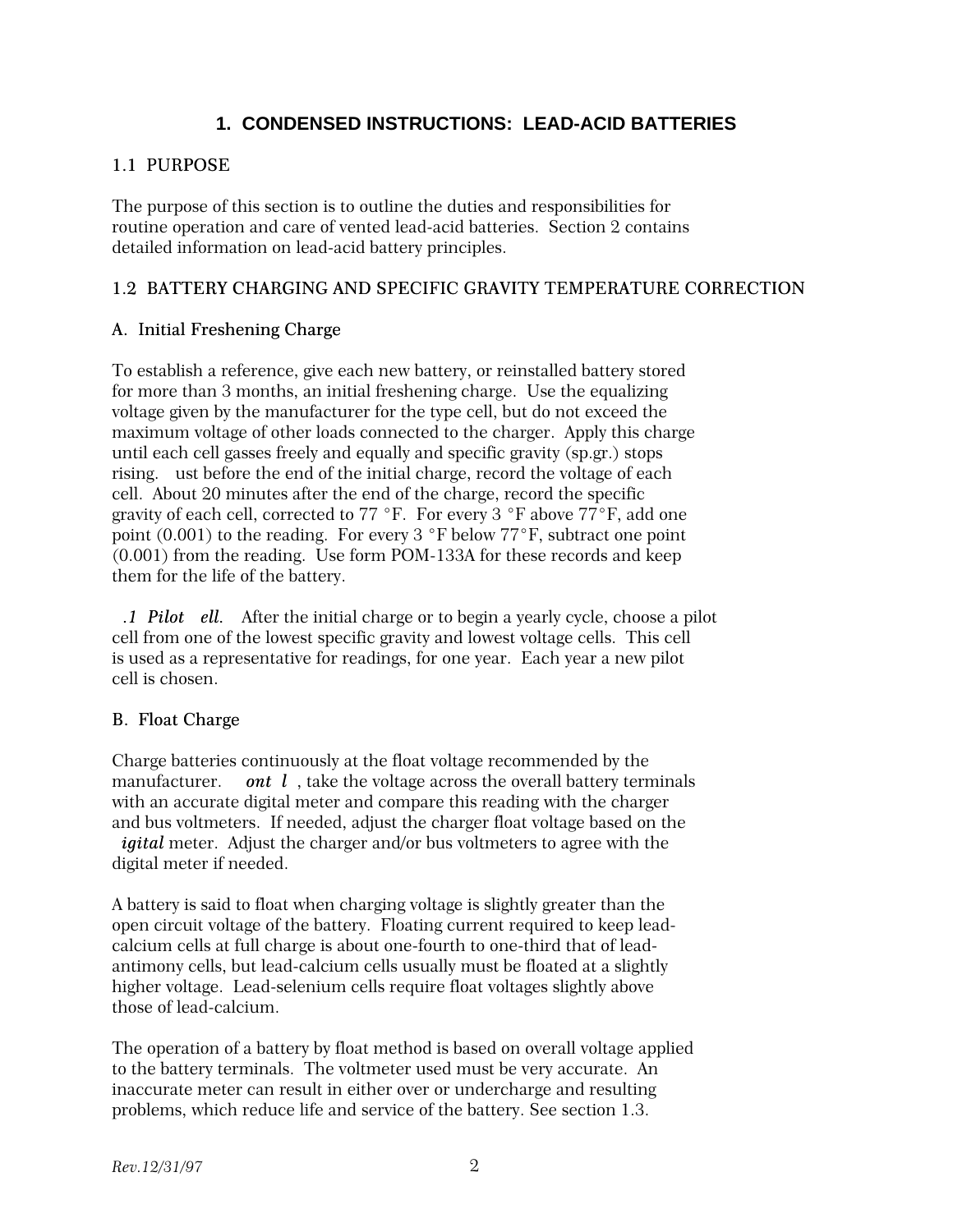#### C. Equalizing Charge

The purpose of the equalizing charge is to ensure that every plate in every cell is brought with certainty to a state of full charge by a slight overcharge.

*<i>p* not exterm e ualizing c arget on a routine ba i. If one of the conditions below occurs, apply an equalizing charge at the voltage recommended by the manufacturer for the type of cell. Ensure that all cell levels are at the high level mark before beginning the charge.

- 1. Following heavy discharge.
- 2. If specific gravity (corrected for temperature) of any cell is more than 10 points (0.010) below the full charge value while on float.
- 3. If the voltage of any cell is more than 0.04 volt below the average cell voltage when the battery is on float.
- 4. If the level in any cell or cells falls at or near the minimum fill line a lot of distilled water must be added to restore the level to the maximum fill line. If this condition occurs, an equalizing charge must be performed to restore specific gravity.
- 5. If too little replacement water is being added, typically indicating undercharging (see fig. 1 for typical water consumption).

#### *Terminate tee ualiing carge en all conition belo are met*

- 1. Every cell gasses freely and equally.
- 2. The specific gravity of all low cells has stopped rising, determined by two specific gravity readings measured over the last one-eighth of the charging period.
- 3. The voltage difference between the highest and lowest cells is no greater than at the initial charge.

Failure to give equalizing charges when needed leads to problems. The ampere-hour capacity of weak cells greatly decreases. During discharge, these cells will be exhausted well ahead of good cells and then become over discharged (see section 2.11) or over sulfated; the plates may buckle, and grids may crack. Continued discharge may reverse the polarity, making positive plates out of the negatives and vice versa, which will destroy the cells.

If one section of the battery runs warmer than the rest, these cells have a higher rate of internal self-discharge, and capacity gradually falls below the others. Hence, a battery must be located so that sunshine or space heaters do not affect a portion of the battery, which would mask internal self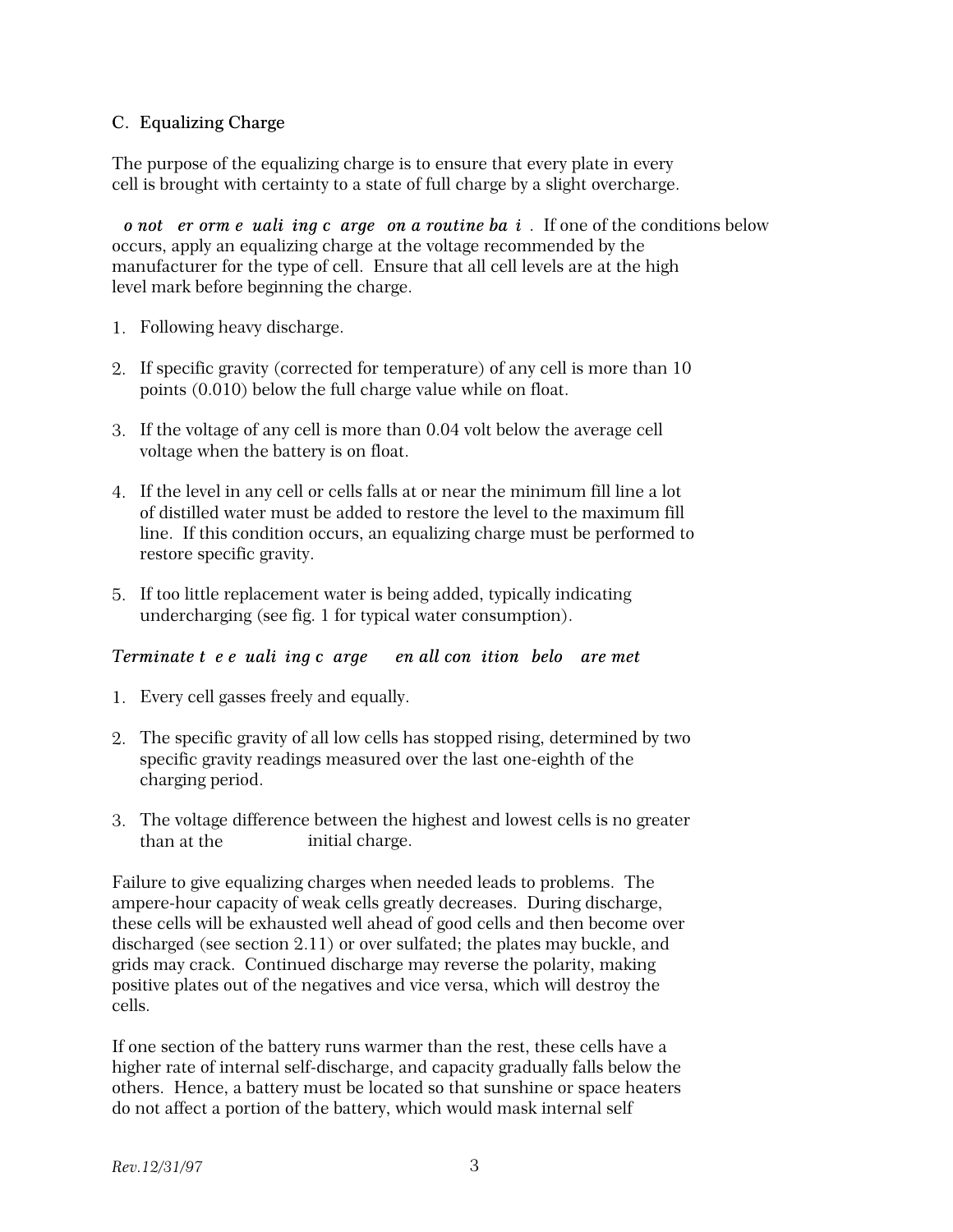discharge temperature increases.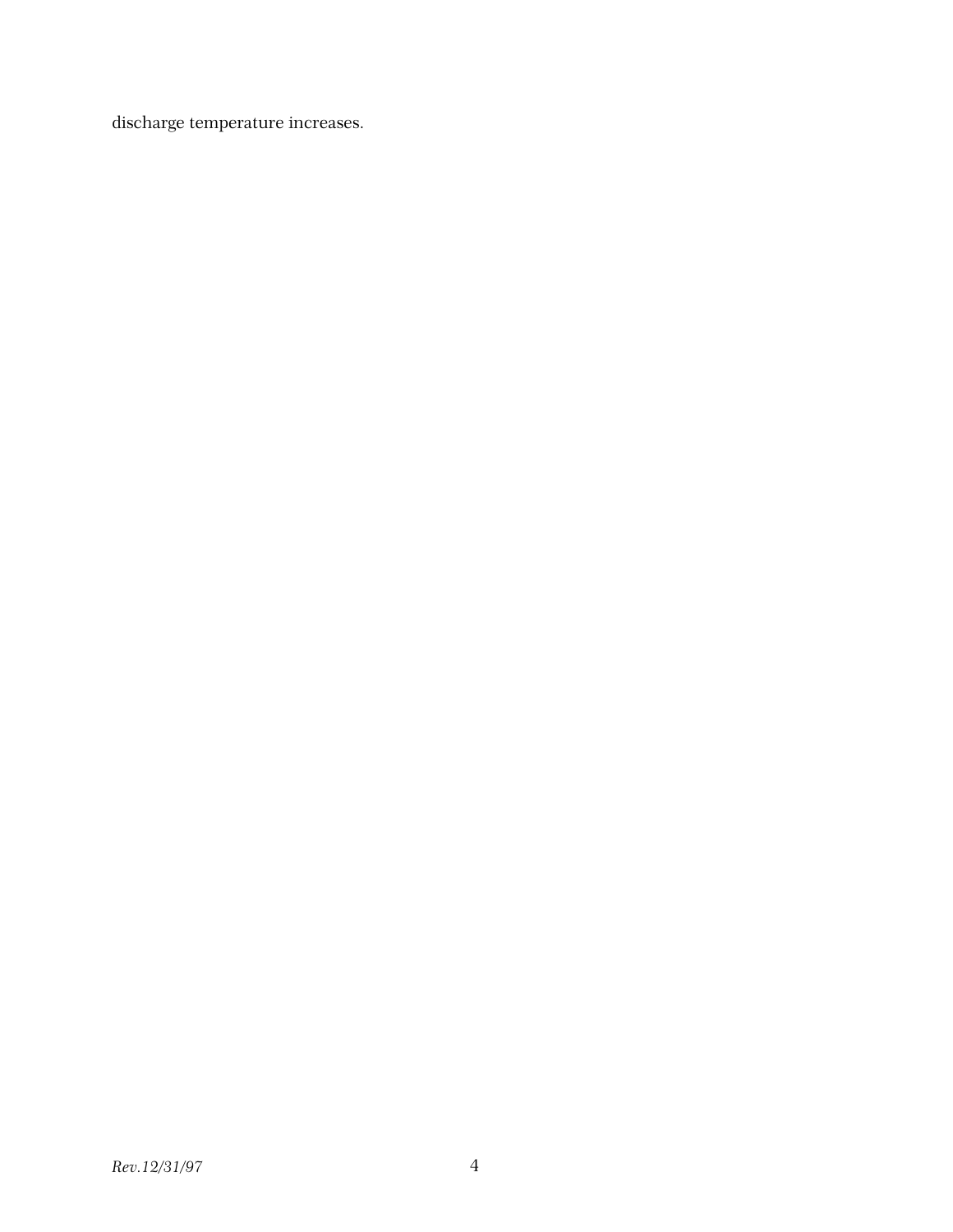#### D. Unattended Stations

The equalizing charge may be terminated automatically by a timer. Use the manufacturer's recommended charge time for the cell type. Set the timer to switch off the equalizing charge and to reconnect the float charge. In the event that the manufacturer does not provide a recommended charge time, 3 days (72 hours) may be used as the charge time.

*c ec c* arge or batterie at unatten *e* location may be used to determine if equalization is necessary. With a check charge, the battery is placed on charge at the equalizing rate. After allowing 15 or 20 minutes for the rate to stabilize, the voltages of individual cells are measured. If the highest and lowest cell voltages (while on charge at the equalizing rate) differ by no more than 0.04 volt, the battery does not require equalizing. The battery should be equalized if the voltage differences exceed 0.04 volt. Use a digital meter accurate to 0.01 volt. The test described above is effective in determining *e ualit* of cell charge. However, the test cannot be substituted for a hydrometer in determining *tate* of charge. All cells must be within 5 F, the reason is described in paragraph 2.6, and the temperature must not be below  $55$  F.

## 1.3. VOLTAGE READINGS

Voltage readings should be taken in accordance with the following instructions. *ote*: Accurate voltmeters are *critical* for extending battery life. Provide a digital voltmeter accurate to 0.01 volt reserved only for station battery duty and calibrate it or send it out for calibration at least once a year. This voltmeter must be treated with extra care; do not use a shop meter or electrician's general-use meter for battery voltages.

## A. Each Shift (Attended Stations) or During Routine Inspections (Unattended Stations)

Check the voltmeter on the control panel to determine if the battery is being charged at the proper voltage. Adjust the battery charging voltage if necessary.

## B. When Taps Are Changed

Check the voltage on the control panel when taps are changed on power or station-service transformers. Adjust the battery charging voltage if necessary.

## C. During Equalizing Charge

ust before terminating the equalizing charge, measure the voltages of the *ightarrow ightage cell and the lowest voltage cell of the battery to the nearest 0.01* volt with an accurate digital voltmeter. The equalizing charge should be continued if the voltage difference between the two cells is more than that recorded for the initial charge.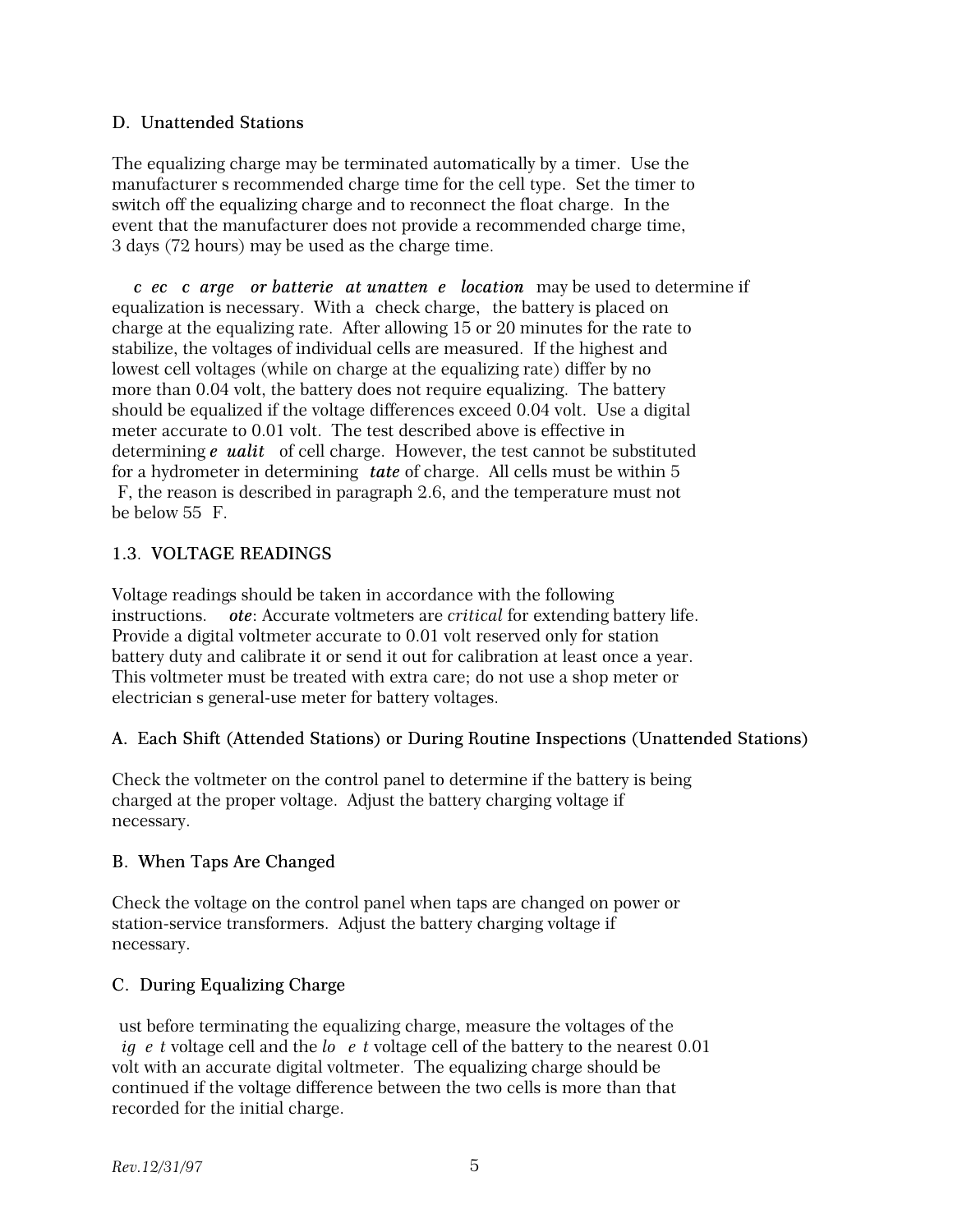## D. Monthly

With the charger in service, check the overall float voltage across the battery terminals with an accurate digital meter and record on form POM-133A.

## E. Monthly

Check the pilot cell float voltage with an accurate digital voltmeter and record on form POM-133A.

## F. uarterly

Check the float voltage on all individual cells to the nearest 0.01 volt with an accurate digital voltmeter. Take these readings as rapidly as possible and record them on form POM-133A. At the end of the yearly cycle, use these readings to determine the pilot cells for the next year.

## 1.4 SPECIFIC GRAVITY READINGS

Specific gravity readings of vented lead-acid batteries must be taken in accordance with the following instructions. *ote*: All specific gravity readings must be corrected to  $77^{\circ}$ F before recording (see 2.18). Do not attempt to take any specific gravity reading after adding water to a cell. The electrolyte takes several hours to mix after water is added.

## A. Monthly

Take the specific gravity reading of the pilot cell and record it on form POM-133A.

## B. uarterly

Take specific gravity readings of 10 percent of the total number of cells and record them on form POM-133A. Rotate these cells so that readings are taken on different cells each quarter.

## C. Annually

Take specific gravity readings of every cell and record them on form POM-133A.

## D. After Equalizing Charge

About 15 minutes after heavy gassing stops, take the specific gravity readings of every cell and record them on form POM-133A. If two cells with the lowest specific gravity (checked over the last one-eighth of the charging period) have not stopped rising, continue the equalizing charge.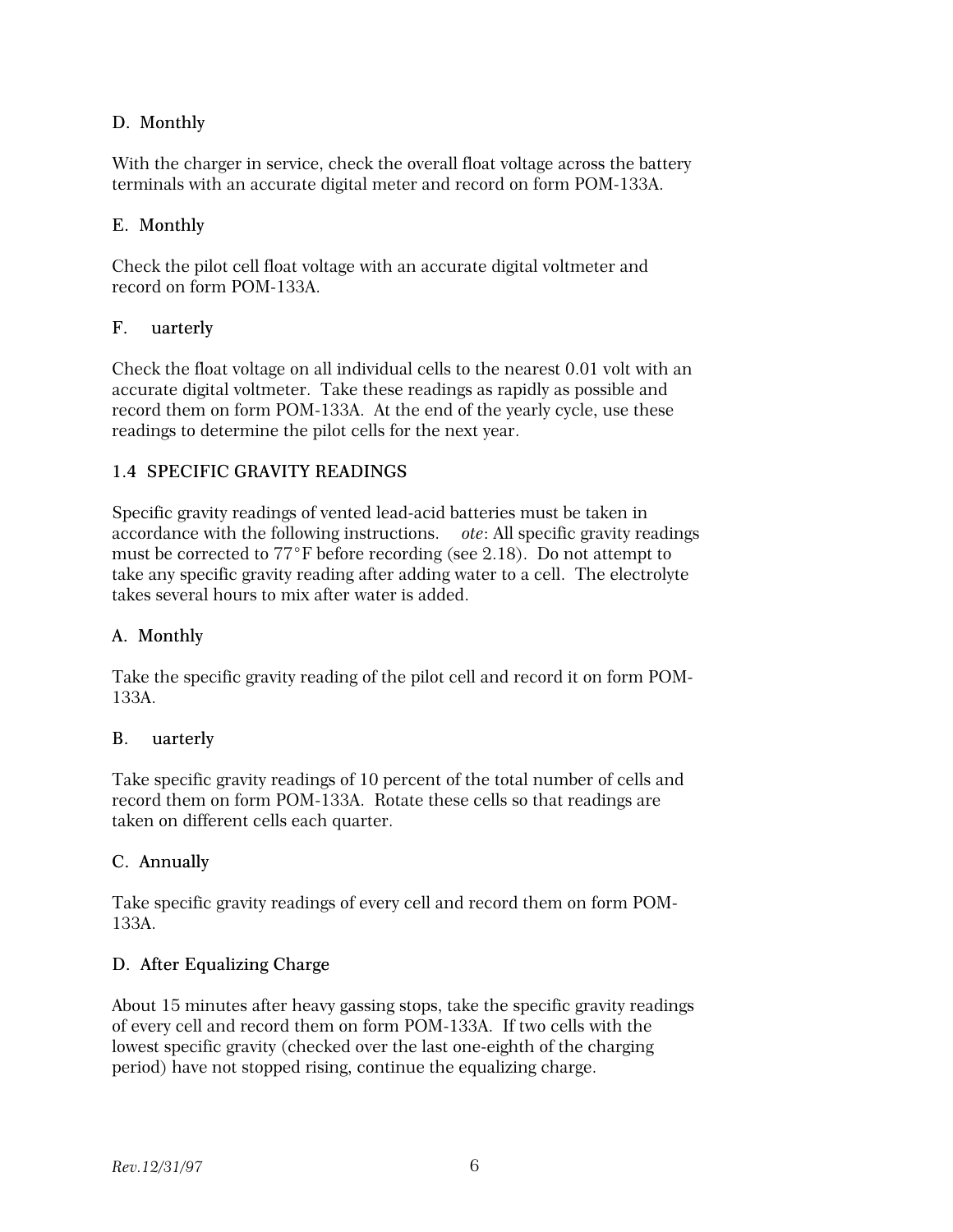#### 1.5 TEMPERATURE READINGS

All cells of a battery should be at the same ambient temperature. Heat sources such as sunlight, portable heaters, etc. must be blocked so they do not raise the temperature of individual cells. Record the room ambient temperature before cell temperatures are taken.

*ote*: An accurate infrared (IR) camera may be used for temperatures; however, the camera calibration must be checked at least once each year. If possible, take the annual temperature readings of the cells just after camera calibration. If the temperature spread of the cells exceeds  $5 \text{ F}$  (i.e., upper rows are warmer) the room ventilation may be inadequate.

#### A. Monthly

Record the pilot cell temperatures on form POM-133A.

#### B. uarterly

Record temperature readings of 10 percent of all the cells; rotate the subject cells each quarter.

#### C. Annually

If an accurate IR camera is available, take the temperature of the battery connections during a load or discharge test, i.e., while current is flowing. If one or more of the connections are loose or dirty, their temperatures will be higher than the other connections.

#### 1.6 CONNECTION RESISTANCE READINGS

#### A. After Installation

Using an accurate micro-ohm meter, record the resistance of each connection on form POM-134A. The readings should be on the order of a few micro-ohms (less than 100). Record the readings as a baseline on form POM-134A. For additional information see IEEE 450-1995 *aintenance Te ting an Replacement of ente ea acid atterie*, Annex D and F. See below for detailed instructions.

#### B. Annually

Repeat resistance checks of the connections checked in step A above and compare values. If any connection resistance has increased more than 20 percent, clean, apply no-ox grease, retorque the connections, and retest. Fill out both as found and as left columns on form POM-134A.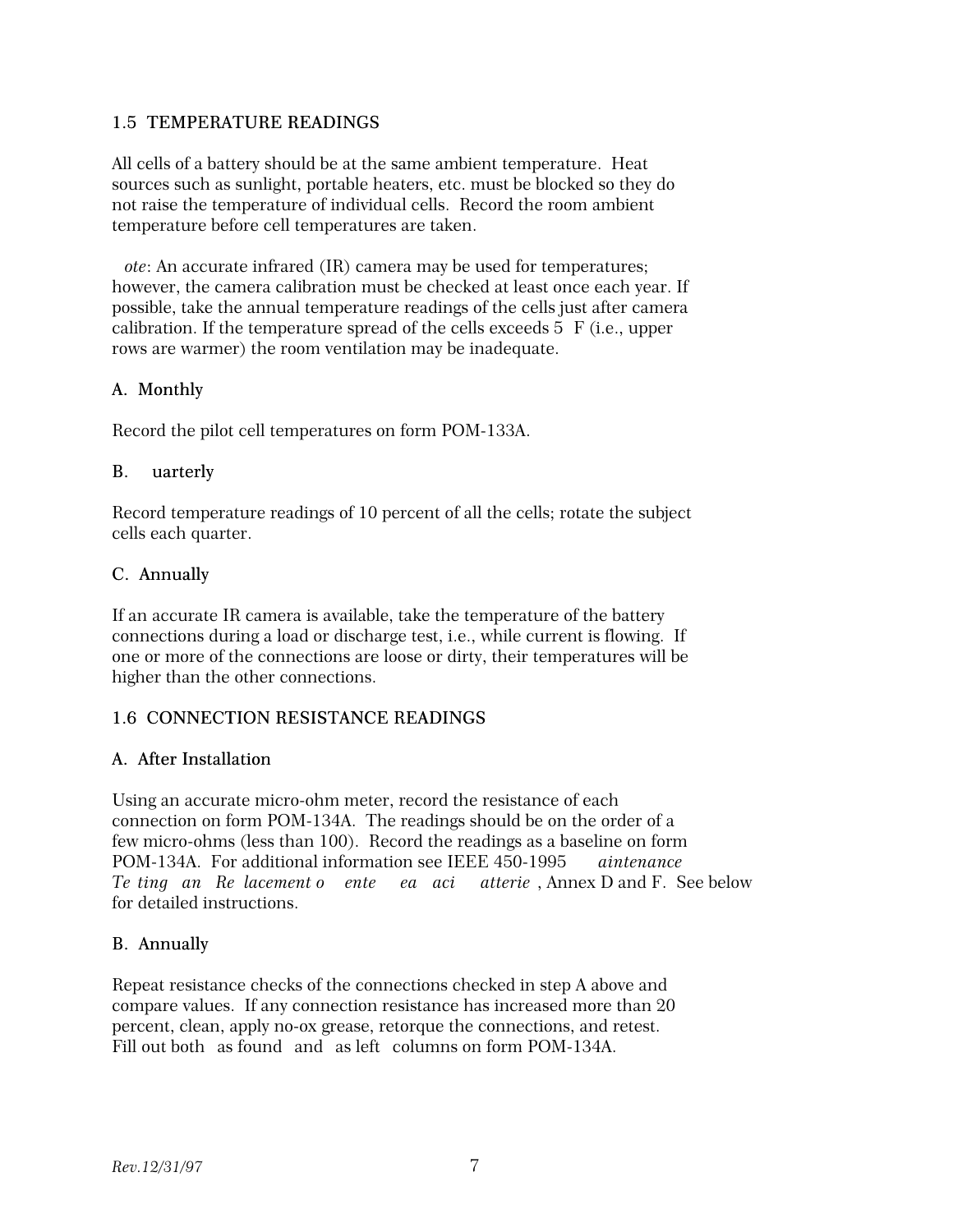C. Recommended Method For Taking Annual Micro-Ohmmeter Readings Across Battery **Connections** 



Figure 2. - Placement of meter probes for connection resistance measurements.

*aution*: Never place probes across a cell or cells (between positive and negative posts), with the meter set on ohms. The meter may be destroyed and arcing may occur at the battery.

- 1. Make sure the battery is on float charge before beginning the readings. Obtain an accurate digital micro-ohmmeter, and set it to the lowest scale.
- 2. On cell No. 1 take the first reading between the connector lug and the first post (see fig. 2). This reading will be the resistance between the post and connector lug and will be about one-half the middle readings. Record all readings on form POM-134A.
- 3. Take the second reading between *o o* ite polarity *ot* (not connectors) of cells No. 1 and No. 2. Following readings will be between positive and negative *ot* of adjacent cells. These middle readings will include the resistance of two connections (one on each post) and the intercell lead(see fig. 2). These readings will be about double the first and last.
- 4. Take the remaining middle readings as in step 4, proceeding from cell to cell.
- 5. Take the last reading between the last post on the last cell and the connector lug as shown.
- 6. If high resistance is found, take readings from each post to its connector to determine which of the two connections is bad. Mark this and all high-resistance connections for later repair.
- 7. After readings are complete, disconnect the charger and loads from the battery. *aution*: *o not remove or ma e connection ile current i lo ing.* Clean problem connections, retorque to manufacturer s specifications, and apply no-ox grease. Retest the repaired connections and record the resistance in the as-left column on form POM-134A.

*Rev.12/31/97* 8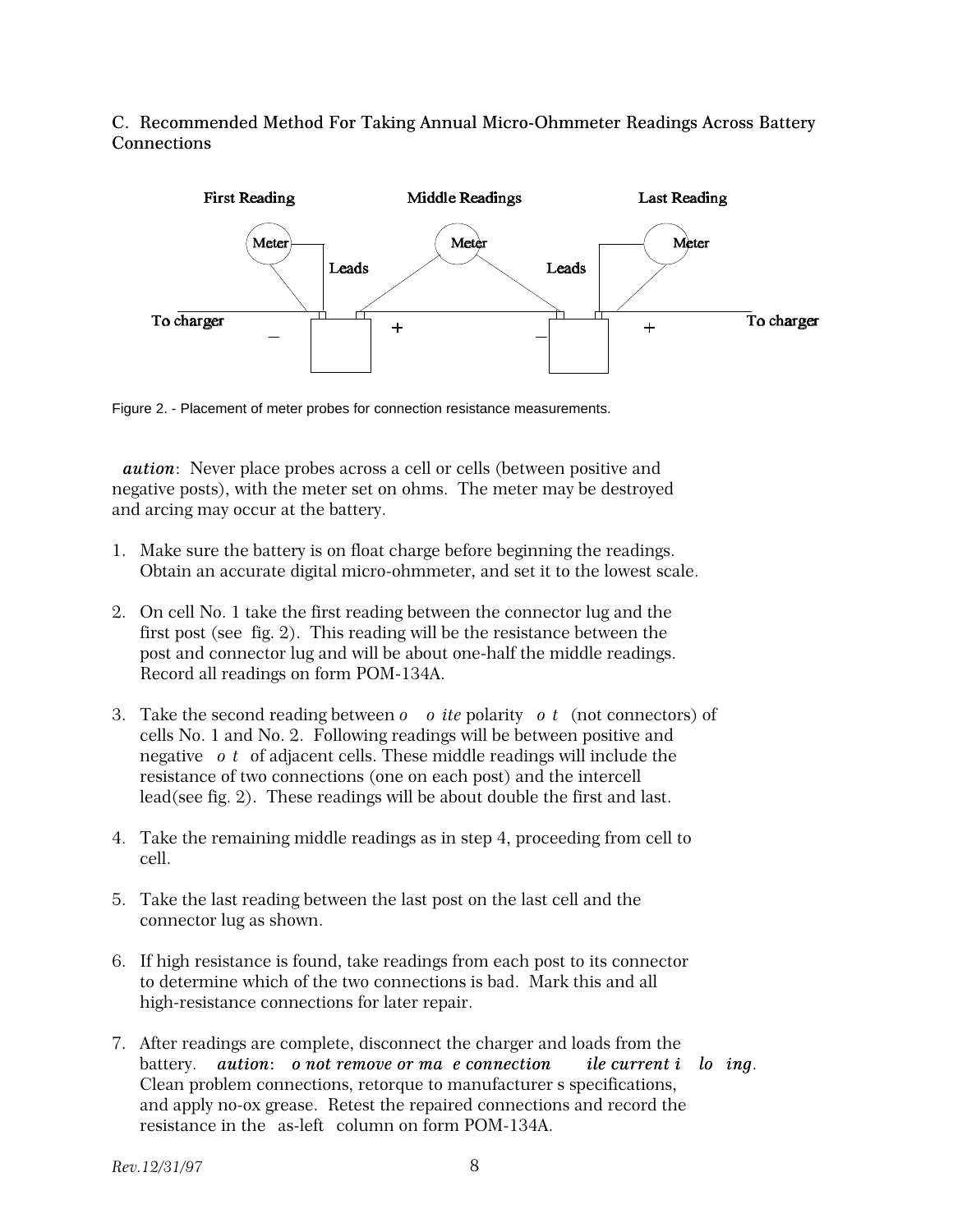#### 1.7 VISUAL INSPECTIONS

Visual inspections are made to assess the general condition of the battery, battery room, and safety equipment. See below and section 1.10 and record on form 133-A.

## A. Monthly

Check for general cleanliness of the battery, mounting rack, and battery room. Check for electrolyte leaks and cracks in cells, and take corrective action if any are found. Check for corrosion at terminals, connectors, racks, and cabinets. Check the ambient temperature and make sure ventilation devices (fans and vents) are operable. Check all the electrolyte levels and correct if necessary.

Check for availability and condition of all safety equipment, gloves, aprons, face shields, etc. (see section 8). Check for a full gallon of labeled neutralizing solution, and operability of eyewash station or portable eyewash equipment. Check for operation and cleanliness of body wash station. Check for a class C fire extinguisher and check that it has been inspected and tested according to schedule. Check for availability of insulated tools and utensils so short circuits can be avoided. Check the hydrometer for cleanliness and cracking of rubber parts.

#### 1.8 BATTERY CARE

## A. Adjustment of Specific Gravity

Do not add or remove acid in any cell except when following instructions in paragraph 2.17.

## B. Temperature

Never intentionally allow electrolyte temperature to exceed  $100 °F$ .

#### C. Cleanliness

eep the battery room or cabinet clean and well ventilated. eep cells, especially the tops, clean, dry, and free of electrolyte and corrosion residue.

## D. Spilled Electrolyte

At each battery room or cabinet, provide a labeled gallon jar of solution consisting of 1 pound baking soda to 1 gallon of water. Neutralize spilled electrolyte with soda solution, rinse with water, and wipe dry. Do not allow any solution to enter the cells. eep vent plugs tight and gas vents open. Any missing or worn vent plug gaskets should be replaced.

## 1.9 CHARGERS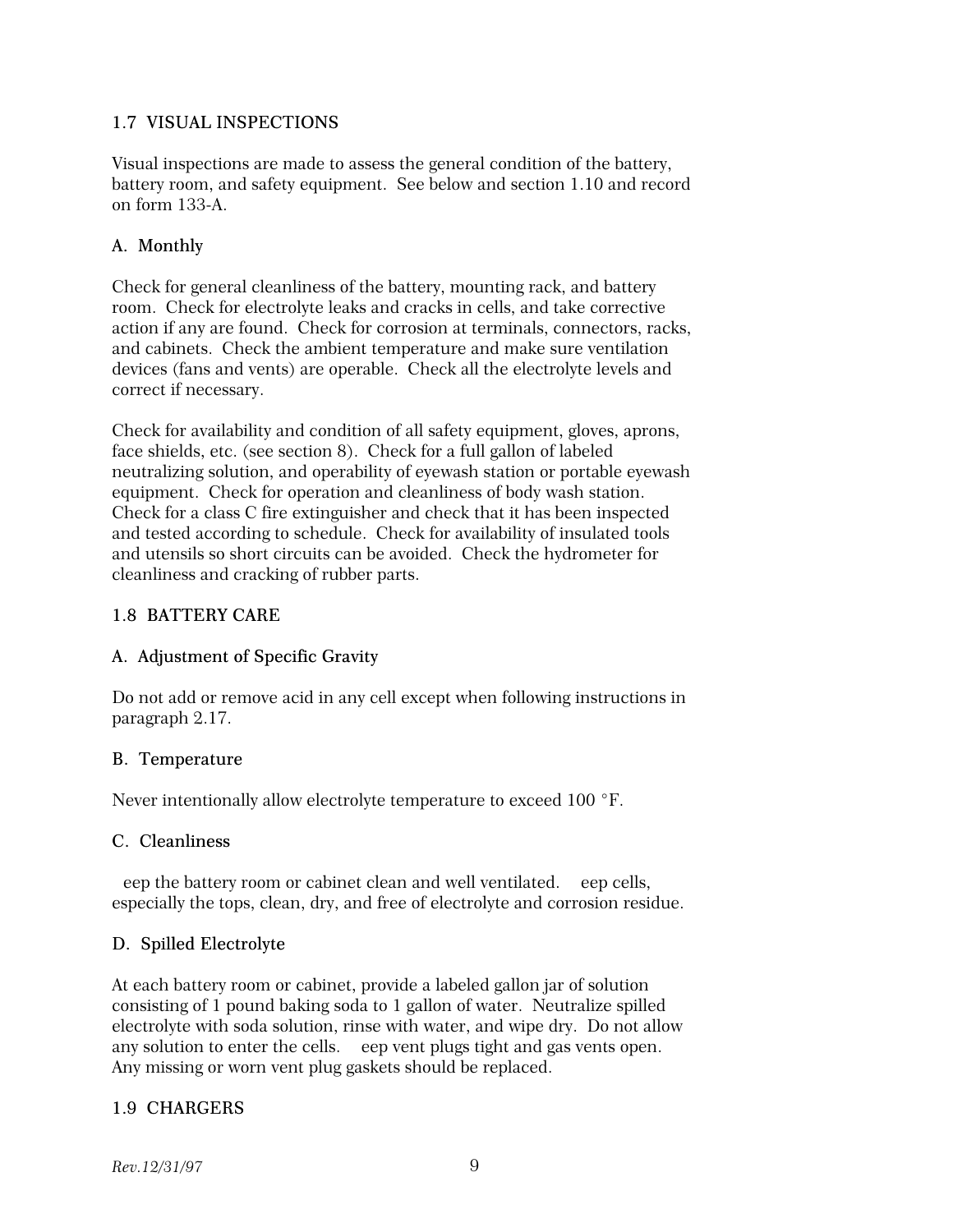Chargers serve two important functions. The main function is to provide dc station power and to keep the battery charged. The second function is to be able to replace the battery if the need arises. Two main types available are silicon-controlled rectifier (SCR) and ferro-resonant. The two types differ greatly. SCR chargers consist of a transformer with an SCR bridge and filtering. All control and protection in these chargers is electronic. These chargers are usually the cheapest type because the manufacturer can buy SCRs and electronics off the shelf. Ferro-resonant chargers uses a transformer specifically designed for each application. When extreme conditions occur, these transformers saturate and limit, by design, the maximum current and voltage. Additional electronics are not needed. This feature makes the chargers more durable and dependable in a power plant environment. The ferro-resonant type charger is therefore recommended.

Chargers normally are bought and operated in pairs to share the load. Both chargers operating, with all safety features activated on both, will less likely have a double failure than if one is operating and one is in stand-by mode. In an emergency, a charger on standby trying to power up and assume the duties of a failed charger may exceed its current or voltage limits before safety circuits are enabled. The result may be two failed chargers. The best way to avoid this problem is to operate both chargers in parallel at all times, each supplying half the load.

The size of the chargers is very important to the life and service of the battery. The chargers must have enough capacity to easily gas the battery under charging conditions. Chargers with too little capacity reduce battery life. A smaller charger, though cheaper initially, can be the most expensive on a long term basis.

## A. Every Shift

Check the panel voltmeter to see if the correct float voltage is being used for charging.

## B. uarterly

Check each charger by turning off one, then the other, and see if each charger will carry the total load.

## C. Annually

Check the accuracy of the charger panel voltmeter with the digital meter.

## 1.10 RECORDS

Post a battery data card form POM-157 in a conspicuous location near the battery, and keep accumulated forms in a permanent file.

Loss of capacity over time is shown by a gradual change in specific gravity of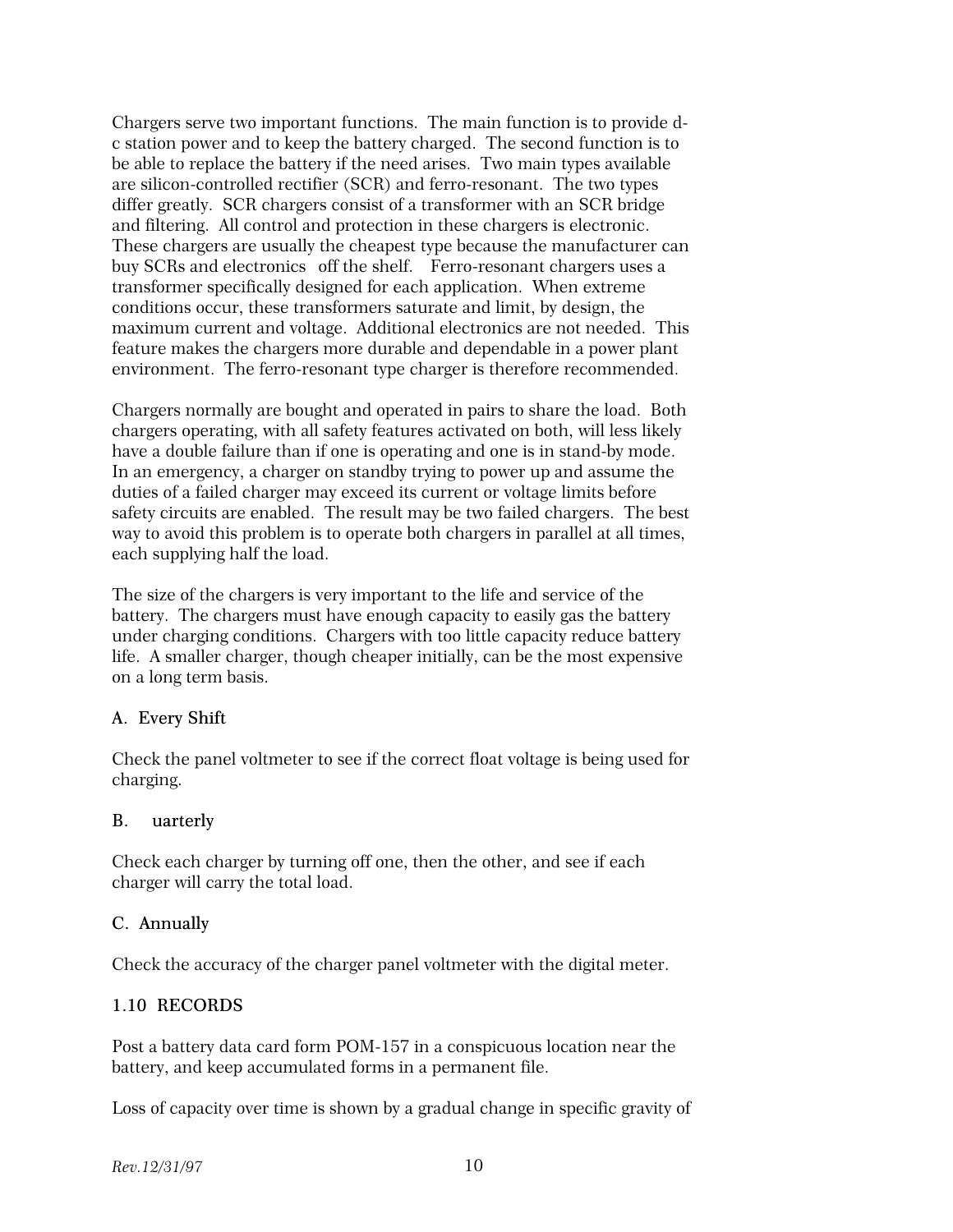the cells. eeping accurate records in the battery room is important. Comparison can be made easily between current and earlier readings. A copy of forms POM-133A and POM-134A are included in the forms section and are available from Reclamation's Technical Service Center in Denver. Four POM-133A quarterly reports and one POM-134A connection resistance report are required for a 60-cell battery each year. Special care is necessary to protect data sheets. eep current records on clip boards or in a log book near the battery and transfer them to a permanent file at the end of the year.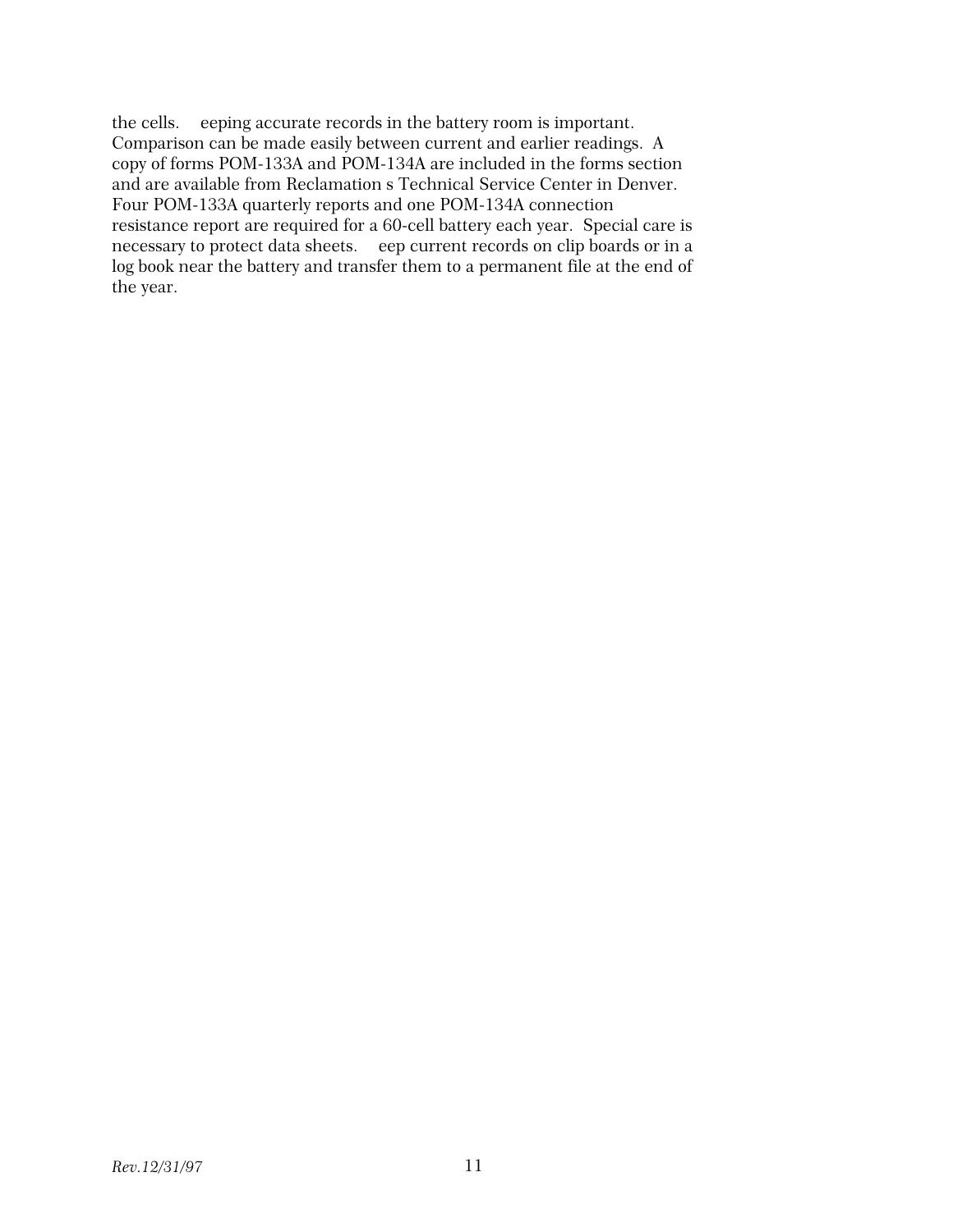#### 1.11 BATTERY TROUBLES SUMMARI ED

#### A. Lack of Gassing

Lack of gassing while on charge may indicate an internal short between plates, i.e., the cell discharges internally as fast as it is being charged.

#### B. Specific Gravity or Voltage

Specific gravity or voltage of a cell lower than other cells is an indication of excessive internal losses and may result from consistent undercharging.

#### C. Color

Color or appearance of plates or sediment different from other cells is addressed below:

- 1. Patches of white lead sulfate on either the positive or negative plates: caused by standing idle or undercharging for extended periods.
- 2. Antimony deposit dark-slate patches on negative plates (usually near the terminal): caused by charging at too high a rate or an aged cell nearing the end of its service life.
- 3. Top layer of sediment white: caused by undercharging.
- 4. Lumpy brown sediment: caused by overcharging.
- 5. All white sediment no visible layers: caused by overcharging after prolonged low float voltage.
- 6. Large flaking on the interplate collector bar: caused by being on float charge for extended periods at insufficient float voltage without equalizing charging being performed.

#### D. Plate Problems

If any checks below are excessive, capacity tests must be run to determine if individual cells or the entire battery should be replaced. See section 3.

- 1. Cracks on the edges of the positive plate grids.
- 2. Light-colored sulfating spots on edges of plates below cracks mentioned in check No. 1 above.
- 3. Excessive sediment in the bottom of the case.
- 4. Mossing or treeing on the tops of negative plates.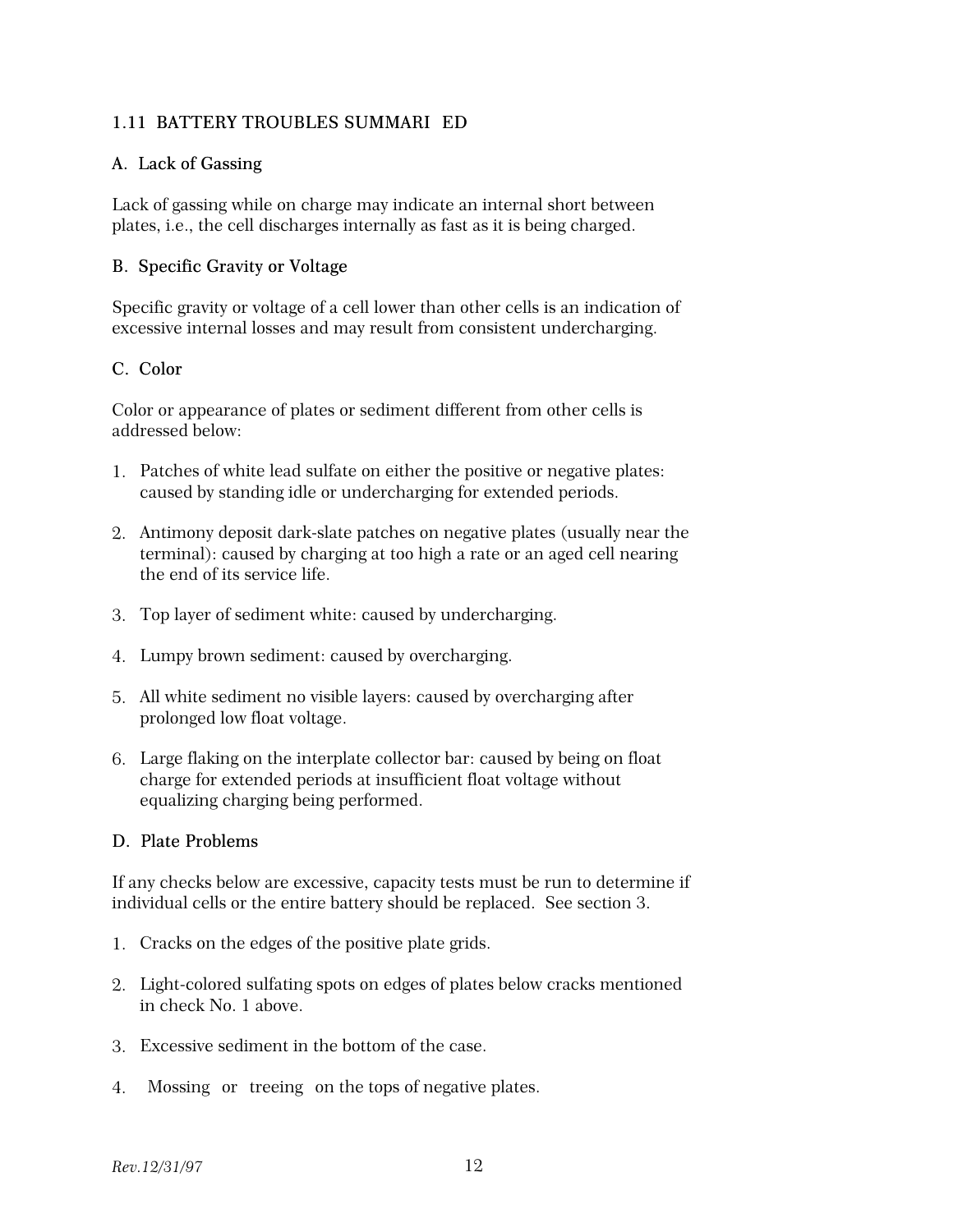## E. Water

- 1. Cell uses excessive water (check fig. 1 for typical water consumption): caused by excess charging rates, high operating temperatures, or leaking cell.
- 2. Cell requires very little water: caused by insufficient charging.

## F. Buckling of Plates

Buckling of positive plates indicates excessive sulfation caused by undercharging or excessive temperature. See sections 2.10, 2.22, and 2.23.

## G. Failure to Supply Rated Ampere-Hour Loads

Failure to supply rated ampere hours indicates discharged condition, excessive sulfation, or loss of active material from positive plates. Cells may be worn out or active material may be gone from positive plates. See section 3 for testing.

## H. Surface Charge Phenomenon

When a battery has been on float charge for a long time and is put under load with the chargers off, the voltage will drop rapidly. This drop is caused by plugging of some of the pores on the surface of the plates, which partially blocks the transfer of ions. The voltage may drop below the low-voltage alarm and trip settings. After this initial drop, the voltage will usually increase to a level above the low-voltage alarm and trip settings. The battery will then operate normally until its capacity is exhausted.

If the battery is exercised (partially discharged) on a routine basis, the voltage dip can be reduced or eliminated. Turning off both chargers and allowing the battery to take the load for at least 15 minutes exercises the battery. The first few times this procedure is performed, disconnect the low voltage trip relay to prevent an inadvertent trip. The first time the battery is exercised, the procedure should be performed several times in succession until the voltage drop stays above the alarm setting. Always give the chargers time to reduce charging current to float value before turning off the chargers again for the next cycle.

Each battery has its own characteristics, and the frequency of exercising should be adjusted so that the voltage drop does not cause the low voltage alarm. Start at a monthly cycle and experiment with increasing the time between exercises. The proper time between exercises exists when the voltage drop is just above the alarm relay setting.

## 1.12 RECOMMENDED ACTIONS

If any cells seem to be in trouble, the whole battery should be given an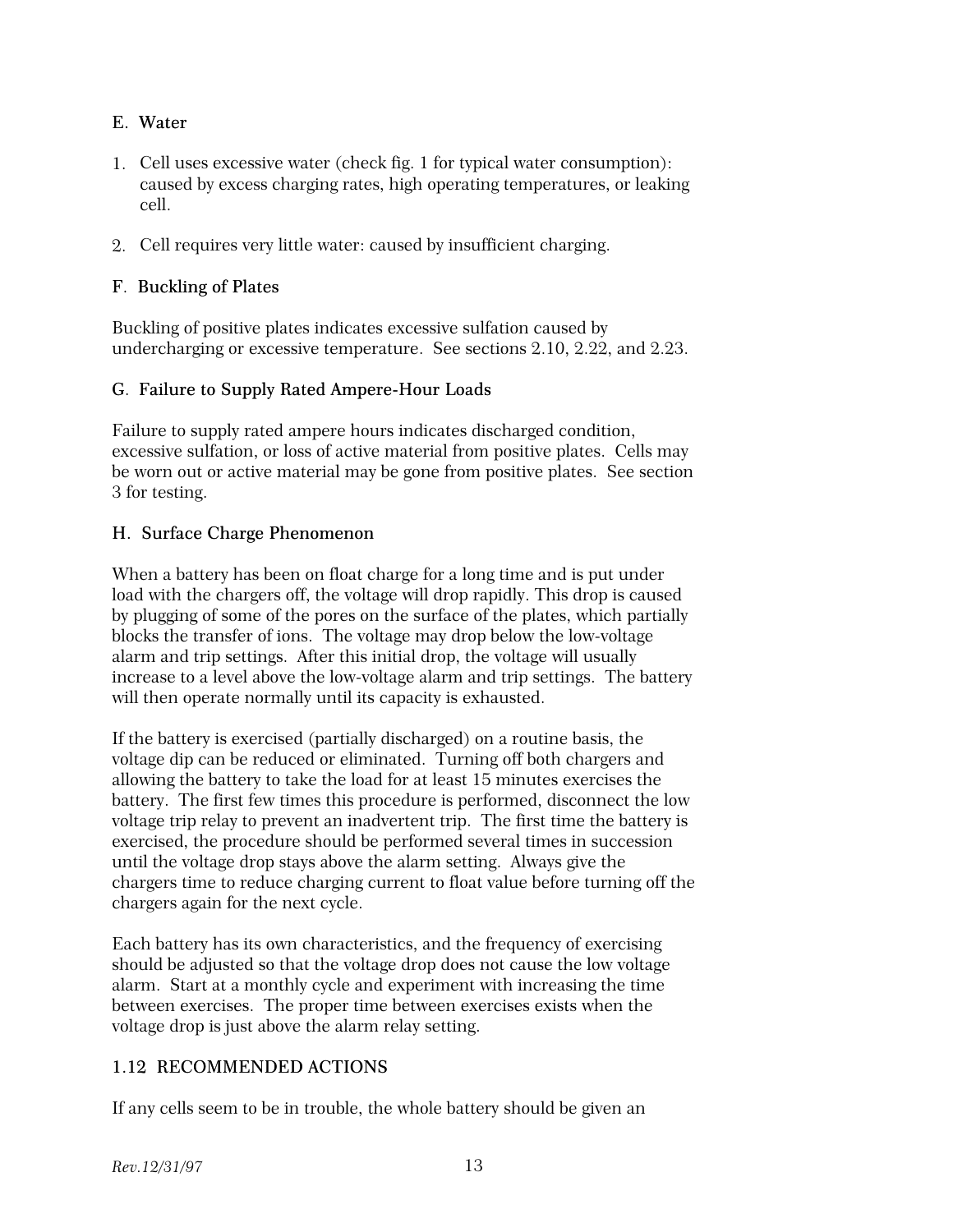equalizing charge, and then specific gravity readings should be taken on all cells. If *all cell* gas evenly and specific gravity of *ever* cell is normal, all the battery needed was the charge. Otherwise, all low gravities should be recorded, and an extra thorough charge, as described in section 1.2C should be given. The temperature of all cells should be compared by thermometer or IR camera with the rest of the cells. Sulfated cells will run hot enough to cause damage if not corrected. Any cells that still will not gas with the extra charging should be investigated for impurities and inspected for internal short circuits. *See ection 3 or te ting*.

Additional information may be obtained from IEEE Standard 450- 1995 aintenance Te ting an Replacement of enterpretational atteries. If this standard does not help solve a problem, record the voltage of each cell and the specific gravity of 10 percent of all the cells. Also, record the electrolyte temperature and the ambient temperature, then contact the battery manufacturer for assistance.

#### 1.13 CELL REPLACEMENT

A faulty cell may be replaced by one in good condition of the same make, type, rating, and approximate age. A new cell should not be installed in series with older cells except as a last resort. A battery may be operated without several cells by proper adjustment of float and equalizing voltages, provided discharge capacity requirements can be met.

## **2. LEAD-ACID BATTERY PRINCIPLES**

#### 2.1 PURPOSE

This section describes the principles of lead-acid battery care and how to determine if the care is adequate and correct. The most important part of battery care is a proper charging program. eeping and comparing accurate records of physical conditions and measured data assists in determining whether the charging program is correct. Correct charging is critical for long battery life and reliability of service.

The following discussion describes cell conditions with both proper and improper operation and maintenance. These principles do not take precedence over the manufacturer's instructions, but provide explanations and details.

## 2.2 FULL CHARGE

nowing when a cell is fully charged is important. A cell is fully charged when, charging at the equalizing rate, the cell is gassing, specific gravity has stopped rising, and specific gravity remains constant for two successive readings. Hydrometer readings must be corrected for any changes in cell temperature that have occurred between readings. These two readings should be taken during the last one-eighth of the charging period.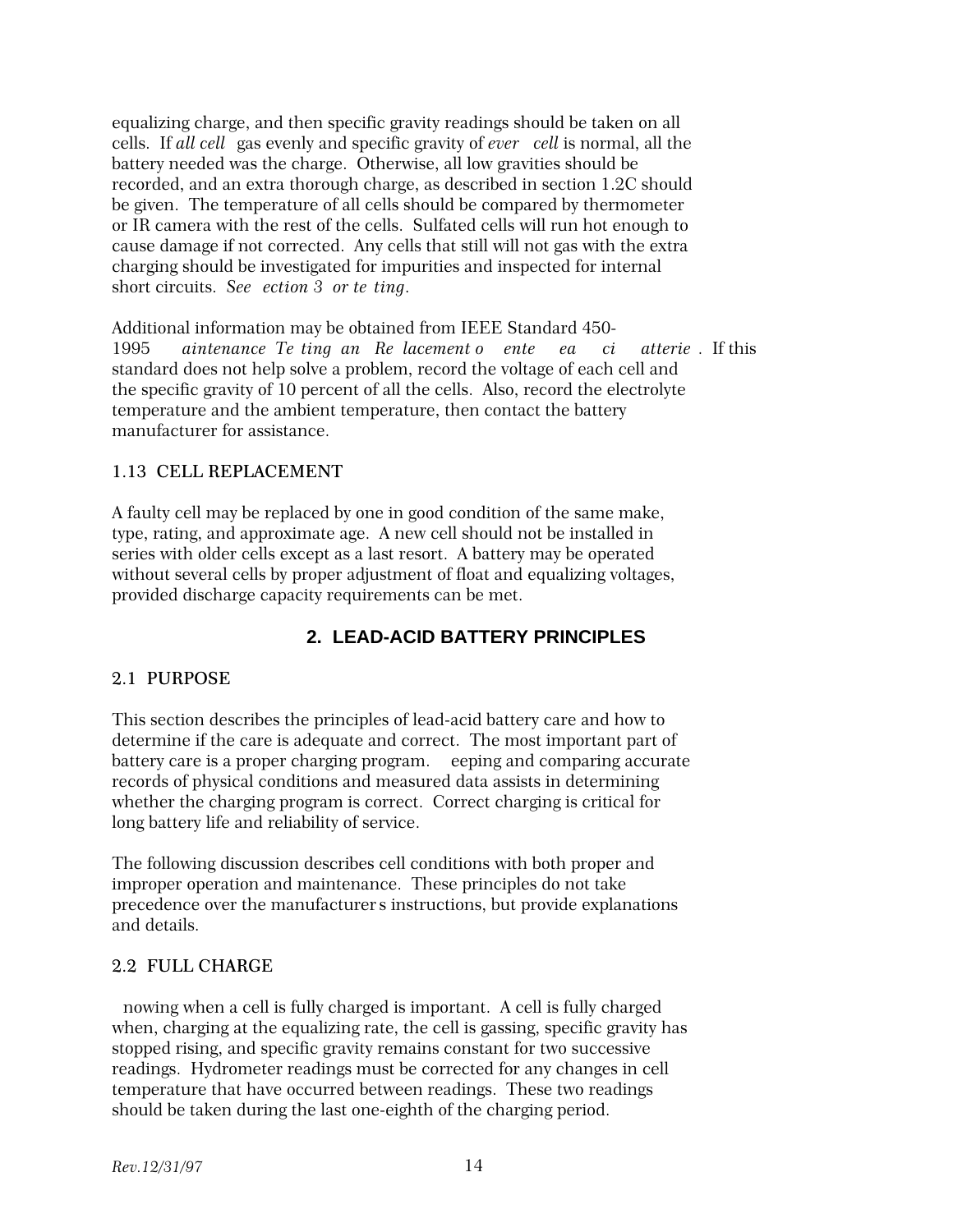## 2.3 APPEARANCE OF NORMAL CELLS

Edges of positive plates do not give much information. Edges of negative plates should be uniformly gray; they should be examined with a nonmetallic flashlight for sparkling from lead sulfate crystals. Correct float charging will cause no lead sulfate crystals. See section 1.10 for more information on cell appearance.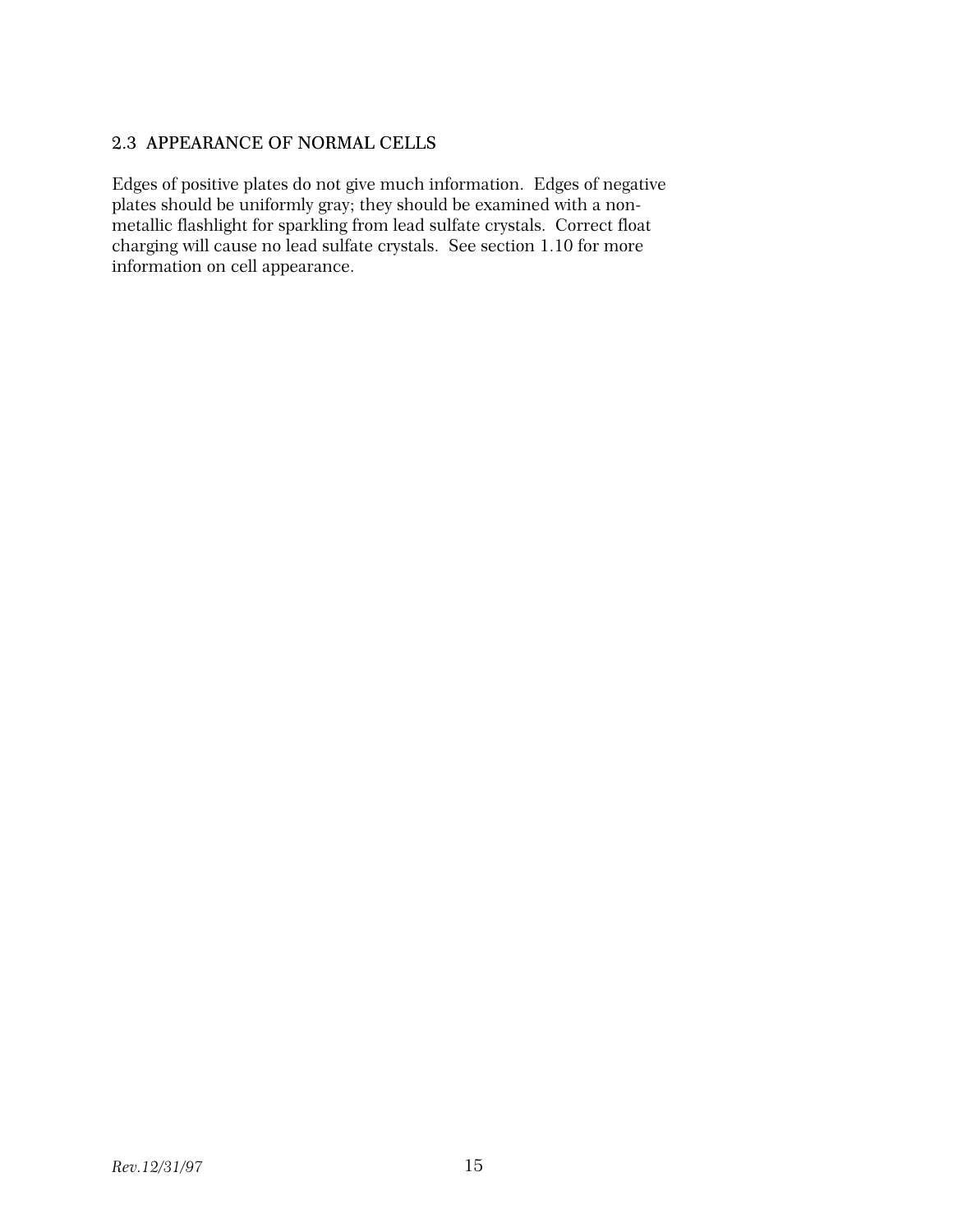No visible change occurs when the cell is discharged a normal amount. If the charging program is correct, sediment accumulates very slowly and should never be white or lumpy. The charging program may require changes to produce a very *cant*, fine, dark-brown sediment. The electrolyte should be at the marked level, midway between top of the case and top of the plates.

#### 2.4 CHEMICAL CHANGES

A fully charged cell has brown lead peroxide on positive plates and gray sponge lead on negative plates.

On discharge, electric current converts active materials of positive and negative plates to normal lead sulfate and uses up sulfuric acid to manufacture lead sulfate. This process leaves the acid weak at the end of the discharge. Lead sulfate is white in color but cannot be seen on plates unless the cell is over-discharged, which produces over sulfation. This condition makes the plates first lighter in color and finally mottled white in patches or white all over.

Charging the cell reverses this process, converting lead sulfate in the plates to lead peroxide and sponge lead and producing sulfuric acid, which restores the specific gravity to normal. Chemical reactions in a storage cell are:

|                   | <b>Battery Discharged</b> |               |                  | <b>Battery Charged</b> |                        |
|-------------------|---------------------------|---------------|------------------|------------------------|------------------------|
| plate)            | (- plate)                 | (solutio<br>n | plate)           | (- plate)              | (solution)             |
| PbSO <sub>4</sub> | PbSO <sub>4</sub>         | $2H_2O$       | PbO <sub>2</sub> | Pb                     | $2H_2$ SO <sub>4</sub> |
| (lead sulfate)    | (lead sulfate)            | (water)       | (lead peroxide)  | (lead)                 | (sulfuric acid)        |

As the charge nears completion little lead sulfate remains to convert to lead. The charging current begins to separate water into oxygen and hydrogen, which bubbles to the top of the electrolyte and forms a mixture of very explosive gases.

uantity of ampere-hours available from a cell decreases with an increasing rate of discharge. Available ampere-hours are much less at rapid rates of discharge (see fig. 3). The ampere hours also decrease for cells with weaker specific gravity (see fig. 4).

#### 2.5 INTERNAL SELF-DISCHARGE AND EFFECT OF IMPURITIES ON FLOATING VOLTAGE

Lead-calcium and lead-selenium cells have the advantage of low internal losses, which remain constant for the life of the cell. Lead-selenium cells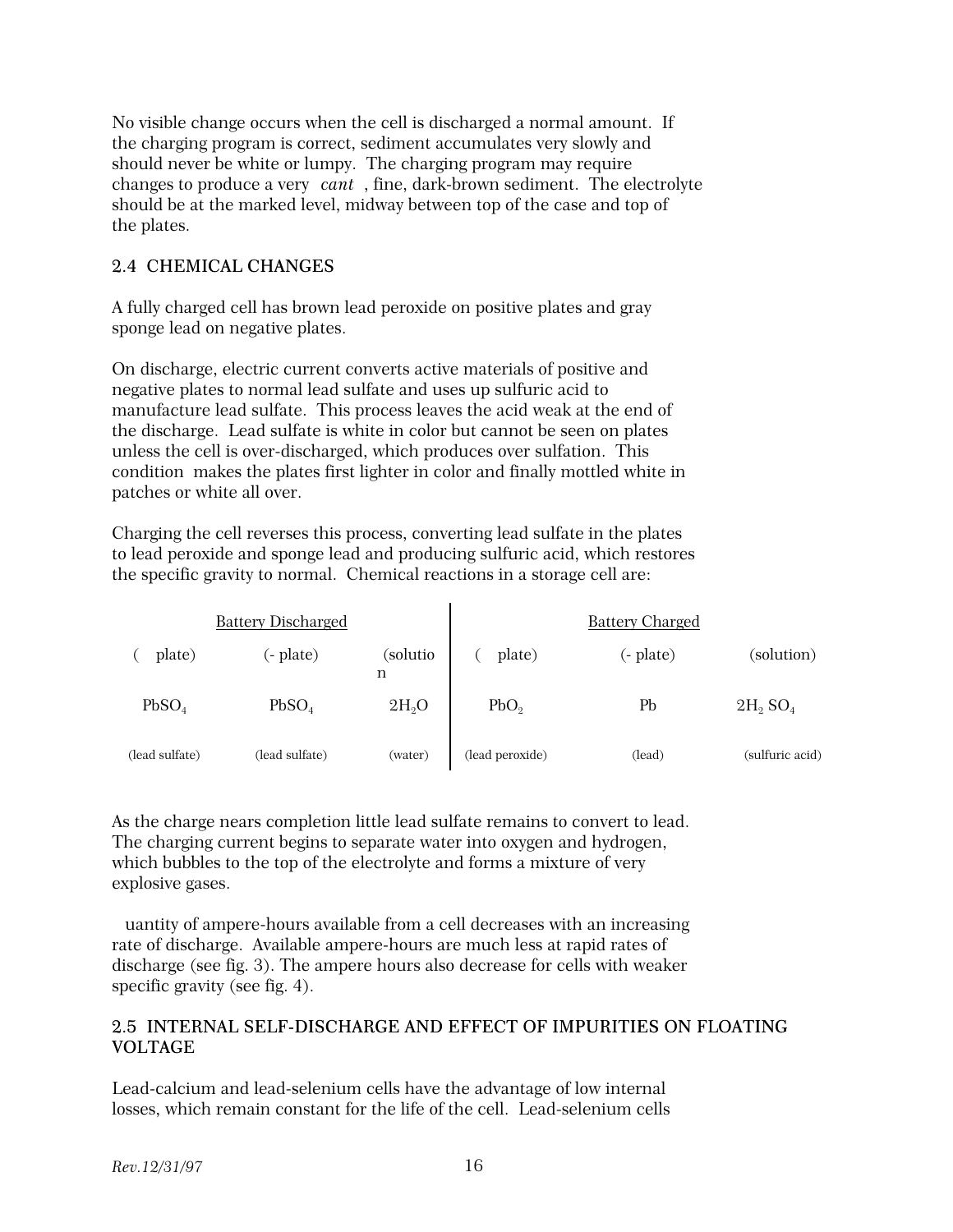contain little antimony and do not have antimony migration like leadantimony cells.

Fully charged lead-antimony cells discharge internally by an action between active material and the grid. Impurities may hasten this action and may result in visible or invisible changes on the plates depending on the types of impurities present. *o metal* oul be ut into t e electrol te at an time e ce t a *ca mium te t electro e.* Impurities may prevent a proper floating voltage from keeping up the charge and may prevent an equalizing charge from equalizing voltage, so a higher floating voltage may be required.

The rate of self-discharge is decreased by using a lower specific gravity. The rate increases as the cell temperature rises, as may be seen on the curves of figures 5 and 6. The charge will not be lost if a small charging current, just equal to the self-discharge rate, is given to the cell. This charge is known as a trickle charge and is usually made a little larger than necessary so as to gradually restore losses caused by small loads connected to the battery.

Self-discharge increases with age to perhaps five times the initial rate. This process is believed to be caused by the antimony being deposited on the negative plate in a form that behaves as an impurity. Many batteries use calcium instead of antimony as the alloying material, which reduces the internal discharge as indicated on figure 7.

## 2.6 TEMPERATURE CHARACTERISTICS

Operating temperature greatly affects performance of storage cells. Capacity is greatly reduced when cold, as shown by figure 8. The self-discharge rate is increased at warm temperatures, as shown by figure 7. The temperature at which the electrolyte will freeze and burst cells is lowered as specific gravity rises. Little danger of freezing exists if the battery is kept well charged.

If charging current is kept constant, charging voltage will rise to a final value and is one indication that full charge has been reached. This final voltage increases *greatl* as the cell gets colder, as shown by figure 5. For this reason, do not try to terminate an equalizing charge by a relay that operates at a constant voltage. This procedure would only work correctly for one temperature. Relays are available where operating voltage varies with temperature. This charge control must be subject to the same ambient temperature as the battery.

If charging voltage is held constant, final charging current increases with temperature, as also shown in figure 5. This condition is needed to offset the increasing internal self-discharge current. The constant voltage charge method automatically keeps the current at the value the battery needs for replacing both the self discharge and load discharges.

## 2.7 PROPER AMOUNT OF CHARGE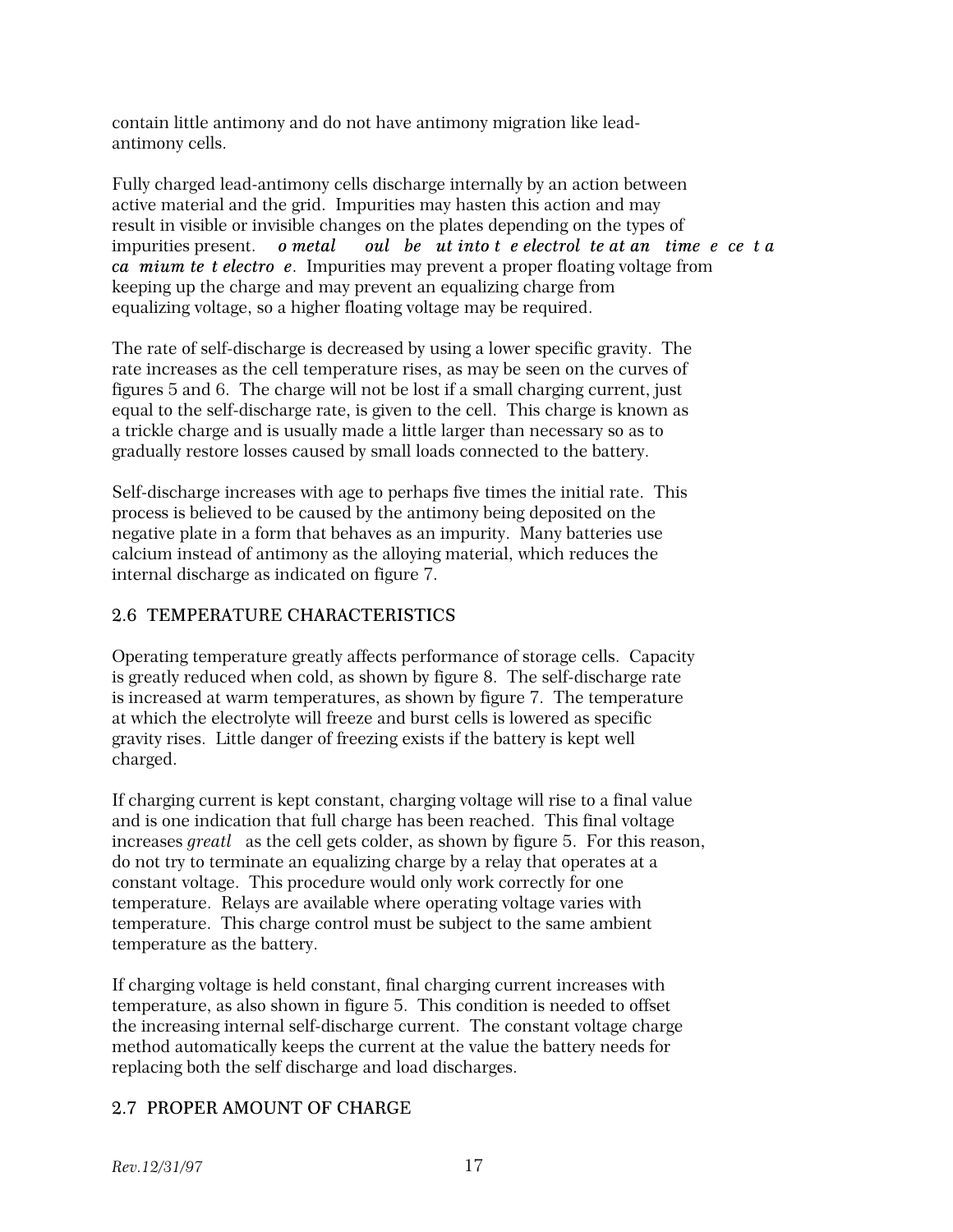If cells of either lead-antimony or lead-calcium are *undercharged*, service will be poor and battery life short. If *overcharged,* service with either cell type will be good, but excessive overcharging will shorten life. Proper charging, means *lig t overcarging* to cause the *leat o ible e imentation and a minimum of eav ga ing.* This condition requires very little makeup water. No perceptible sedimentation or buckling of plates occurs during charge at high or low rates if cells are not allowed to gas vigorously. Sedimentation starts with gassing and is proportional to the total amount of gas liberated. Leadselenium cells do not have the grid growth or the lead-antimony cell problems. Typical curves of recharge times after 100-percent discharge at the 8-hour rate are shown in figure 9.

## 2.8 HIGH-RATE OVERCHARGING

After a battery is fully charged, continuation of charging current at a high rate damages positive plates. Violent gassing takes place, bubbles form in the interior of the active material, and the resulting pressure forces bubbles through the porous active material. The active material restrains the bubbles sufficiently so that many particles of plate material are broken out. These particles rise with the bubbles and result in a muddy red or brown color of the electrolyte. Some of this fine sediment settles on negative plates where it short circuits. The sediment is converted to gray sponge lead and results in a growth of moss-like sediment deposited on top edges of the negative plates. This deposit indicates that high-rate overcharging previously occurred. The battery will overheat on sustained heavy charge rates. The temperature of the cells should never intentionally be allowed to exceed  $100$  F.

## 2.9 LOW-RATE OVERCHARGING

At lower rates of overcharge, bubbling is reduced and sediment falls to the bottom of the cell. Overcharging at a very slow rate disturbs electrolyte so little that fine brown sediment falls in a vertical line, forming tiny ridges on top of the sediment. Ridged sediment is a good indication that the recent overcharging was not at high rates. Obviously, overcharging should be kept at a minimum, and ridges should be small.

#### 2.10 UNDERCHARGING

If the battery gets too little charging, unconverted sulfate remains on the plates too long and hardens. The longer plates stay in less-than-full-charge condition, the harder the sulfate becomes and the more difficult it is to reconvert. When new, the sulfate is easily converted back to soft active materials by a normal charge, but a long overcharge is required to remove it after becoming hard. Sulfate accumulates unnoticed, a little on each charge, if charging is not enough to eliminate all the sulfate. This residue build-up continues until a substantial portion of ampere-hour capacity is lost. The remedy is to increase charging to give a *lig t overc arge*. This procedure must be put into practice while the battery is new and followed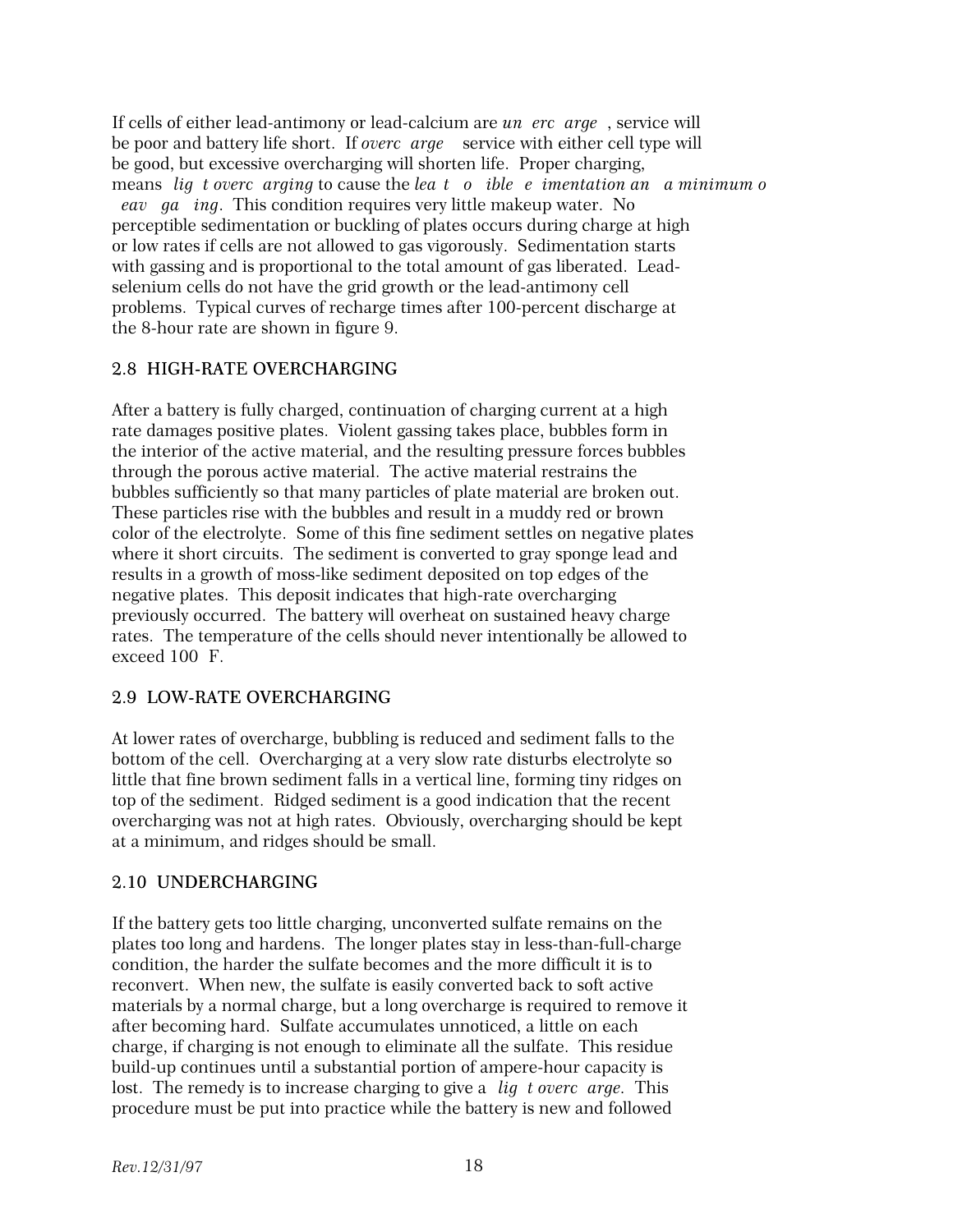for the life of the battery (see also paragraph 1.2C—Equalizing Charge). Prolonged undercharging also leads to large flaking on the interplate collector bar.

*Sul ate buil u cau e b un ercarging it e mot common cau e o bucling late an crace grids. Sul ate taeumore room tante original material and train teles out o a e*. The pressure of expanding active material can break separators and cause short circuits.

A badly sulfated cell should be treated as described in section 2.24. If charged at too low a rate, the hardened sulfate is thrown out of plates and settles in white ridges on the cell bottom. At higher rates, the gassing distributes the sediment evenly without ridges. An over sulfated cell has high internal resistance and requires extra voltage across the cell, which also causes them to develop higher temperatures on charge. Buckled or cracked plates cannot be repaired by removal of sulfate but may be used as long as they retain satisfactory ampere-hour capacity. See section 3 for capacity testing.

## 2.11 OVER DISCHARGE

The plates suffer greatly when over discharged. *oltage er cell oul not be allo e to ro belo 1.7 volt.* Specific gravity should not be allowed to decrease below the limit given by the manufacturer, which is different for various types and sizes of cells. As *normal* discharge proceeds, active materials are converted to normal lead sulfate, which requires only slightly more space than active materials. *ver i c arge* forms more lead sulfate in the pores of the active material than they are able to hold. This process may expand and bend or buckle plates or crack grids. In some instances, sufficient pressure is created to crack or puncture separators.

## 2.12 SEDIMENTATION

The history of each cell is shown by the sedimentation because successive layers are laid down in colored strata. These layers can be seen edgewise against the inside of the case. Layers of fine, dark gray show periods of excessive charging (current too high or charge too long). Lumpy gray layers indicate times the battery was over discharged. These layers are generally covered by a layer of white sulfate from the following charge. A considerable amount of sediment and slivers will be found initially in Gould processed plate batteries. This condition is a normal result of the forming process. Some additional sediment and slivers will be dislodged in shipment and will accumulate at the bottom of the case of these batteries during the first few equalizing charges. With this exception, a perfectly charged battery should have nothing but fine brown sediment, free from lumps and as scanty as possible. If some experimenting is done with the charging program, slight undercharging may result in a white sulfate layer. This layer indicates that the charging should be slightly increased.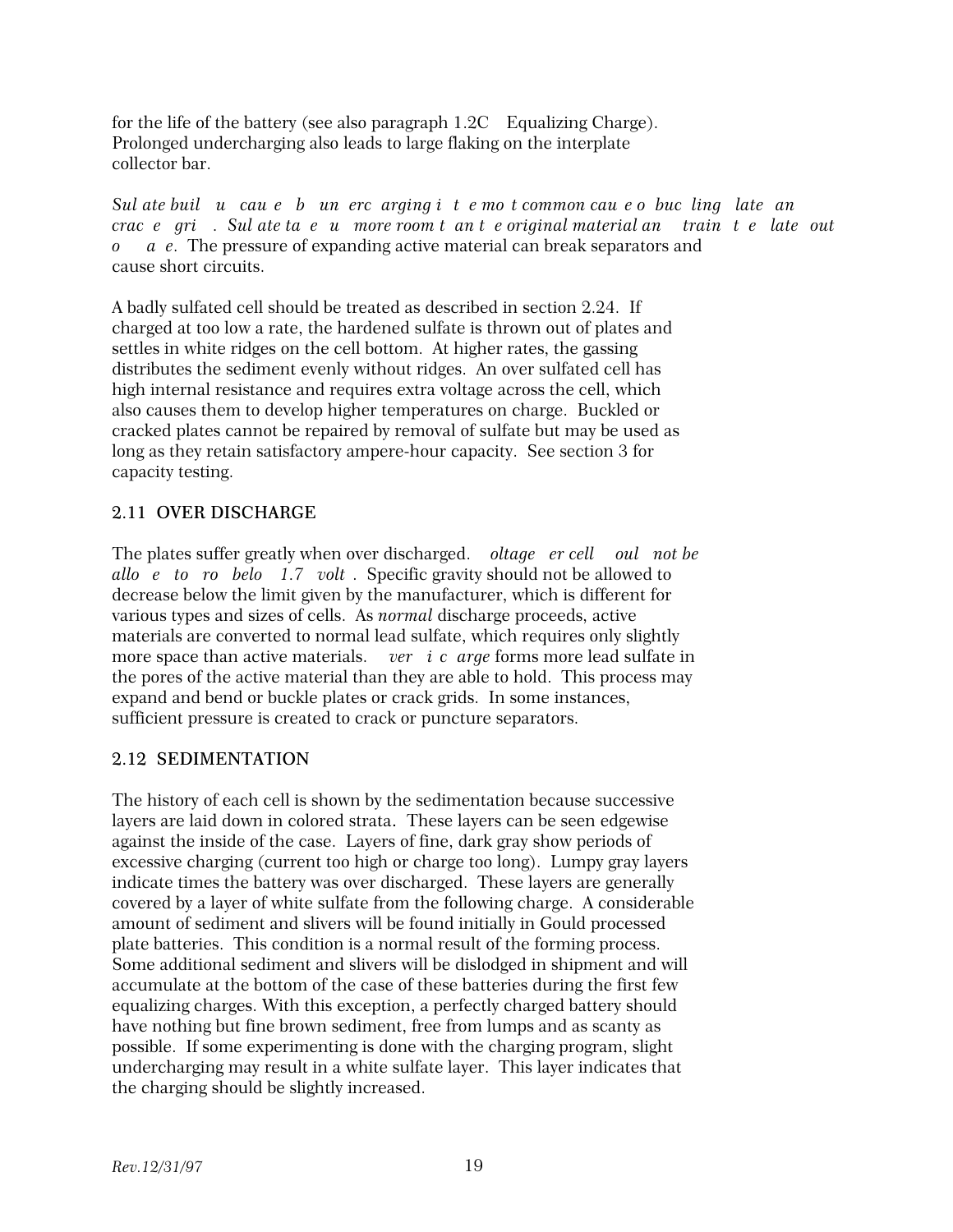#### 2.13 REPLACEMENT WATER

As batteries are charged, a small quantity of water in the electrolyte is broken down into hydrogen and oxygen by the charging current. The gases are dissipated through openings in vent plugs. As this process takes place, electrolyte level gradually lowers until distilled water must be added. Commercially available demineralized water has been found by test to be equal or superior to commercial or in plant distilled water. References throughout this bulletin to distilled water do not preclude the use of demineralized water. Do not add water in excess of the maximum level mark. Never store distilled water in a metallic container. Use glass, plastic, or rubber containers.

Water consumption of batteries is indicated on figure 1. Take an average of the amount of water added over several months and compare with the amounts given on figure 1.

## 2.14 WATER REPLACEMENT RATE FOR LEAD-ANTIMONY CELLS

Lead-antimony cells begin their lives with low water consumption, which increases as much as five times toward the end of their lives (see fig. 1). Capped cells evaporate very little water, and loss is caused by gassing and is proportional to the amount of charge the battery receives. Heavy gassing requires frequent additions of distilled water. The water should be added just before or at the beginning of a charge so that gassing will ensure thorough mixing before specific gravity readings are taken. Proper charging minimizes distilled water replacement by limiting the amount of gas generated to a small quantity. This method is much easier than overcharging and having to refill cells frequently. It also extends the life of the battery.

## 2.15 WATER REPLACEMENT RATE FOR LEAD-CALCIUM CELLS

Frequent additions of distilled water in small amounts are not desirable. Water additions two or three times a year will probably be sufficient at most installations. The electrolyte in all cells should be maintained within 1/4 inch below the high level mark. Calcium cells, because of greater purity of their components, require only about one tenth the water needed by equivalent size antimony cells. This low requirement remains constant during the entire battery life. See figure 1 for water consumption rate.

## 2.16 WATER REPLACEMENT FOR LEAD-SELENIUM CELLS

Water replacement should only be necessary every 12 to 18 months if the battery is not subjected to many discharges. If several discharges are experienced, water replacement should be performed as with the leadcalcium cells in paragraph 2.15 above. Water consumption is low throughout the life of these cells.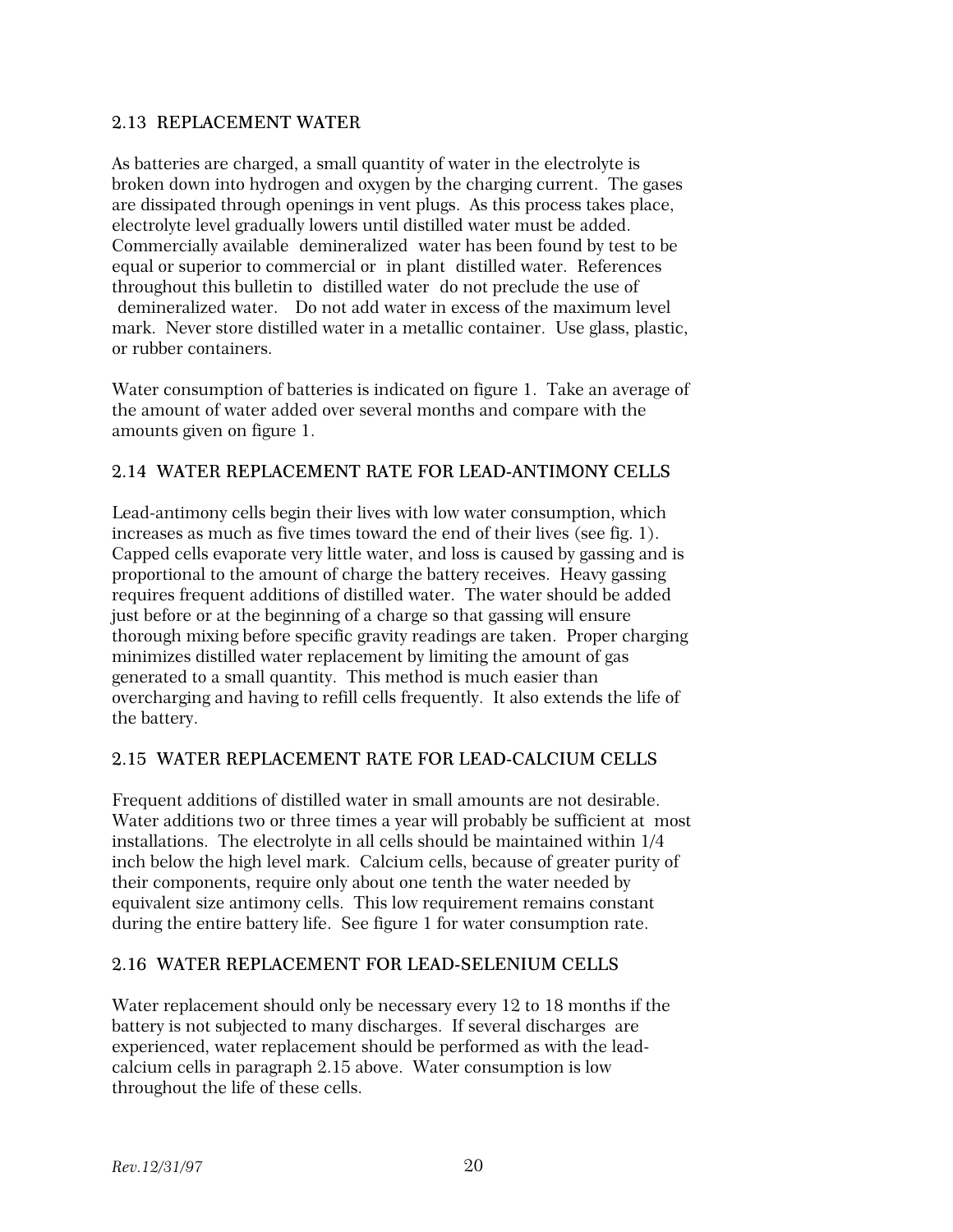## 2.17 AD USTING SPECIFIC GRAVITY

Specific gravity should *never be* adjusted until the gravity is definitely established to be wrong. Before adjusting for low gravity, make sure that the gravity cannot be raised by equalizing (see 1.2 C). Continue the charge until the specific gravity shows no rise, and then charge for 3 more hours. Hydrometer readings must be taken as indicated in 2.18 below. *ever ma e a gravit a u tment on a cell t at oe not ga on c arge.* Remove some electrolyte from the cell and replace it with pure, 1.300-gravity sulfuric acid, which consists of 30-percent concentrated acid and 70-percent distilled water by volume. Recharge until all cells gas for an hour. Repeat the procedure if the gravity is still not normal. To *lower* the gravity, replace some of the electrolyte with distilled water.

## 2.18 HYDROMETER READINGS

Provide two hydrometers of high accuracy and sensitivity and check them against each other frequently. The hydrometers should be replaced every 2 to 3 years. The hydrometer must be held vertically for accurate specific gravity readings. Do not take readings after adding water (or acid) until the electrolyte has had time to mix thoroughly (not less than 1 hour when gassing or 2 days if not gassing for antimony cells, and several weeks for calcium cells in floating service). Use a long nozzle syringe and take samples several inches down to minimize errors. Bubbles in the electrolyte cause errors, and readings should not be taken sooner than 15 minutes after gassing has stopped.

Specific gravity of electrolyte must be corrected for temperature. Subtract one point  $(0.001)$  from the specific gravity reading for each 3  $\degree$ F the temperature is below 77 F, and add one point  $(0.001)$  for each 3 °F the temperature is above 77 F. The recommended specific gravity spread between all cells is 0.010.

## 2.19 CONSTANT VOLTAGE CHARGING

Constant voltage charging is the preferred method because of extended service life. If charging equipment is suitable for a continuously floating charge at a constant voltage, the proper floating voltage should be chosen from the manufacturer s data. If the voltage is given for a single cell, multiply this voltage by the number of cells in the battery.

## 2.20 BATTERY LIFE FOR DIFFERENT TYPES AND SERVICES

The life of various types of cells can vary markedly. Valve regulated leadacid cells have the shortest life. Formed plates of the Plante or Manchex type on light duty and floating charge have a longer life, usually 14 to 18 years. Pasted plate Plante cells may be expected to last in excess of 25 years on float charge. Formed plate cells, if cycle charged, usually last only about 9 years. Lead-calcium cells on constant float charge typically last 12 to 15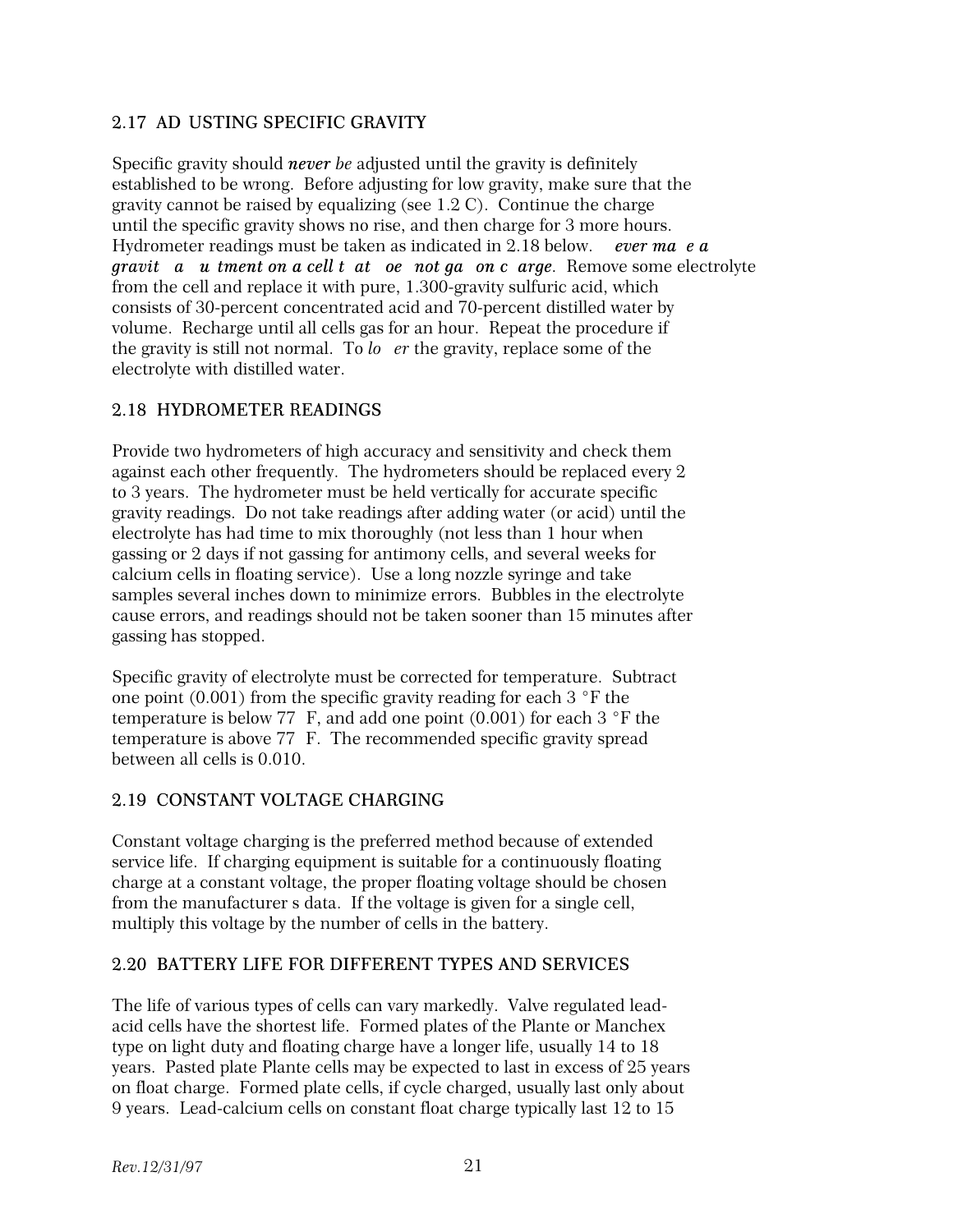years. Lead-selenium cells have a longer life expectation than lead-calcium or lead-antimony. A battery is considered worn out when it fails to deliver 80 percent of its *original* capacity.

## 2.21 CLEANLINESS

Battery connections must be clean, bright, and free of corrosion for the battery to perform. Corrosion that is not cleaned off terminals periodically will spread into areas between posts and connectors. This condition will develop into a high resistance connection and cause heating and wasted capacity. The battery and surrounding parts should be kept clean, dry, and free of acid. Sulfuric acid absorbs moisture, and spilled electrolyte will not dry up. If electrolyte is spilled or sprayed out of the cells on charge, neutralize with a solution of baking soda (1 pound of soda to 1 gallon of water), then rinse with distilled water and dry with a soft cloth. *labele* ar *o o* a *olution at lea t one gallon mut be e t in t e batter room. Care should be* taken to prevent the solution from getting into the cells. Make sure vent plugs are open, flame arresters and dust caps are in place, and all components are in good condition.

## 2.22 INTERNAL SHORTS

A short circuit through a separator may be caused by:

- 1. Insufficient charging causes material in the plates to become mostly lead sulfate. The lead sulfate expands and, if the grid does not crack to relieve the strain, the plate will become distorted. This condition is commonly known as buckling. The buckling is most pronounced at the four corners of the positive plates, where shorts are most likely to occur.
- 2. Impurities in the solution caused by using contaminated water or dirty utensils.
- 3. Excessive overcharging causes the grid specific gravity to be partially converted to lead peroxide, which reduces mechanical strength and allows positive and negative plate contact.

A short in a cell can be detected by falling specific gravity and falling cell voltage. In some cases, an orange discoloration occurs at the point of the short. If a short is long standing, disintegration of the positive plate will occur at the point of contact with the negative because of the conversion of positive plate material to negative.

## 2.23 NORMAL SULFATE AND OVER SULFATION

During discharge of a battery, normal sulfate is formed, which is required to produce current. If charging is neglected, the sulfate fills the pores of the plates and makes the active material dense and hard. This condition is referred to as over sulfated.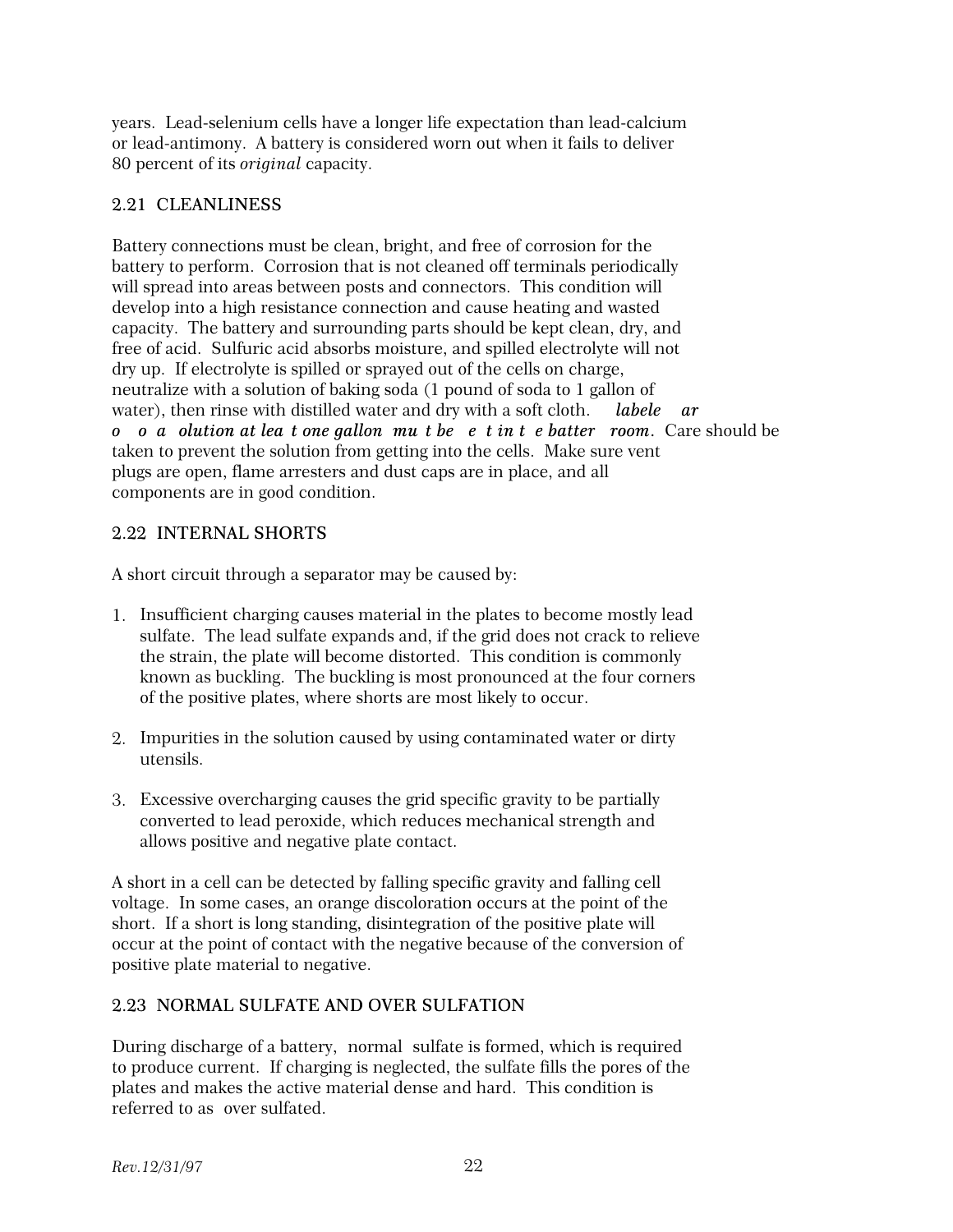Normal lead sulfate formed on discharge is in a form that a charge will easily reconvert. When a battery is "over sulfated, plates are less porous" than normal and absorb a charge with difficulty. With this condition, an ordinary charge will not reconvert all the sulfate to sulfuric acid and specific gravity remains below normal. Active material of over sulfated negative plates is light in color and either hard and dense or granular and gritty and easily disintegrated. The negative plates require the prolonged charge necessary to restore an over sulfated battery. An individual cell may become over sulfated by external grounding, by an internal short, or by drying out because of failure to add water. Over sulfation may also be caused by prolonged low float charging.

#### 2.24 ELIMINATION OF OVER SULFATION

A battery or cell that is over sulfated should be charged fully in the regular way until specific gravity stops rising. Then one of the weakest cells should be discharged through a load resistor at the normal 8-hour discharge rate to a final voltage of 1.75 volts. The battery is not over sulfated if the representative cell gives normal capacity, that is, about 100 percent rated capacity for a fairly new battery or down to 80 percent of initial rated capacity for a battery nearing the end of its expected life.

If the above capacity is not obtained, possible over sulfation should be treated as follows:

- 1. In cases where one or more individual cells have become over sulfated and the rest of the battery is in good condition, these cells should be treated separately after removing them from the circuit.
- 2. Recharge the removed cells at half the 8-hour discharge rate. Record hydrometer readings and temperature at regular intervals (3 to 5 hours) during the charge to determine if rising specific gravity has peaked. Maintain constant electrolyte level by adding water after each reading. Do not add water before taking readings.
- 3. Continue the charge, recording the readings until no further specific gravity rise has occurred in any cell for 10 hours. If the temperature reaches 100 F, reduce the current or temporarily interrupt the charge so as not to exceed this temperature. When the specific gravity has reached maximum, terminate the charge and record the hydrometer reading of each cell.
- 4. The cells must be replaced if they again fail the capacity check in 2.24.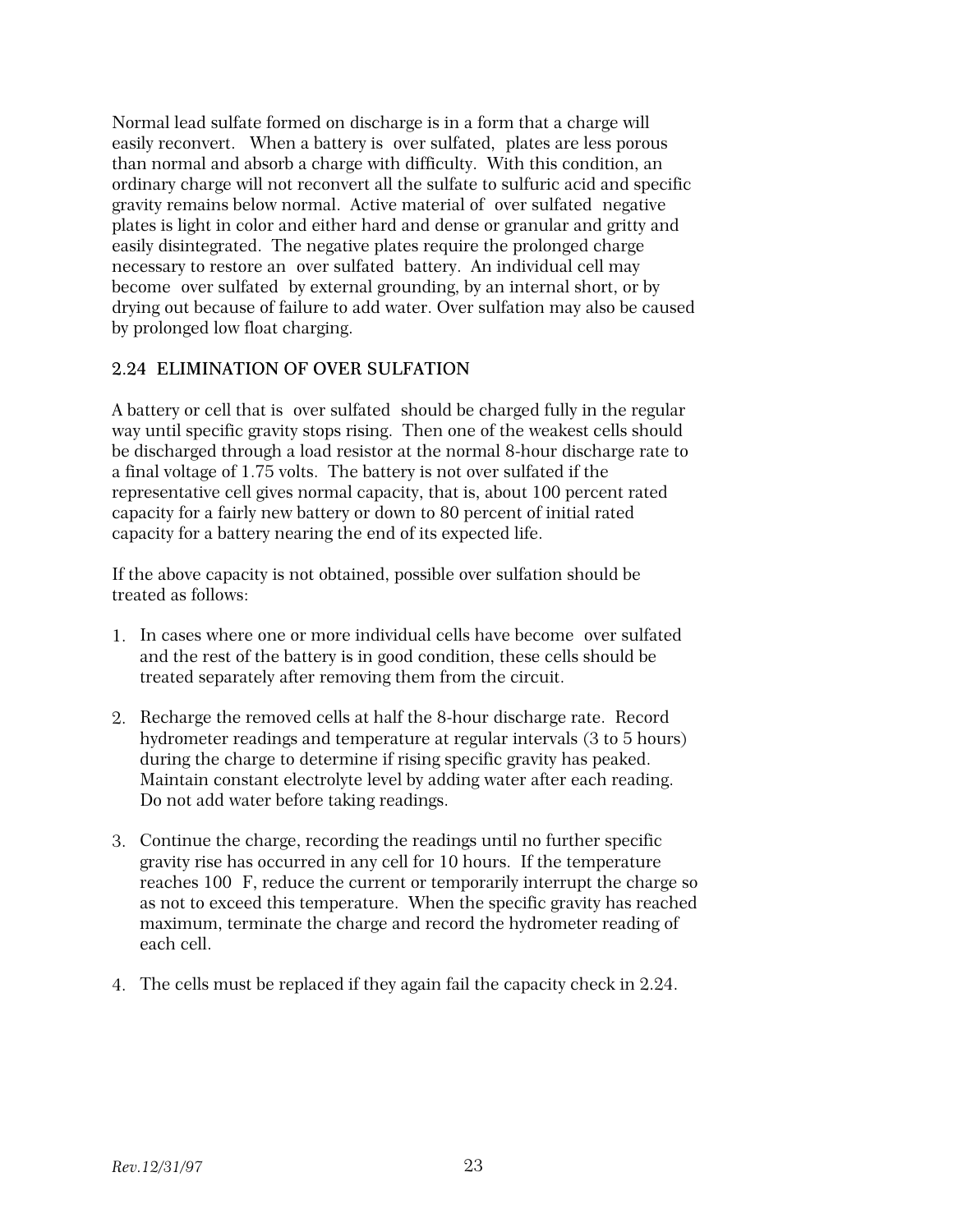#### 2.25 WATER TREATMENT FOR OVER SULFATION

In cases of emergency such as plant power loss or loss of both chargers, a long discharge to the point of over-discharge may make the battery difficult to recover. Over sulfation may have occurred such that prolonged charging set forth in section 2.24 may not recover the battery.

The water treatment should only be attempted in an emergency as a *la* t *re ort* after prolonged charges will not restore the specific gravity.

The principle is to reduce the specific gravity in steps by removing a portion of the electrolyte and replacing it with distilled water, then charging the battery after each step. As the specific gravity is reduced and the charge is applied, the sulfate is dissolved from the plates by lower specific gravity electrolyte at each step. The electrolyte becomes more and more like pure water, making it easier for the sulfate to transfer off the plates into the electrolyte. Once the sulphates have been dissolved and removed, the process is reversed to bring the electrolyte back to normal specific gravity.

The steps are as follows:

- 1. Reduce the specific gravity to about 1.050 to 1.100 by removing some of the electrolyte and replacing it with distilled water.
- 2. Charge the battery at the equalizing rate until the specific gravity of the pilot cell stops rising for two consecutive readings. However, do not charge longer than 48 hours before the next step.
- 3. Again reduce the specific gravity as in step 1 above and repeat the charge in step 2.
- 4. Repeat the above steps until the maximum specific gravity obtained at the end of a charge is less than 1.150.
- 5. Reverse the above process by removing some of the weakened electrolyte and replacing it with 1.300 specific gravity acid. The amount to be replaced is about the same as that in step 1 above. Do not try to speed up the process by replacing more of electrolyte than that removed in steps 1 through 4.
- 6. Charge the battery as in step 2 above, checking the specific gravity of 10 percent of the cells.
- 7. Repeat steps 5 and 6, increasing the specific gravity until it is just below normal operating value. Record the specific gravity of all the cells on the last step.
- 8. Place the battery back under normal float charge and service.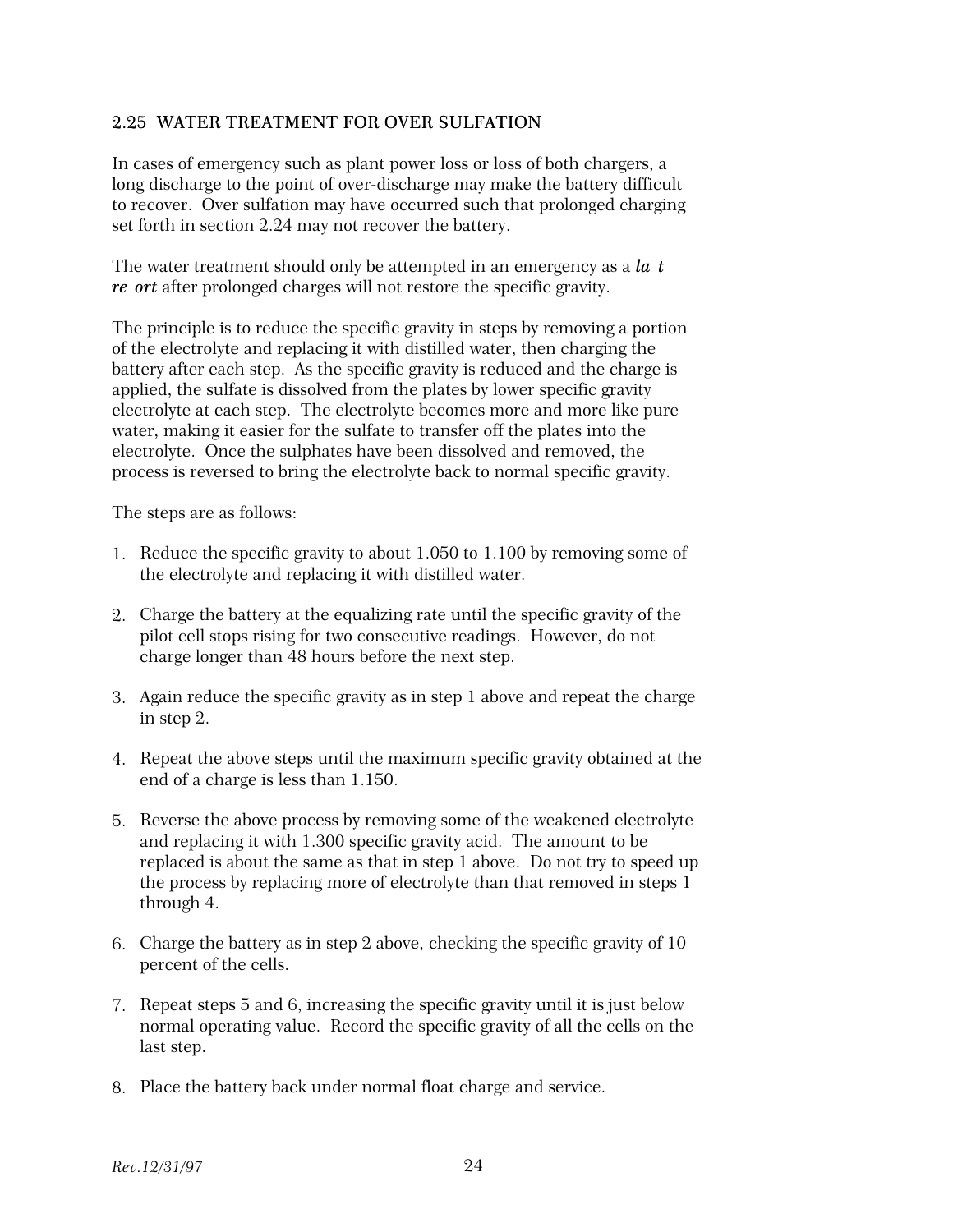9. After 1 month under normal service, the battery should be given a capacity test to see if the battery must be replaced (see section 3.2).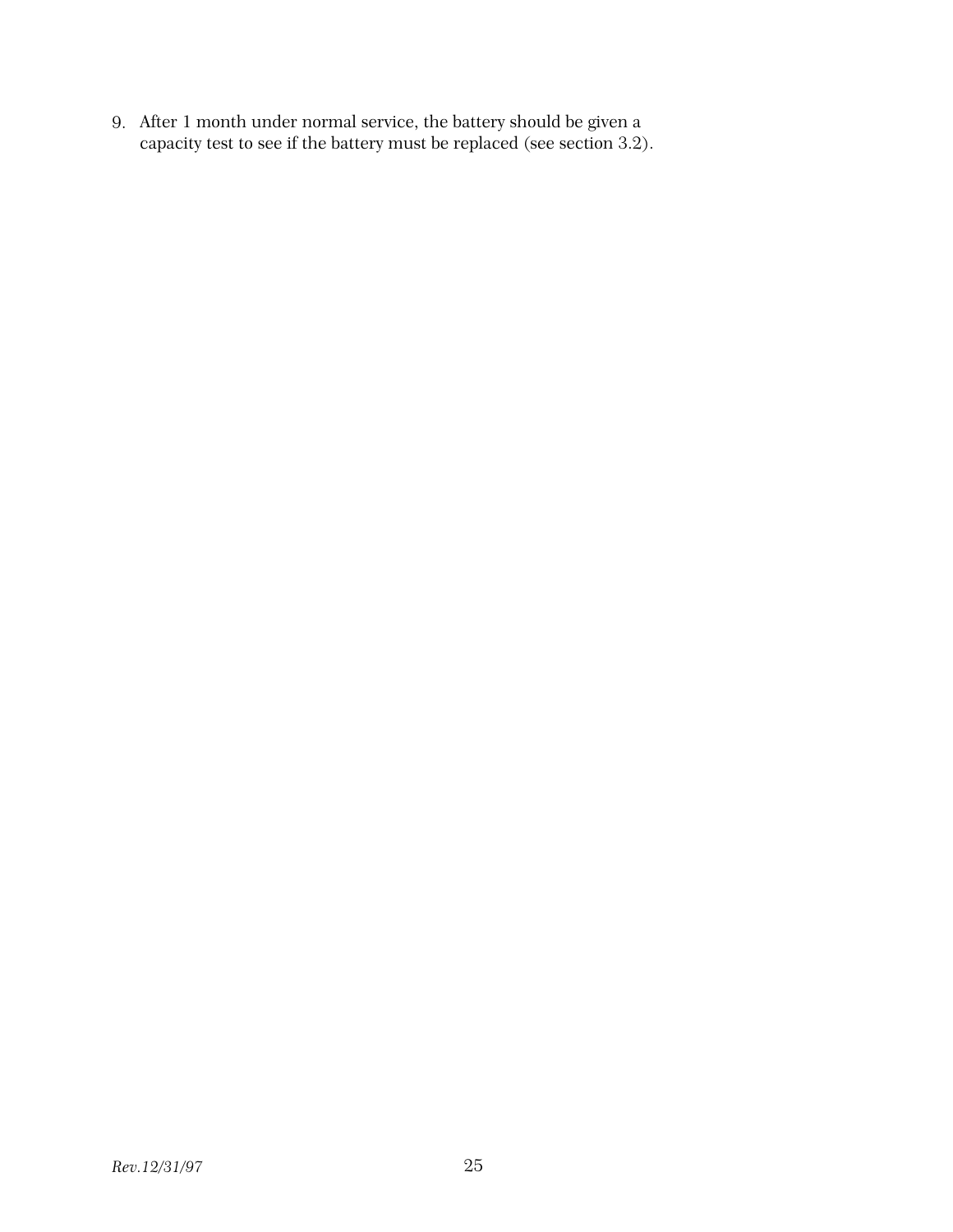## **3. BATTERY TESTING**

The purpose of this section is to describe recommended testing procedures and intervals. Information herein consists of guidelines only and is not intended to replace manufacturer s recommendations. Follow manufacturer s information if a conflict between these guidelines and manufacturers information is encountered.

#### 3.1 ACCEPTANCE TESTING

Acceptance testing should be performed no sooner than 1 week after the battery has had its initial freshening charge (see section 1.2 A). This test may be done at the factory before shipping if specified. This test should be at least a 3-hour discharge test and should provide at least 90 percent of rated capacity. An 8-hour discharge test for acceptance is preferred, and 90 percent of rated capacity should be required.

#### 3.2 CAPACITY TESTS TO DETERMINE REPLACEMENT

To establish whether a battery is nearing the end of its useful life, load test the entire battery as outlined below at 5-year intervals. This test should be repeated annually if the capacity has dropped below 90 percent.

- A. After the battery has been fully charged by equalizing, return it to float service for at least 72 hours, but less than 30 days before performing the test.
- B. Check all battery connections with a micro-ohmmeter to ensure connections are clean and low resistance. An IR camera may be used just after the discharge test has begun to check the connections. Temperature will be higher on poor connections. If poor connections are found, stop the test and repair the connections before continuing.
- C. Record the specific gravity and voltage of each cell just prior to the test.
- D. Record the temperature of the electrolyte of 10 percent or more of the cells (an IR camera may be used and the temperature of cell cases may be recorded) to establish an average temperature.
- E. Record the battery terminal float voltage. Use an accurate digital voltmeter.
- F. Take precautions to ensure that a battery failure will not jeopardize other equipment. Discharge the battery through a suitable resistor and an ammeter for 3 hours at rated 3-hour discharge current. Leave the charger in normal float operation and record each cell voltage every halfhour during discharge. Watch closely during the last hour and time the exact end point accurately. After ambient temperature correction to 77°F, if the minimum voltage of 1.75 in any cell is reached before 3 hours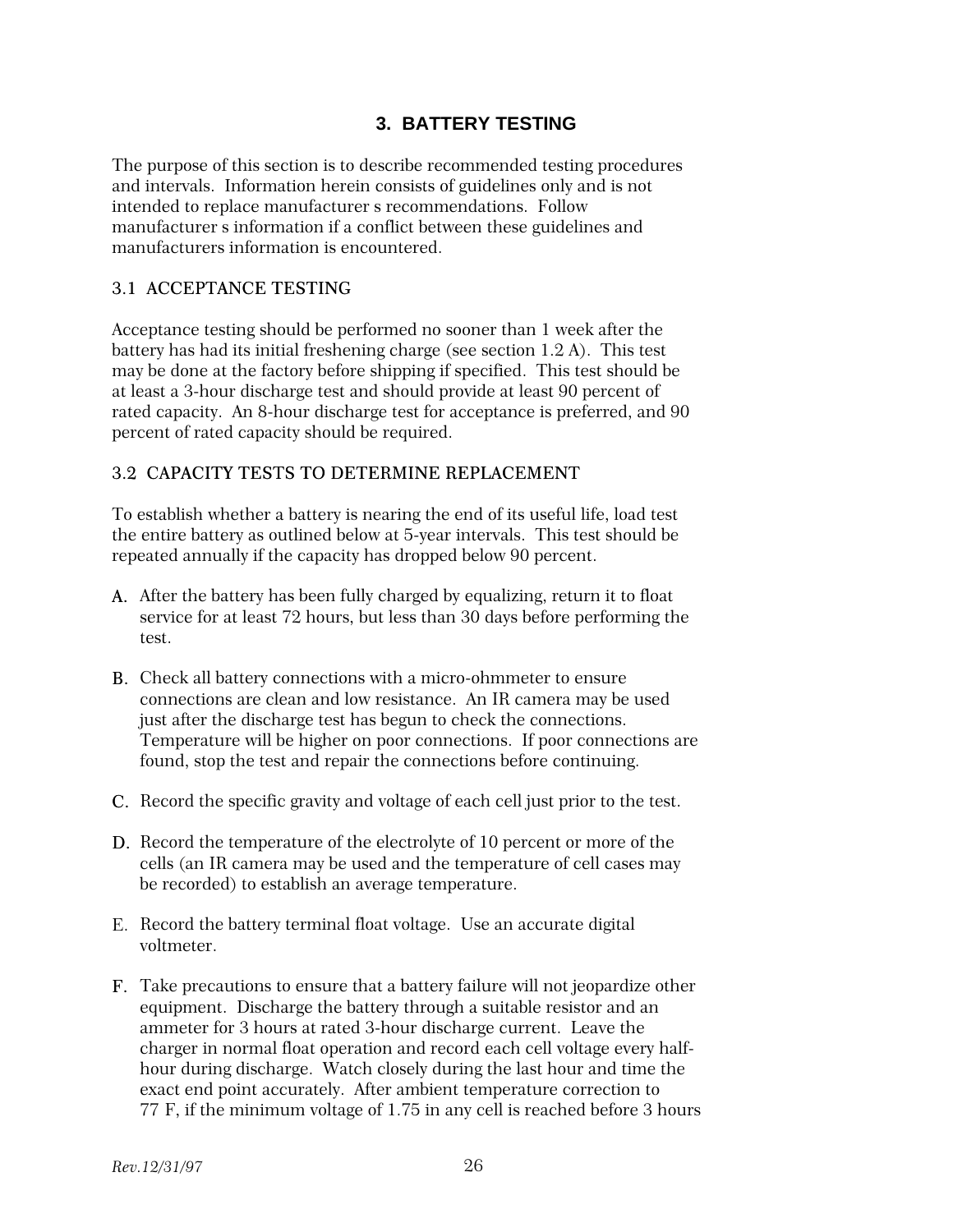has elapsed, the test should be stopped and the ampere-hours discharge should be computed. Capacity can be determined by referring to figure 3. Testing should be done each year if the capacity is less than 90 percent of the original rating. The entire battery should be replaced as soon as possible after capacity drops below 80 percent of original. The battery cannot be relied upon in an emergency if it has deteriorated below 80-percent capacity.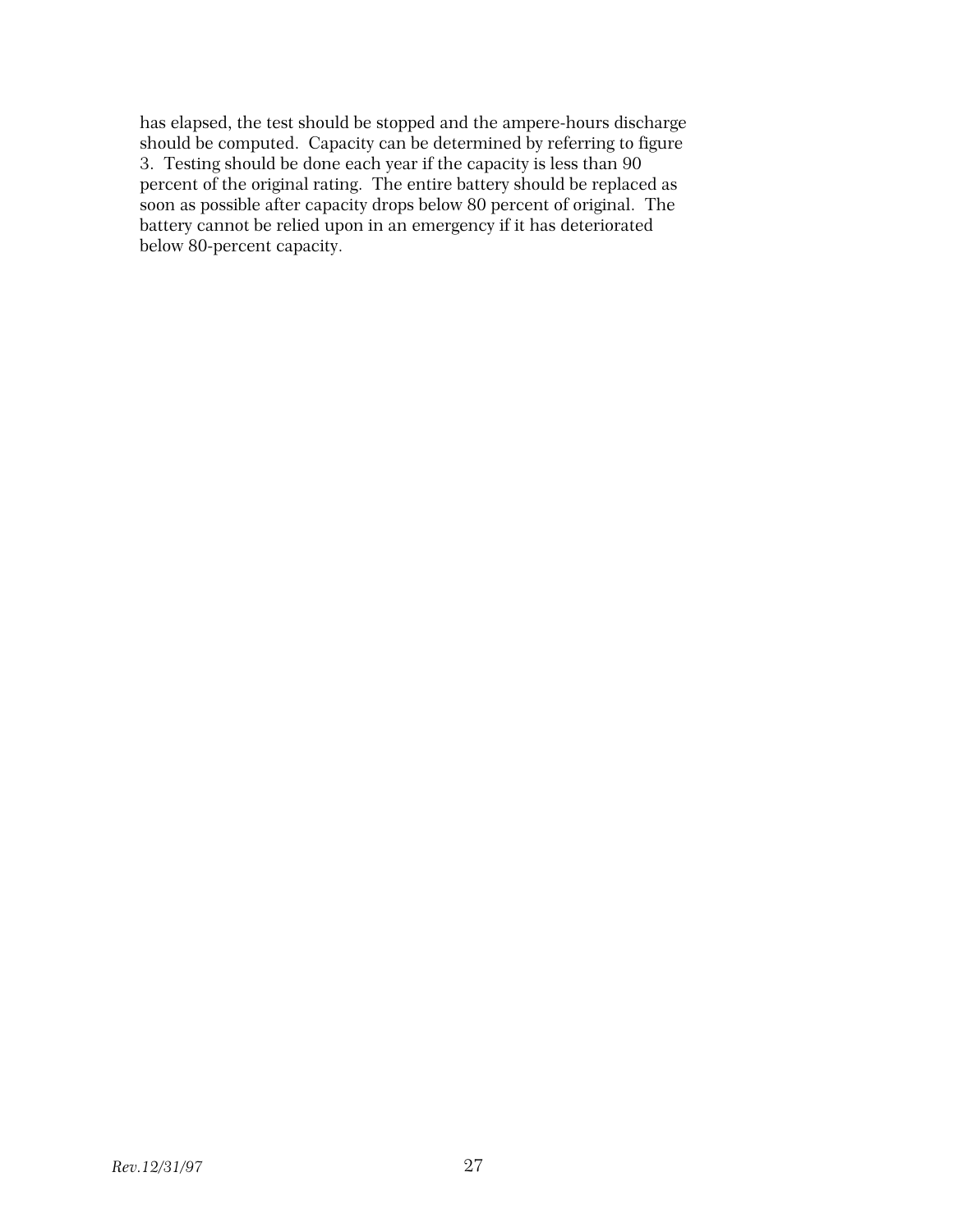## **4**. **OPTIONAL INSTRUCTIONS LEAD-CALCIUM BATTERIES**

## 4.1 FLOAT CHARGE

For a typical, 60-cell, lead-calcium battery floated at 2.17 volts per cell and equalized at 2.33 volts per cell, the normal voltage range would be 130.2 to 139.8 volts. At many locations, the higher voltage cannot be tolerated for the 6 or more days required for equalizing, particularly where the battery is a source of power for electronic equipment. Lead-calcium batteries *o not re uire e uali ing iffloated between 2.2 and 2.25 volts per cell. This voltage* would give a 60-cell battery a voltage between 132 and 135 volts. Leadcalcium batteries have a distinct advantage when constant voltage is desirable. To match the battery voltage to the rated voltage of the equipment served, the number of cells should be selected to provide optimum voltage when floated to eliminate the equalizing charge. This procedure should be considered when replacing batteries. The table below lists some common voltage ranges.

Table 2. - Common voltage ranges.

| Numh<br>er<br>of<br>Cells | Voltage Range<br>(volts) |
|---------------------------|--------------------------|
| 12                        | 26.4 to 27.0             |
| 23                        | 50.6 to 51.75            |
| 9.4                       | 52.8 to 54.0             |
| 58                        | 127.6 to 130.5           |
| 59                        | 129.8 to 132.75          |
| 60                        | 132.0 to 135.0           |
| 116                       | 225.2 to 261.0           |
| 120                       | 264.0 to 270.0           |

The low battery alarm must be calibrated to reflect the lower number of cells.

## 4.2 INITIAL CHARGE

An initial charge is not required because the battery will charge properly at the above voltages. After about 2 weeks, initial cell voltages and specific gravity readings should be recorded on form POM-133A. Increase the voltage to 2.33 to 2.38 volts per cell (connected equipment permitting) if the initial charge must be completed sooner.

## 4.3 VOLTAGE READINGS

## A. Each Shift (Attended Stations) or During Routine Inspections (Unattended Stations)

Check the charger panel voltmeter to determine if the battery is being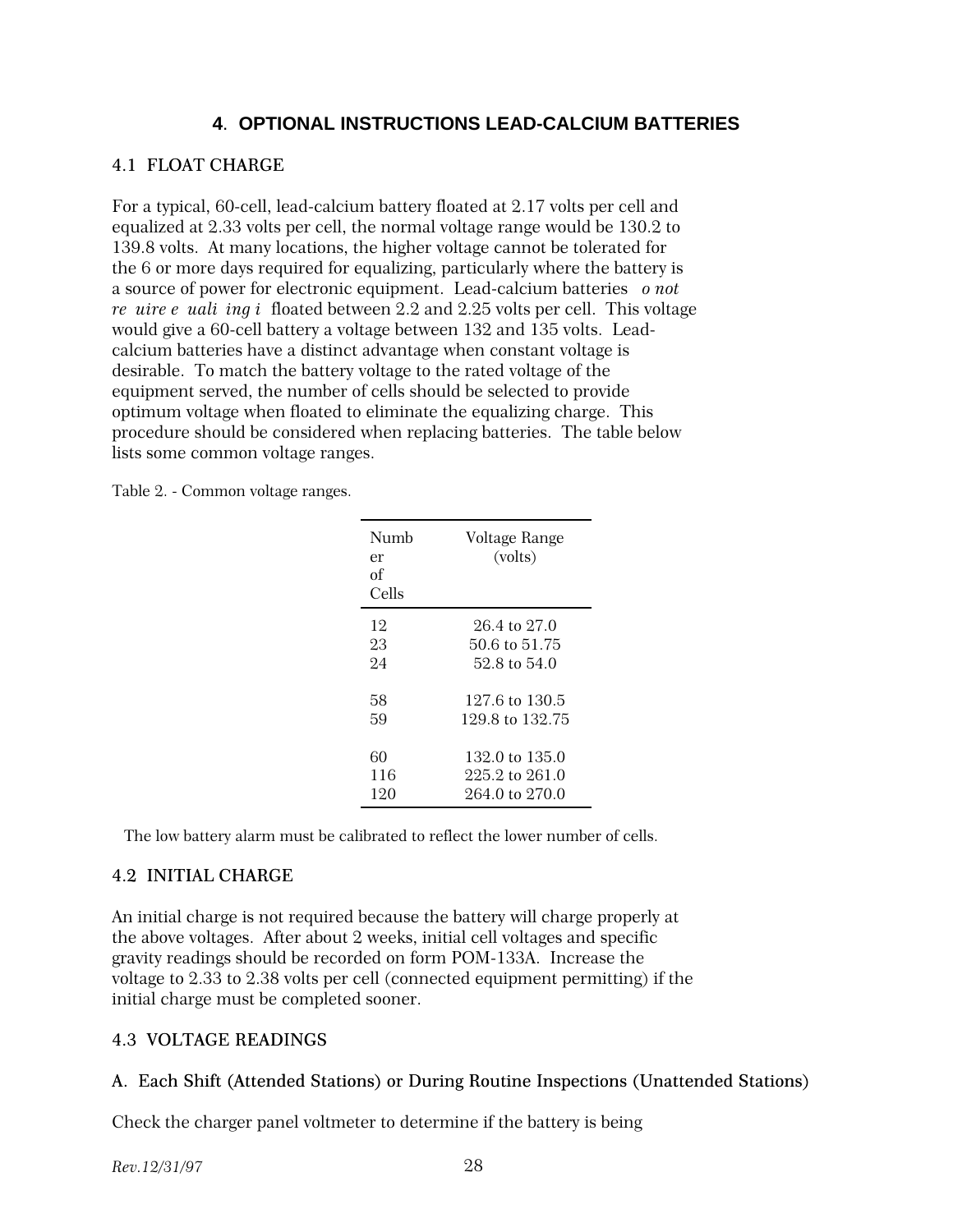floated at the proper voltage. Adjust the battery charging voltage when necessary, and check when the power or station-service transformer taps are changed.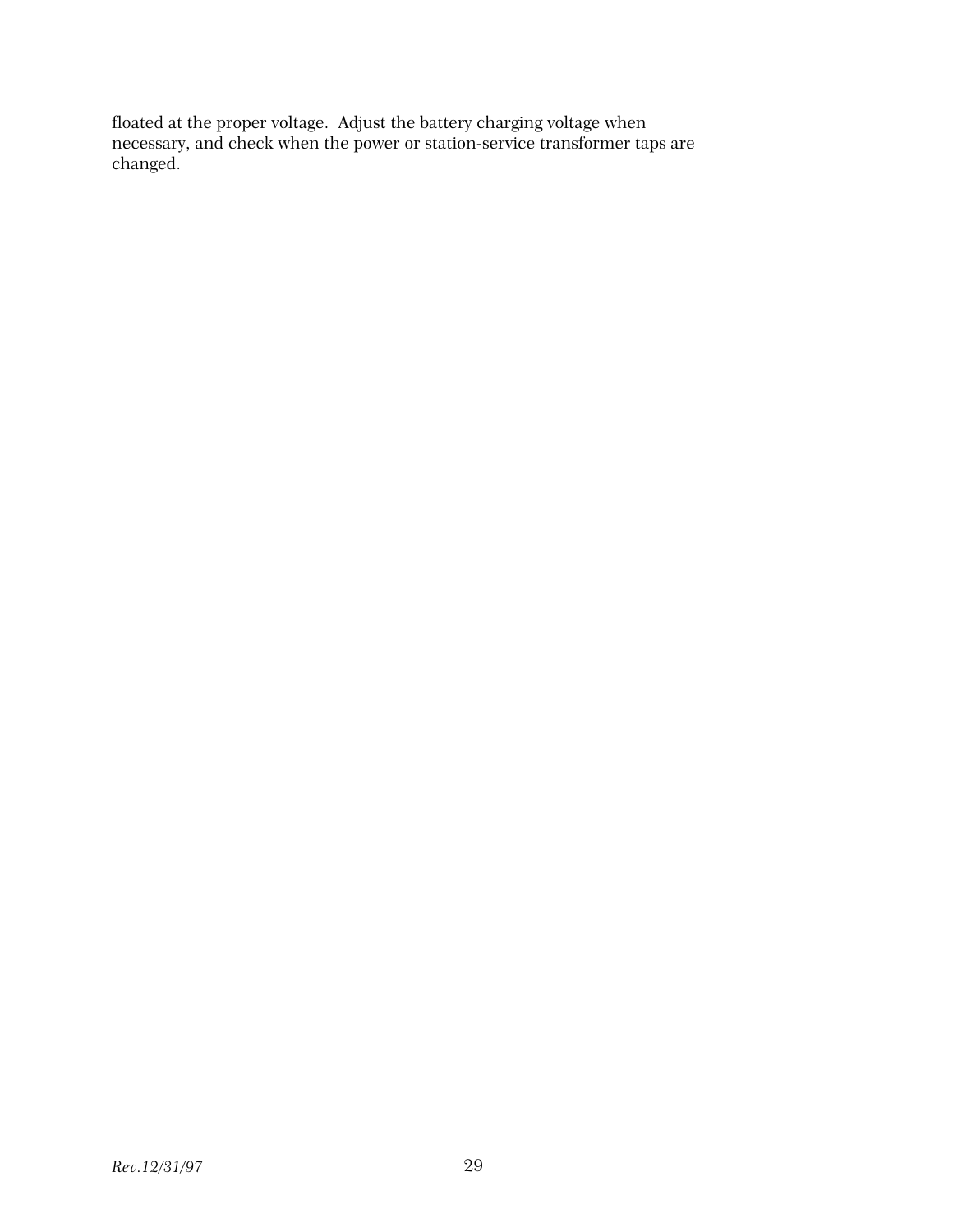## B. Monthly

Check voltage across the battery terminals with an accurate digital voltmeter and adjust the panel voltmeter if necessary. Record pilot cell voltages to the nearest 0.01 volt, measured with an accurate digital voltmeter, on form POM-133A. Battery is functioning normally if all cells are above 2.14 volts.

#### C. uarterly

Check voltages across all individual cells and record them on POM-133A.

#### 4.4 SPECIFIC GRAVITY READINGS

#### A. Monthly (Attended Stations) or During Routine Inspections(Unattended Stations)

Read the specific gravity of the pilot cell. For accurate readings, hold the hydrometer vertically and use a long nozzle syringe about one-third down from the top. Record the pilot cell specific gravity, corrected for temperature, on form POM-133A.

#### B. uarterly

Read the specific gravity of 10 percent all cells and record, corrected for temperature, on form POM-133A.

#### C. Annually

Read the specific gravity of 100 percent of the cells, corrected for temperature, and record on form POM-133A.

#### 4.5 HEAVY DISCHARGE

The battery should be recharged as quickly as possible following a heavy discharge. This recharge can be done by raising the charging voltage to the maximum allowed by other circuit components but not greater than the range of 2.33 to 2.38 volts per cell. The battery should be returned to normal voltage after the capacity been restored.

#### 4.6 WATER REPLACEMENT

Add water only when the water level approaches the low level mark or prior to an equalizing charge. This step should be needed every 2 or 3 years with a proper charging program.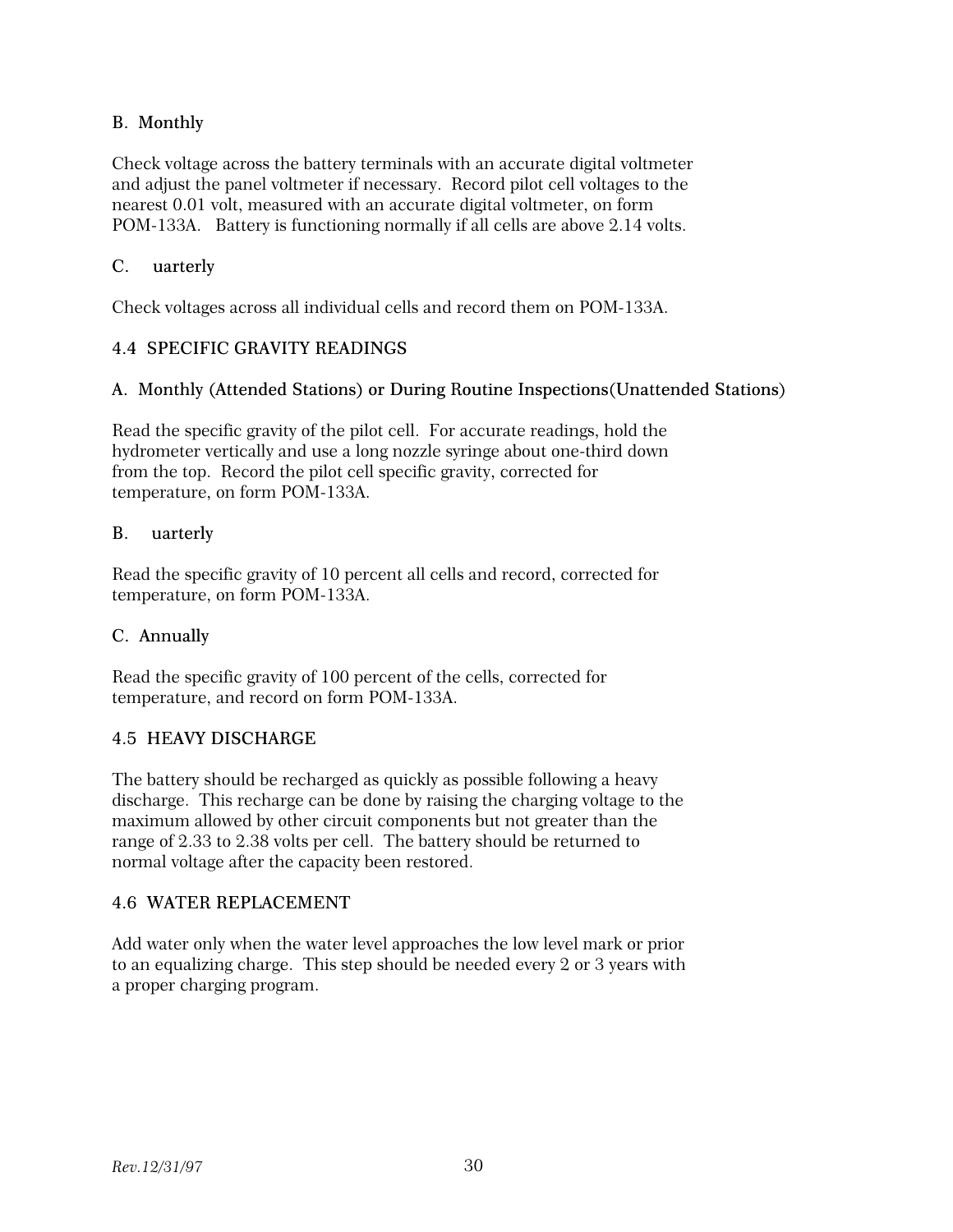# **TABLE 3. - VALVE REGULATED LEAD-ACID BATTERY (GEL CELL) MAINTENANCE SCHEDULE**

| Maintenance                                  | New Battery                              | Shift                           | Monthly                                                          | 3-Month                             | 6-Month                                                    | Annual             |
|----------------------------------------------|------------------------------------------|---------------------------------|------------------------------------------------------------------|-------------------------------------|------------------------------------------------------------|--------------------|
| Visual<br>Inspection<br>See 5.6              |                                          |                                 | General<br>Inspection                                            |                                     |                                                            |                    |
| <b>Battery Float</b><br>Voltage<br>See 5.7   |                                          | Panel Meter<br>Float<br>Voltage | <b>Battery Float Voltage</b><br>with Digital Voltmeter           |                                     |                                                            |                    |
| Cell Float<br>Voltage<br>See 5.7             | All Cells<br>with Digital<br>Voltmeter   |                                 | Pilot Cells<br>with Digital<br>Voltmeter                         |                                     | All Cells<br>with Digital<br>Voltmeter                     |                    |
| Temperature<br>Readings<br>See 5.8           | All<br>Cells                             |                                 |                                                                  | All<br>Cells                        |                                                            |                    |
| Connection<br>Resistance<br>See 5.9          | All<br>Connections                       |                                 |                                                                  | 25 Percent<br>of All<br>Connections |                                                            | All<br>Connections |
| Internal<br>Resistance<br>See 5.10           | All<br>Cells                             |                                 |                                                                  | All<br>Cells                        |                                                            |                    |
| <b>Battery</b><br><b>Testing</b><br>See 5.11 | Acceptance<br>Capacity<br><b>Testing</b> |                                 |                                                                  |                                     | Capacity Test 6<br>months if 1-year<br>$test < 90$ percent |                    |
| Safety<br>Equipment<br>See 5.6 & 8.0         |                                          |                                 | Wash Equipment<br>Protective Clothing<br>Fire Extinguisher, etc. |                                     |                                                            |                    |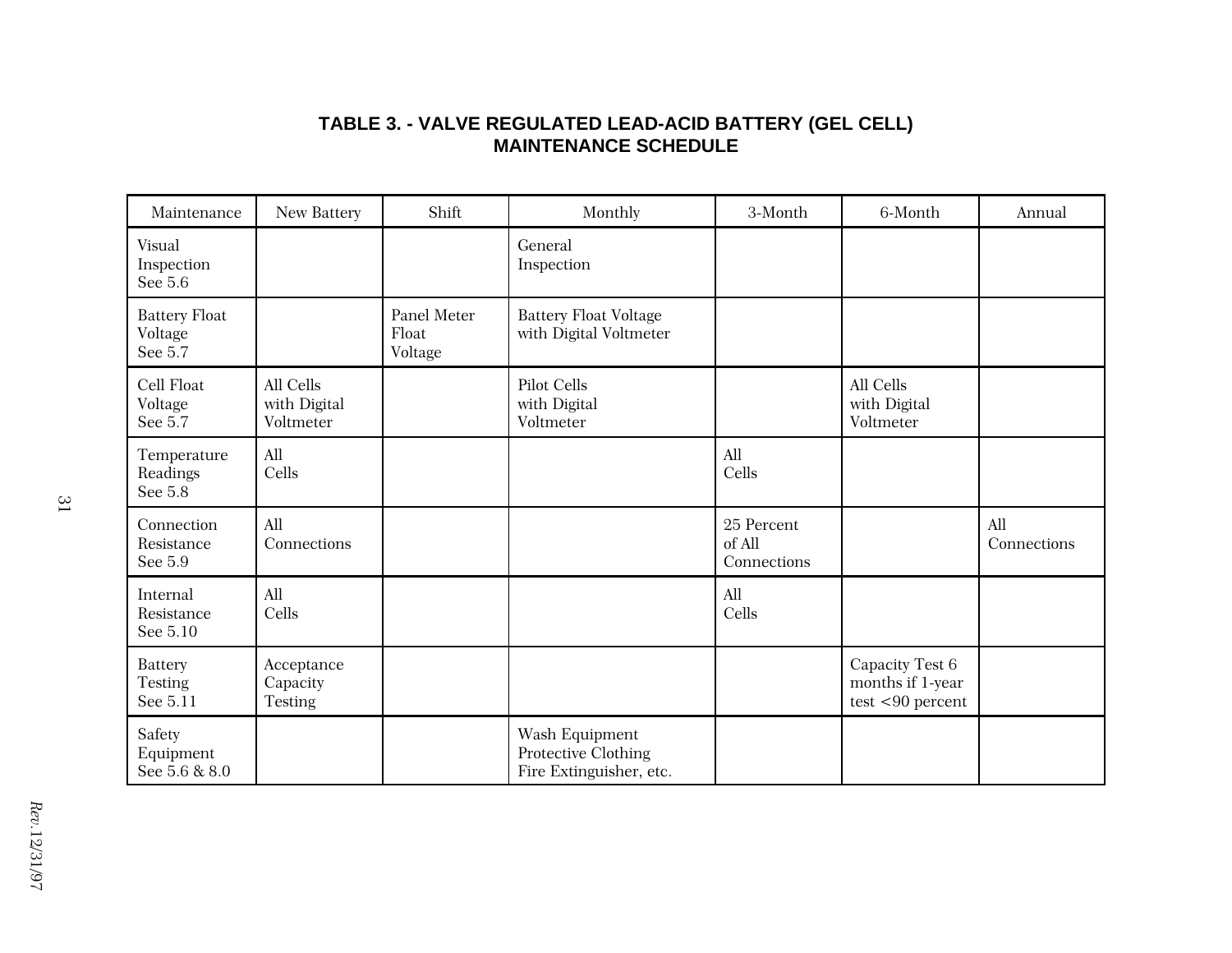# **5. CONDENSED INSTRUCTIONS-VALVE REGULATED LEAD-ACID BATTERIES (GEL CELLS)**

# 5.1 GENERAL

Valve regulated lead-acid batteries (VRLA) are usually manufactured in multi-cell blocks, (called modules) rather than single cells. The cases are often made of ABS plastic material and do not permit visual inspection of plates or electrolyte levels. They are called starved electrolyte or absorbed electrolyte cells and operate under a positive pressure. The hydrogen and oxygen are not expelled but recombined. Cells are sealed and require no water addition or specific gravity readings. These cells are typically lead calcium pasted-plate type cells with the electrolyte retained in gel or fiberglass mats.

These batteries are normally used for emergency lighting, telecommunications, and other uninterrupted power supply (UPS) service. They are best applied where long slow discharges are needed. Heavy short discharges required for breaker operations are not recommended for this type battery. The life has been found to be only 18 months to 10 years in actual service.

These cells are *not loo e* and do not effectively dissipate heat. This characteristic can lead to thermal runaway if ambient and battery temperatures are not carefully controlled (see 5.2 below). Cases have occurred in which the battery has burst into flame. Maintaining the cells as close as possible to 77 °F is *im erative*. Ambient temperature should be maintained as close as possible to  $72$  °F. Air circulation must be sufficient to eliminate any ambient temperature differences. The maximum cell temperature spread (hottest to coldest cell) should not exceed  $5 \text{ }^{\circ}$  F, and the hottest cell should not be more than 5°F above ambient. Colder temperatures reduce capacity, and *ig er tem erature greatl re uce ervice lie*. About 50 percent of the service life will be lost for every  $15 \text{ }^{\circ}$ F above  $77 \text{ }^{\circ}$ F. Do not allow sunlight or other heat sources to raise the temperature of individual cells. *Tee cell are not recommene or tation ervice becau e otee characteristics*.

VRLA modules/cells are typically shipped fully charged and do not require initial charge.

# 5.2 FLOAT CHARGE

VRLA cells are typically floated at 2.25 to 2.30 volts depending on the manufacturer. Correct battery float voltage is critical for valve-regulated cells. The float voltage must be within the manufacturer s recommended limits compensated for temperature. See the manufacturer's literature for temperature compensation of float voltages.

When VRLA cells are operated on float at normal full charge, no net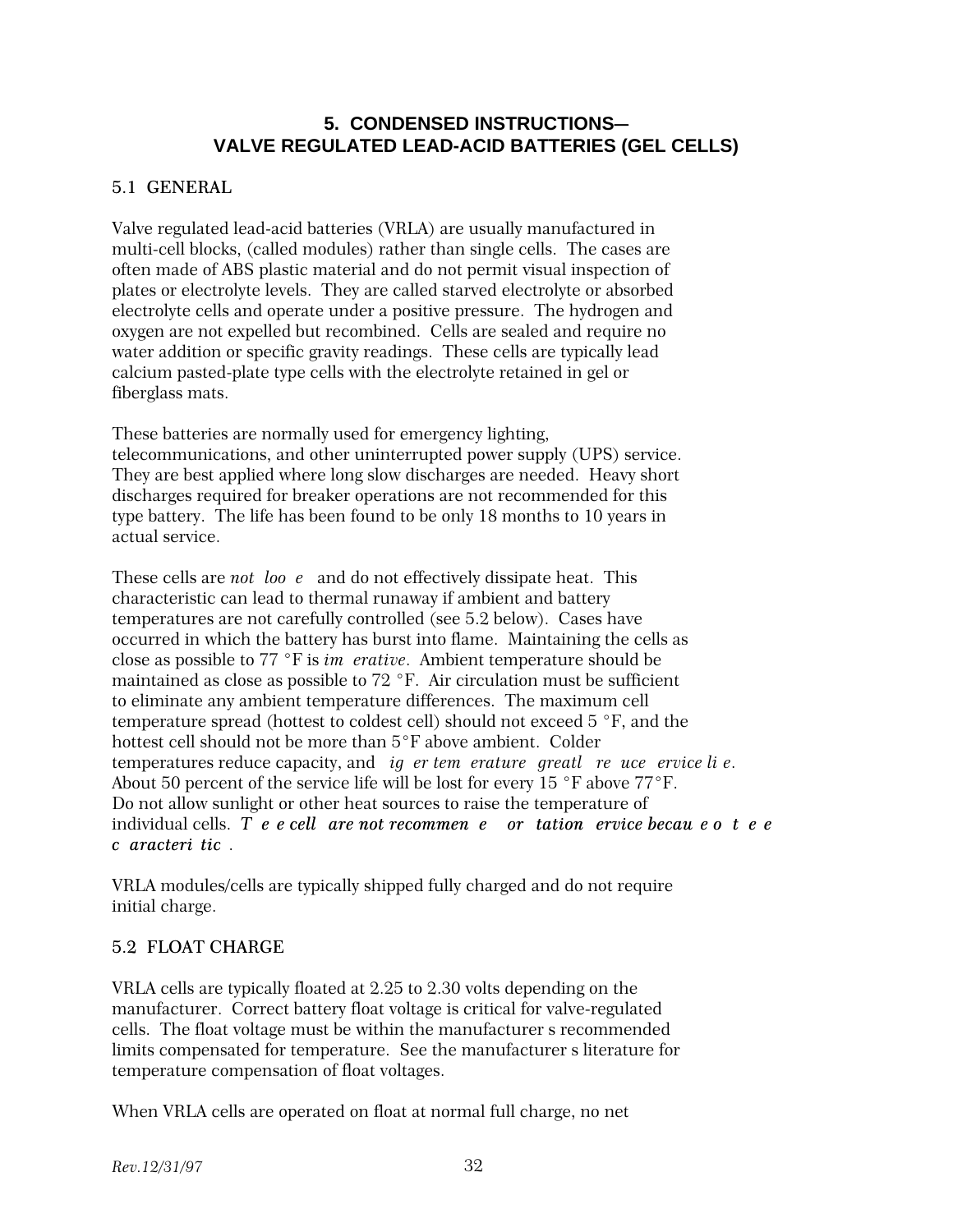chemical reaction occurs and almost all the overcharge energy results in heat generation. If the environment is such that the heat produced can be dissipated, no thermal runaway problem occurs. If the rate of heat generated exceeds the dissipated rate, the battery temperature rises and more current is required to maintain the float voltage. The additional current results in more heat generation, which raises the battery temperature further, and the cycle is repeated. Thermal runaway and destruction of the battery result. Elevated ambient temperature (above 72 EF) or cell and/or charger malfunction will aggravate this condition. Ventilation and temperature control is critical for VRLA cells, and the battery should reach thermal equilibrium at no more than  $5^{\circ}F$  above ambient for the hottest cell.

As cells approach full charge, battery voltage rises to approach the charger output voltage, and charging current decreases. The battery is fully charged when the charging current has not changed more than 10 percent for more than 3 hours. If the charging voltage has been set higher than float voltage to reduce the charging time, reduce the charging voltage to normal float value after the charging current has stabilized. *aution*: Never exceed the maximum charging voltage recommended by the manufacturer.

# 5.3 E UALI ING CHARGE

Equalizing charge is not normally performed on VRLA cells. An equalizing charge may be necessary if a low float voltage is indicated or if a fast recharge is needed. The battery manufacturer should be consulted before proceeding if an equalizing charge is needed. The exact voltages and charge times indicated by the manufacturer must be followed carefully.

# 5.4 CHARGER

A VRLA cell charger must have at least two capabilities: (1) extra electrical filtering to protect the cells from AC ripple, which may lead to thermal runaway, and (2) temperature compensation to prevent thermal run-away. Do not try to charge these cells with a charger designed for a *loo* e lead-acid cells.

#### 5.5 BATTERY MAINTENANCE

The regimen described below is strongly recommended to maximize performance and life expectancy. See manufacturer s data and IEEE 1188-1996 Recommen e Practice or aintenance Te ting an Replacement of alve-Regulate *Lea ci* R *atterie or Stationar lication* for further information.

#### 5.6 VISUAL INSPECTIONS

Visual inspections are made to assess the general condition of the battery, mounting rack and battery room, and safety equipment.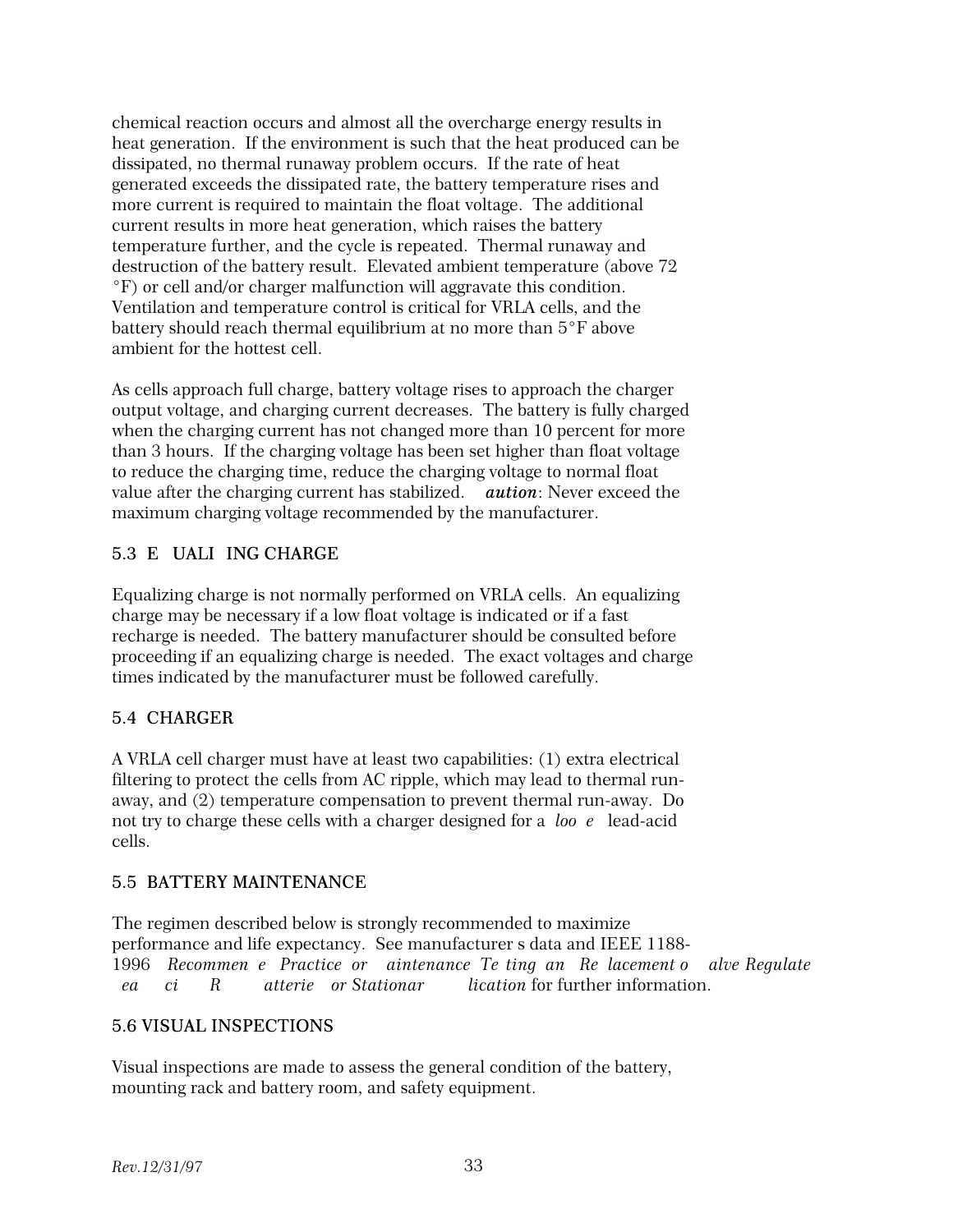# A. Monthly

Check for general cleanliness of the battery, mounting rack, and battery room. Check for electrolyte leaks and cover integrity, and take corrective action if needed. Check for corrosion at terminals, connectors, racks, and cabinets. Check the ambient temperature and make sure all ventilation equipment (fans, vents, etc.) is operable.

Check for availability and condition of all safety equipment, gloves, aprons, face shields, etc. Check for a full gallon of labeled neutralizing solution. Check for cleanliness and operability of eyewash station or portable eyewash equipment and body wash station (see section 8.2). Check for a class C fire extinguisher and ensure that it has been inspected and tested according to schedule. Carbon dioxide  $(\mathrm{CO}_2)$  fire extinguishers are not recommended because of the cooling effect they will have on the battery. Check for availability of insulated tools and utensils so short circuits can be avoided.

#### 5.7 VOLTAGE READINGS

An accurate digital voltmeter is critical for extended life of the battery (see section 1.3). At a constant float voltage, the charging current will increase as the temperature of the electrolyte increases. Therefore, cells of higher temperature will indicate a lower cell voltage. See figure 10 for proper meter probe placement. Place the probes across the posts of the cell so as not to include the voltage drops across the intercell connections.

#### A. Initial Voltage

Readings of all cells should be taken and recorded about 24 hours after placing the battery in float. Select the cell/module with the lowest float voltage as the pilot cell for future readings. Use form POM-133B for all voltage readings.

#### B. Each Shift

Check the voltmeter on the charger and adjust the float voltage if necessary.

#### C. When Taps Are Changed

When taps are changed on the power or station service transformers, check the float voltage on the charger panel and adjust if necessary.

#### D. Monthly

Check and record the voltage of the pilot cell with an accurate digital voltmeter.

#### E. Monthly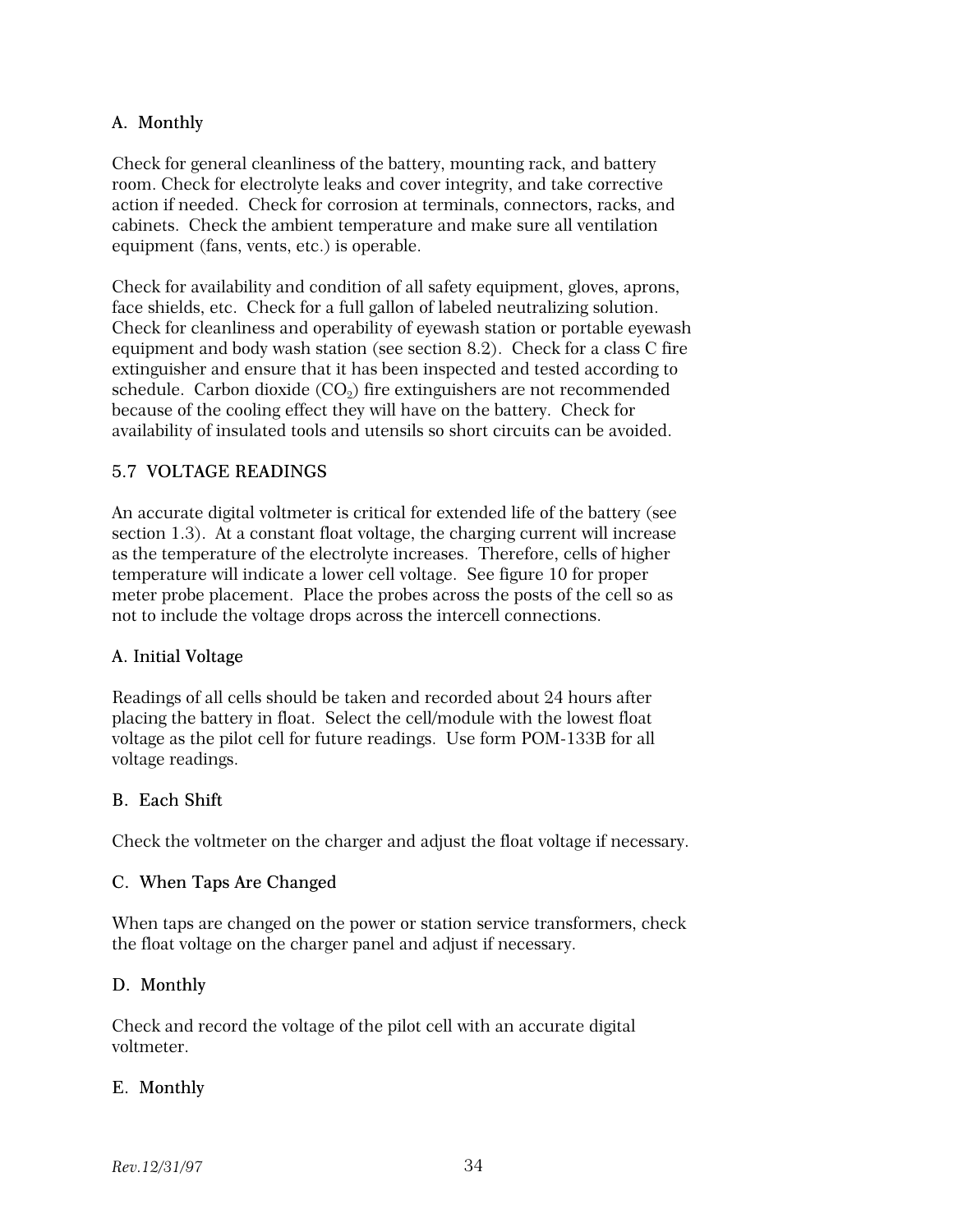Check and record the float voltage across the whole battery with an accurate digital voltmeter. Compare this reading to the panel voltmeter and adjust the panel meter to agree with the digital meter if necessary.

# F. Every Six Months

Check and record the voltage of each individual cell with an accurate digital voltmeter.

# 5.8 TEMPERATURE READINGS

# A. After Installation

After 24 hours on float and the temperatures have stabilized, record temperatures of each individual cell on form POM-133B. Use an accurate surface thermometer and take the readings on the negative posts. Accurate readings are critical for extended life and performance. Check the thermometer for accuracy at least once per year. Take all temperature readings only on float. Do not try to take post temperatures while the battery is discharging. The resistance of the connections causes errors in temperature readings. An accurate IR camera may also be used for temperature readings.

# B. uarterly

Take temperature readings of each individual cell and record them on form POM-133B. Compare readings with the initial and all prior temperatures for trending purposes. The highest temperature cell will typically also have the lowest voltage.

# 5.9 CONNECTION RESISTANCE

See section 1.6C for detailed instructions.

# A. After Installation

Record resistance of each connection between the cell post and the interconnection strap on form POM-134B. Contact the manufacturer for expected readings for specific cells. See figure 2 in section 1.6C or figure 10 at the back of this FIST for resistance probe placement. Clean, retorque, and re-coat with no-oxide grease any connection with a resistance 20 percent or more above the manufacturer's recommended value. Use these values as a baseline. *aution*: *ever* put meter leads *acro* a cell with the function switch on ohms. This procedure will place a voltage across the meter instead of a resistance.

# B. uarterly

Record the resistance of 25 percent of the connections as in step A above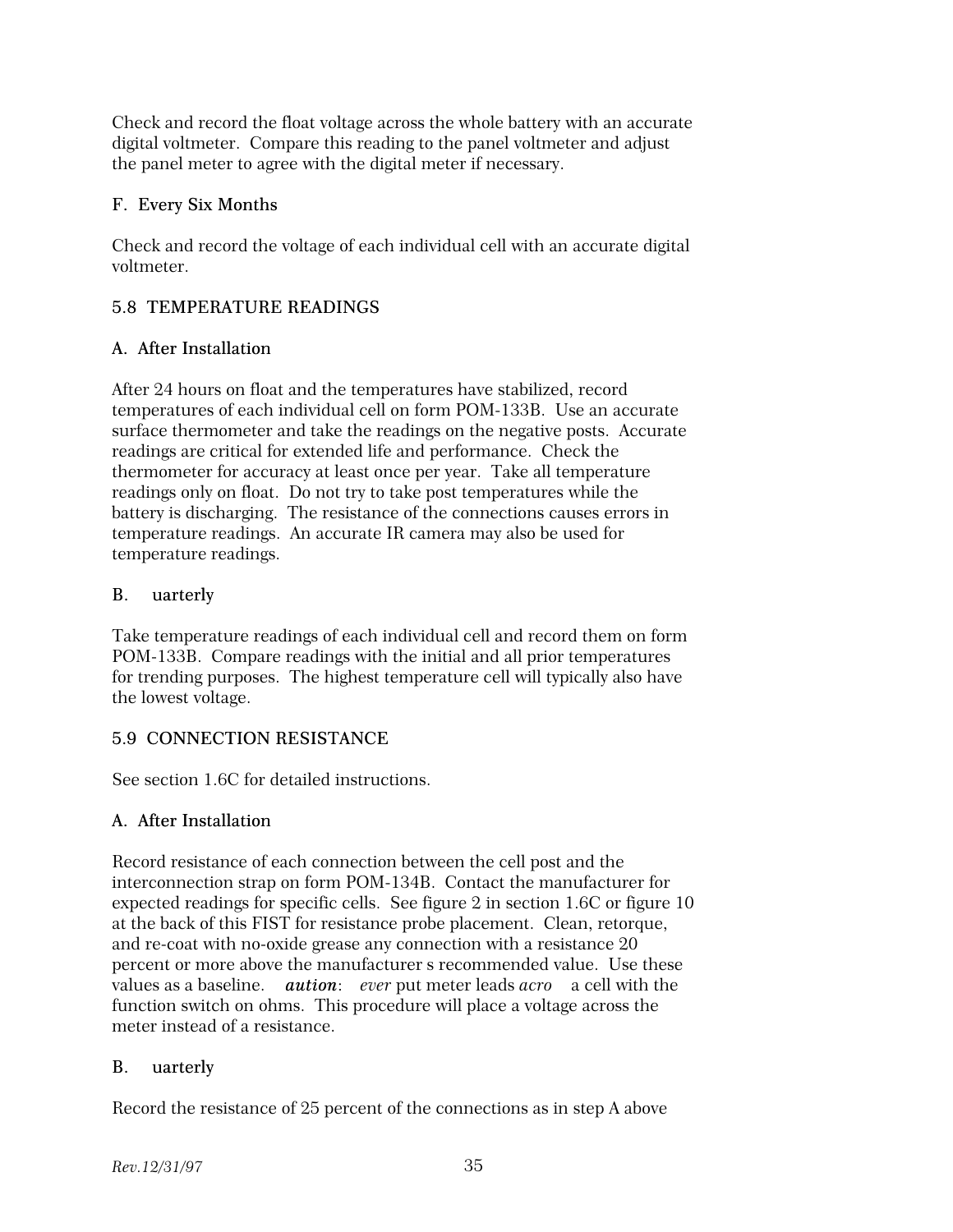and compare them with the previous readings. Rotate the measured connections each quarter. Repair those that have increased 20 percent in resistance.

### C. Annually

Record the resistance of all the connections as in step A above and compare them with the previous readings. Repair those that have increased 20 percent in resistance.

# D. During Discharge

Connection integrity may be checked with an accurate IR camera. Temperature of the higher resistance connections will be noticeably higher and should be repaired.

# 5.10 INTERNAL RESISTANCE

Internal resistance is a good indication of the state of charge and substitutes for specific gravity readings taken on flooded, lead-acid type cells. Measuring the internal resistance of a module monitors the two main failure modes grid corrosion and dryout. The manufacturer s literature will list the normal expected values. This test should not be done until after the connection resistances of the cells are checked and repaired as in 5.9 above. Elevated connection resistance will appear as internal resistance and make cells appear faulty. Internal resistance can be checked as follows:

- 1. While the battery is fully charged and operating on float, check and record voltage and current for the cell being tested.
- 2. Apply a normal load across the cell.
- 3. Again check and record the voltage and current.
- 4. The internal resistance can then be calculated by dividing the change in voltage by the change in current.

Commercial test sets are available to measure internal resistance, which saves time and effort. Consider purchasing a test set if maintaining more than one VRLA battery.

# A. Upon Installation

After the battery has reached equilibrium (1 to 3 days) on float, perform the internal resistance check on each cell/module and record the results on form POM-134B as a baseline for future comparisons.

#### B. uarterly

Perform the internal resistance check on each cell and compare the results with the initial records. Changes in the internal resistance of 20 percent or greater should be considered significant. Contact the battery manufacturer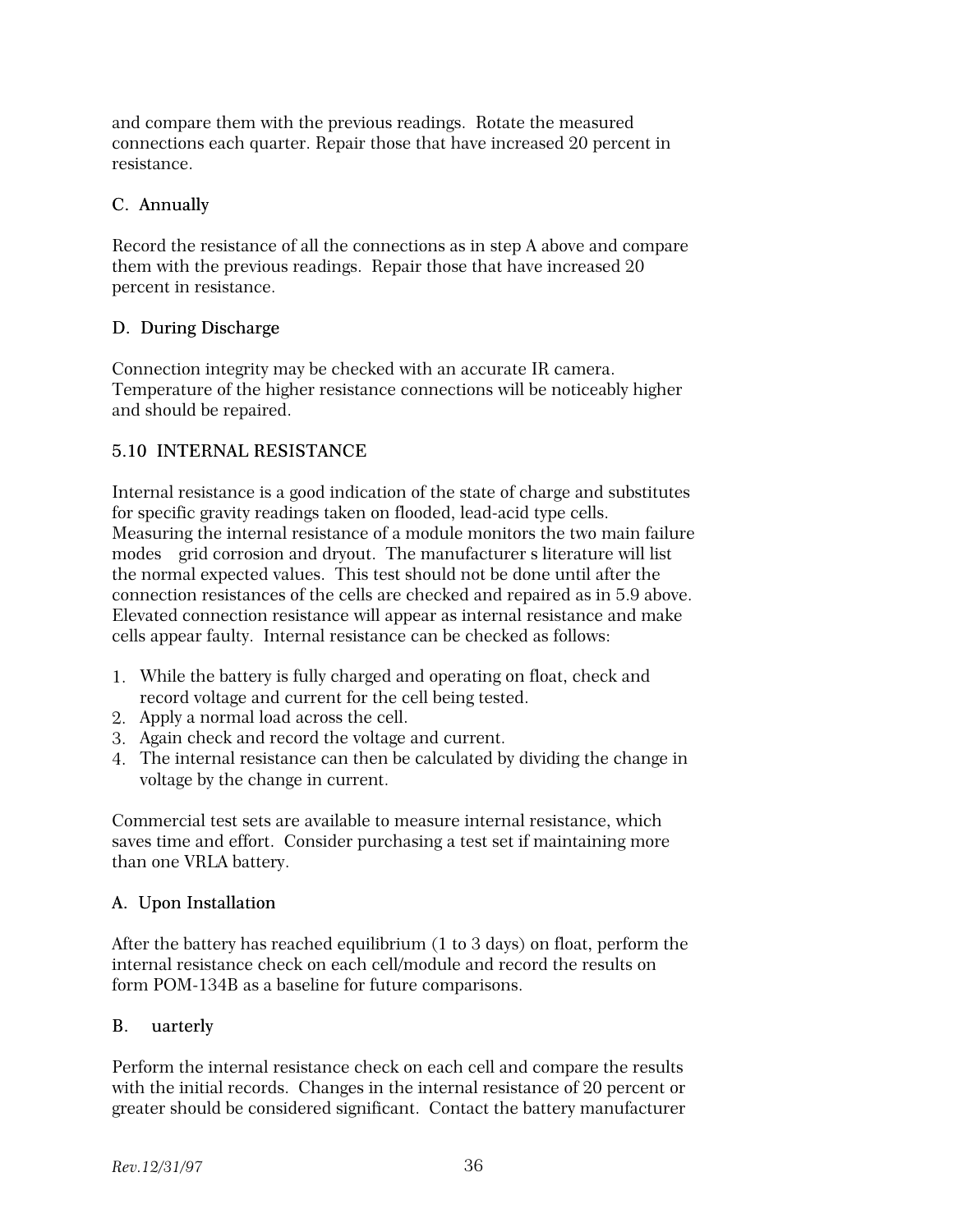and follow their recommendations.

### 5.11 TESTING

#### A. Upon Installation

Acceptance capacity testing should be performed within 1 week after the battery has reached equilibrium in charge and temperature. Operating temperature of the battery will greatly affect the available capacity, and manufacturer s data must be consulted for correction factors. Maintain accurate records of tests, including all equipment used and test results. These records can be used as baseline for later comparisons.

- 1. Conduct the test only after a connection resistance test has been performed as in 5.9 above.
- 2. Install an accurate ammeter, voltmeter, and temperature instrumentation, and provide an accurate stopwatch or other means to indicate elapsed time. Minimum test time should be at least 1 hour. More time is recommended for critical applications and test accuracy.
- 3. Provide a variable load resistance so that constant current can be maintained equal to the rating of the battery for the selected test time.
- 4. Disconnect the charger.
- 5. Read and record individual cell/module voltages and the battery terminal voltage. The readings should be taken after applying the load at the beginning of the test. Repeat the readings at specified intervals and plan the test time long enough in advance to provide a minimum of five sets of readings. *aution*: Take individual cell voltage readings between respective terminals of like polarity ( positive to positive) so the voltage drop of the intercell connectors will be included. See figure 10 for probe placement.
- 6. If an individual cell/module is approaching reversal of its polarity (zero volts) or a module voltage is 2 volts or more lower than the others, but the overall terminal voltage has not reached its test limit, bypass the cell/module and continue the test. Perform the bypass connection away from the cell/module to avoid arcing. A new minimum voltage based on the remaining cells should be established for the remainder of the test (1.75 times the number of remaining cells).

Consult the manufacturer and prepare to bypass cells in advance. The possibility of weak cells is high, especially as the battery ages.

7. Maintain the discharge rate until the battery terminal voltage decreases to a value equal to the manufacturer s specified minimum voltage per cell (usually 1.75 volts) times the number of cells.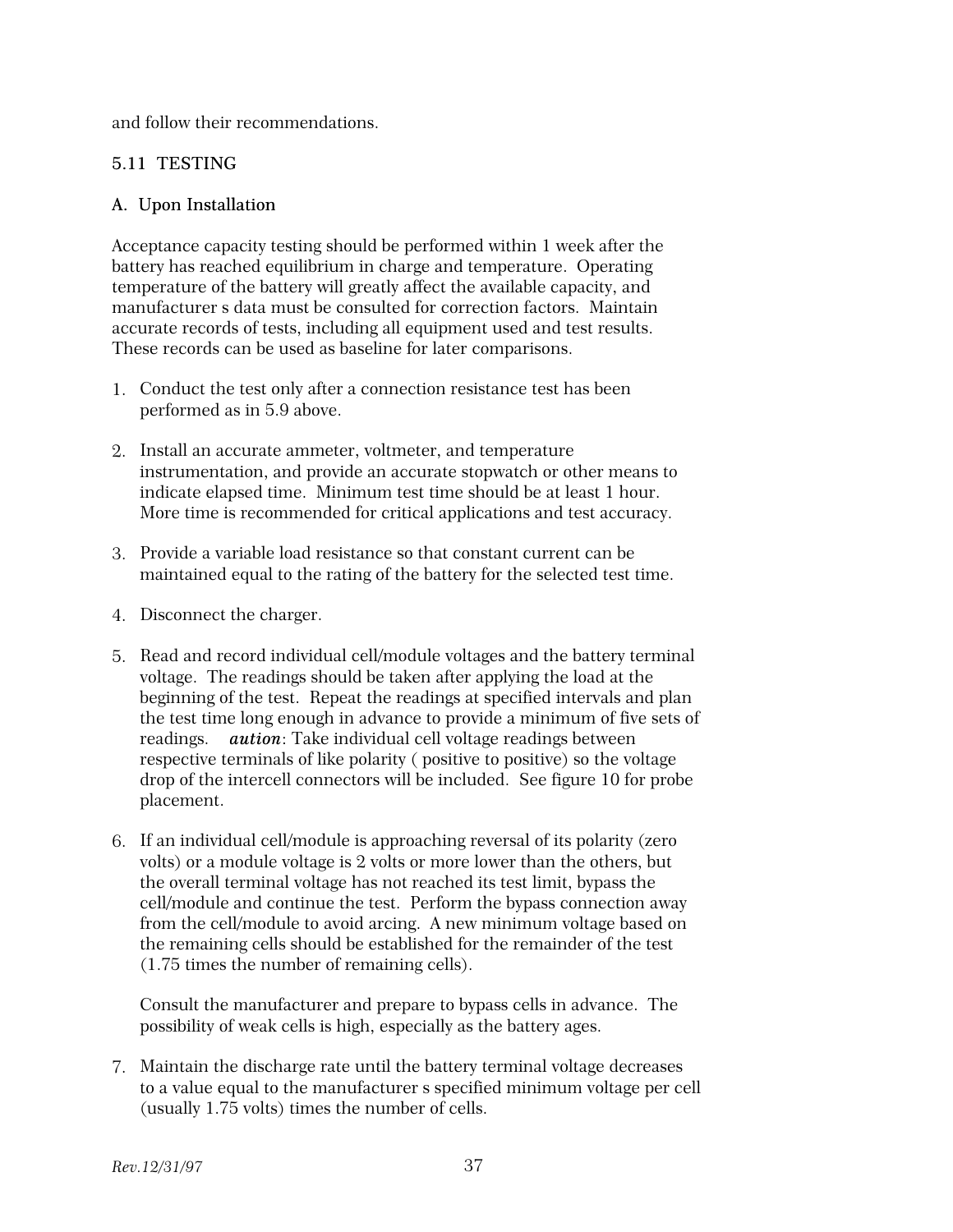8. Battery capacity can then be calculated by dividing the *actual time* to reach specified terminal voltage by the *rate* time to specified terminal voltage and multiplying by 100.

> *Percent Capacity* ' *actual time*  $rate-time$ 100

#### B. Annually

Perform a discharge capacity test with the same set-up and equipment as in step A above.

#### C. Every Six Months

Perform a discharge capacity test as in step A above, after the battery falls below 90 percent of its original design capacity on the annual test. Replace the battery as soon as possible after it falls below 80 percent of its original design capacity rating.

#### D. Continuity Tests

Continuity tests are performed on a non-routine basis, whenever the integrity of the battery is suspect. A VRLA cell typically fails open, and continuity through the cell is lost. This condition is not readily apparent. A quick check is to turn off both chargers and see if the battery will accept the load of the connected equipment. Another method is to place a test load across the battery and see if it will accept load. If cells/modules are connected in parallel, the load must be placed across individual cells/modules to detect an open circuit. Contact the manufacturer if further information is needed.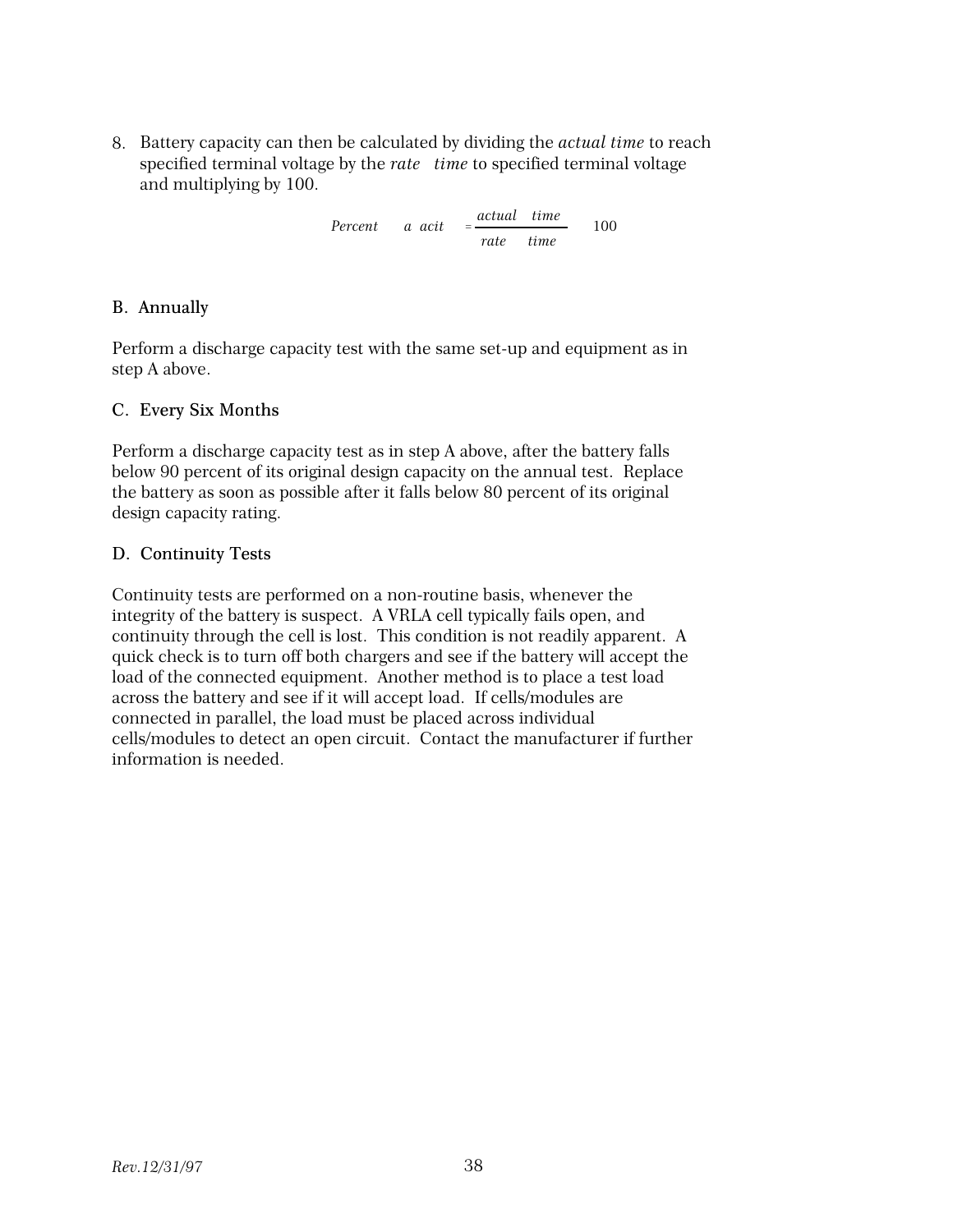# **TABLE 4. - VENTED NICKEL CADMIUM BATTERY MAINTENANCE SCHEDULE**

| Maintenance                                       | New Battery                               | Shift                                    | Monthly                                                          | 3-Month                                 | 6-Month              | Annual                                                 |
|---------------------------------------------------|-------------------------------------------|------------------------------------------|------------------------------------------------------------------|-----------------------------------------|----------------------|--------------------------------------------------------|
| Visual<br>Inspection<br>See 6.8                   |                                           |                                          | Electrolyte<br>Level<br>See 6.11                                 |                                         |                      | Check Oil<br>Level<br>See 6.13 (4)                     |
| <b>Battery Float</b><br>Voltage<br>See 6.6        |                                           | Panel Meter<br>Float Voltage<br>See 6.6A | Check Panel with<br>Digital Voltmeter<br>See 6.6D                | <b>Battery Voltage</b><br>See 6.6E      | All Cell<br>Voltages |                                                        |
| Cell Float<br>Voltages<br>See 6.6                 | All Cells<br>with Digital<br>Voltmeter    |                                          |                                                                  | Pilot Cell<br>with Digital<br>Voltmeter |                      |                                                        |
| Temperature<br>Readings<br>See 6.7                |                                           |                                          |                                                                  | Pilot Cells                             |                      |                                                        |
| Intercell<br>Connections<br>See 6.4               | Torque to<br>Specs.                       |                                          |                                                                  |                                         |                      | Retorque to<br>Specs.                                  |
| Battery<br>Testing<br>See 3.0                     | Acceptance<br><b>Test After</b><br>1 week |                                          |                                                                  |                                         |                      | <b>Capacity Tests</b><br>if 5-Year Test<br><90 Percent |
| <b>Check Safety</b><br>Equipment<br>See 1.7 & 6.8 |                                           |                                          | Wash Equipment<br>Protective Clothing<br>Fire extinguisher, etc. |                                         |                      |                                                        |

Notes:

1. Capacity discharge test should be run every 5 years and annually after capacity drops to 90 percent and below( see section 6.9).

2. Specific gravity and electrolyte color should be checked every 5 years (see section 6.8 and 6.9).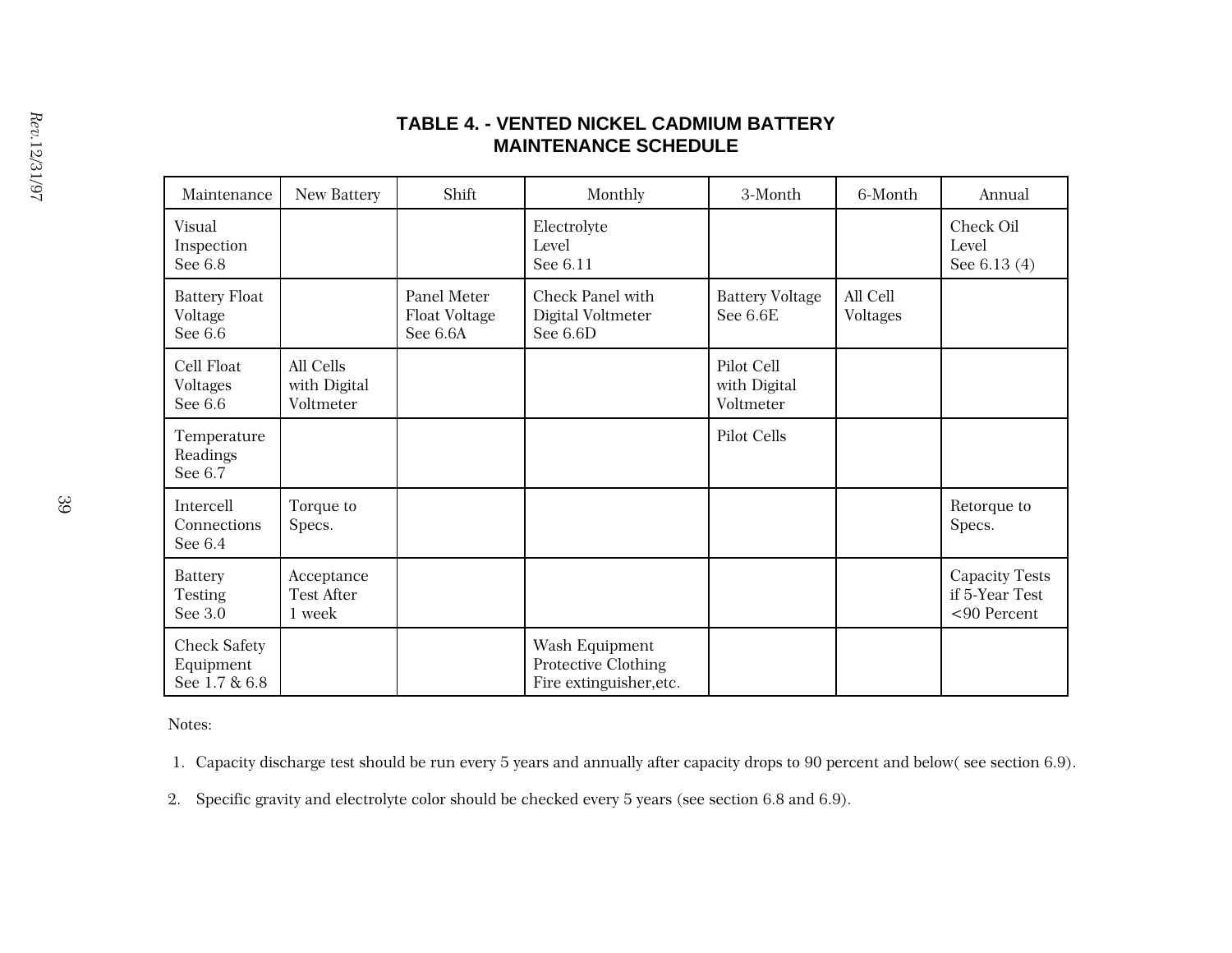# **6. VENTED NICKEL CADMIUM BATTERY PRINCIPLES**

#### 6.1 GENERAL

The principles of operation, maintenance, and care of nickel-cadmium (nicad) batteries are different than those for lead-acid batteries. If a conflict is encountered, use manufacturer s instructions in precedence to this manual. IEEE-1106 Recommen e Practice or *n* tallation aintenance Te ting and *Re lacement of ented icel-cadmium atterie or Stationary Service—may also be* referenced for further information. Nickel cadmium cells are resilient to both overcharge and undercharge and may even be recovered if they go into polarity reversal. They may be used in a wide temperature range, from -40 to  $-140$  °F. High temperatures do reduce service life but not as severely as lead cells. With proper maintenance, service life may be expected to be as long as 25 years.

#### 6.2 DESCRIPTION

In a ni-cad cell, both positive and negative plates are similar in construction, consisting of very thin strips of perforated nickel-plated steel screen. Active materials are nickel compounds in positive plates and cadmium compounds in negative. The electrolyte solution is potassium hydroxide within a steel or plastic container. Positive and negative plates are separated by means of hard rubber or plastic. Sheet hard-rubber separators are used to insulate steel containers on the inside. Almost no active materials migrate from the plates, so space between the container and plates is small. Cells are mounted in insulated trays when furnished in steel containers. Containers are separated from each other with insulated buttons to prevent shorting and to provide ventilation between cases. Vent caps are spring-loaded so they remain closed and are only open when electrolyte is being checked.

#### 6.3 CHEMICAL REACTIONS

Charging and discharging nickel-cadmium cells is similar to other storage cells. During discharge, nickel hydrate is removed from positive plates by the reduction of nickel hydroxide (OH) and combines with the cadmium of the negative plates, forming cadmium oxide. This process is the reversible action of nickel and cadmium. On charging, the OH leaves the negative plate and returns to the positive plate. The chemical reactions taking place in a storage cell are:

### Battery Discharged: Negative Plate:  $2Ni(OH)2 - 6H<sub>2</sub>O$   $2OH$   $2H<sub>2</sub>O$   $CdO$ Battery Discharged: Positive Plate  $2Ni(OH)_{3} - 5H_{2}0$   $2OH$   $2H_{2}0$  Cd

The net result is the transfer of oxygen from the active material of one plate to that of the other without measurable change of the electrolyte. In the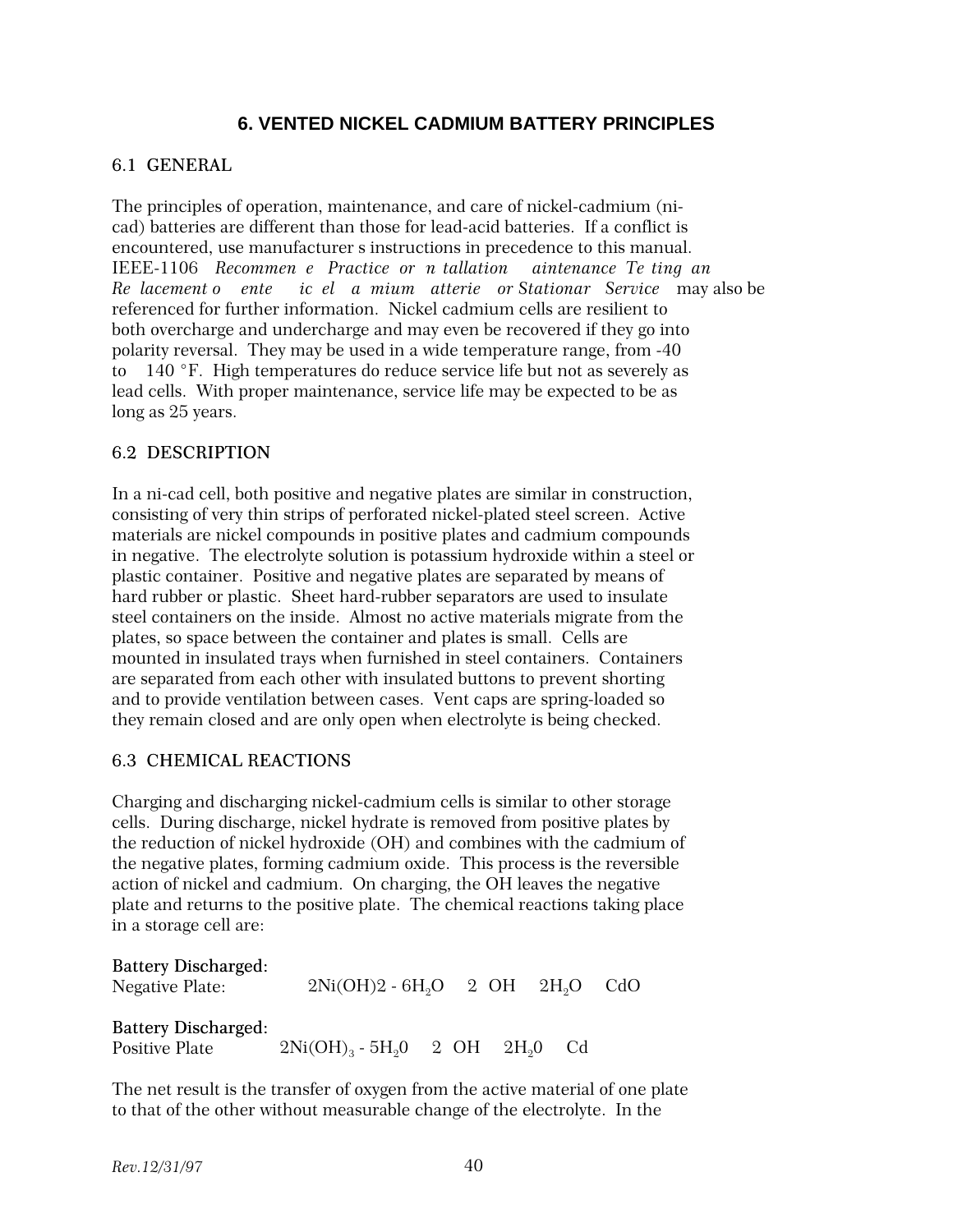electro-chemical reaction within the battery, the electrolyte acts as a carrier for ions and does not change in concentration. Specific gravity remains the same, and does not indicate the state of battery charge.

# 6.4 UPON INSTALLATION

Make sure all connections are torqued according to the manufacturer's specifications. Coat the connections with no-oxide grease.

# A. Annually

Retorque all connections to the manufacturer's specifications.

# 6.5 CHARGING

The density of electrolyte in ni-cad cells does not change appreciably with charge so specific gravity does not indicate state of charge. This state can be estimated when the battery is on float. To hold battery voltage at 1.40 volts per cell, a fully charged battery requires about 1 milliampere (excluding load current) per ampere-hour of capacity. A fully charged 100-ampere-hour battery draws a charging current  $(0.001 \times 100 - 0.1 \text{ amp})$ . The battery is not fully charged if charging current is higher.

A more accurate state-of-charge determination may be made as follows. With the battery on float charge, record the ampere output of the charger and the battery terminal voltage. Record the time the above readings were taken. Then place the charger into the high-rate charge or equalize charge position. Record both charger ampere output and battery terminal voltage again. Continue the high-rate charge until the voltage reaches the high-rate maximum voltage for the system. The state of charge may then be determined as follows:

- 1. The battery is fully charged if the high-rate charge voltage is reached in less than 1 minute and the current output of the charger drops to near the float current measured above.
- 2. The battery is in need of a charge if the high-rate charge voltage is not reached in 1 minute or less.
- 3. The battery is in need of a charge if the charging current is greater than the float current after 1 minute or more on high rate. Continue the highrate equalizing charge until the current is nearly the same as the measured float current. Record the charge on form POM-133C.

# A. Initial Freshening Charge

An initial freshening charge should be given to compensate for self discharge losses during shipment and storage. If the cells have been shipped filled and charged, placing the battery on float will probably be sufficient. If the cells were shipped discharged, they must be charged according to the manufacturer s instructions as to voltage level and time. Inspect all cells for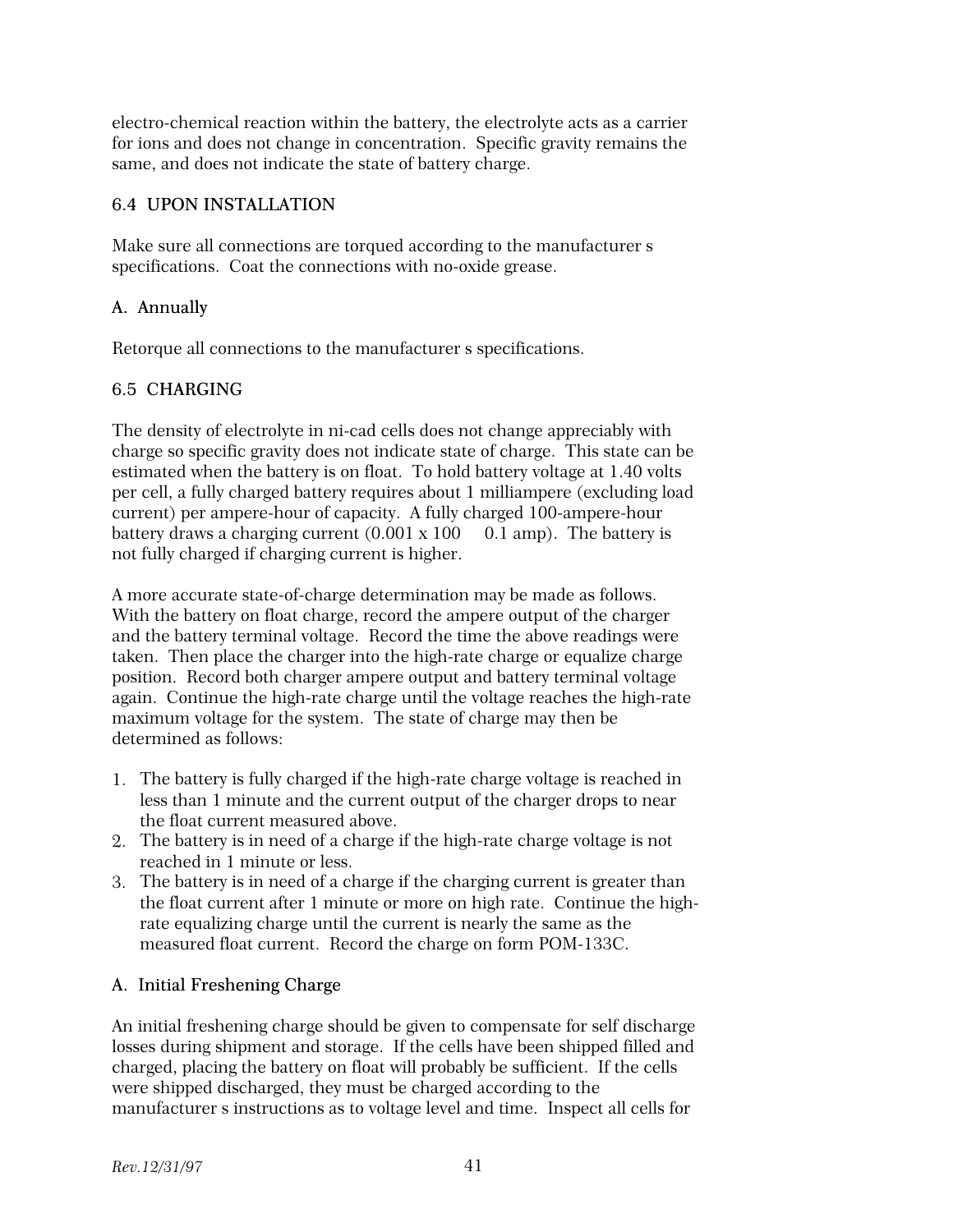the proper electrolyte level and oil level before charging.

# B. Float Charge

Float voltage is normally maintained at 1.40 to 1.42 volts per cell to avoid gassing. Gassing begins at about 1.47 volts, and charging at this level should be avoided because water consumption becomes excessive. Excessive voltage variations between cells may be caused by excessively low float voltage, which causes the battery to become partially discharged. If so, the charger voltage setting should be increased slightly to within the above limits. The charger voltmeter should be checked against an accurate digital voltmeter at least once a year (see 1.2B).

# C. Equalizing Charge

An equalizing charge should not be given unless the battery has been discharged to less than 90-percent capacity. Smaller discharges are handled by float charging. A fully discharged ni-cad battery in good condition can be fully recharged in 4 to 10 hours. When an equalizing charge is necessary, 1.52 volts per cell may be used (1.40 volts on a 92-cell bank) if the charger can provide the current. As the battery charges, current decreases and voltage stabilizes at the pre-set charger voltage. The charge should be continued until charging current has leveled off for two consecutive readings, 30 minutes apart. During an equalizing charge, carefully monitor electrolyte temperature; lower charging voltage immediately if  $115^{\circ}$ F is reached.

# 6.6 VOLTAGE READINGS

Voltage readings must be taken by an accurate digital voltmeter (see section 1.3).

# A. Each Shift

Check the voltmeter on the control panel to determine if the battery is being charged at the proper voltage. Adjust the voltage if necessary.

# B. When Taps Are Changed

When taps are changed on power or station-service transformers, check the voltage on the control panel and adjust the charging voltage if necessary.

# C. During Initial Charge

ust before terminating the initial or equalizing charge, measure and record the voltage of each cell with an accurate digital voltmeter. Choose a pilot cell from one with the lowest voltage for readings in the coming year. Change this cell each year.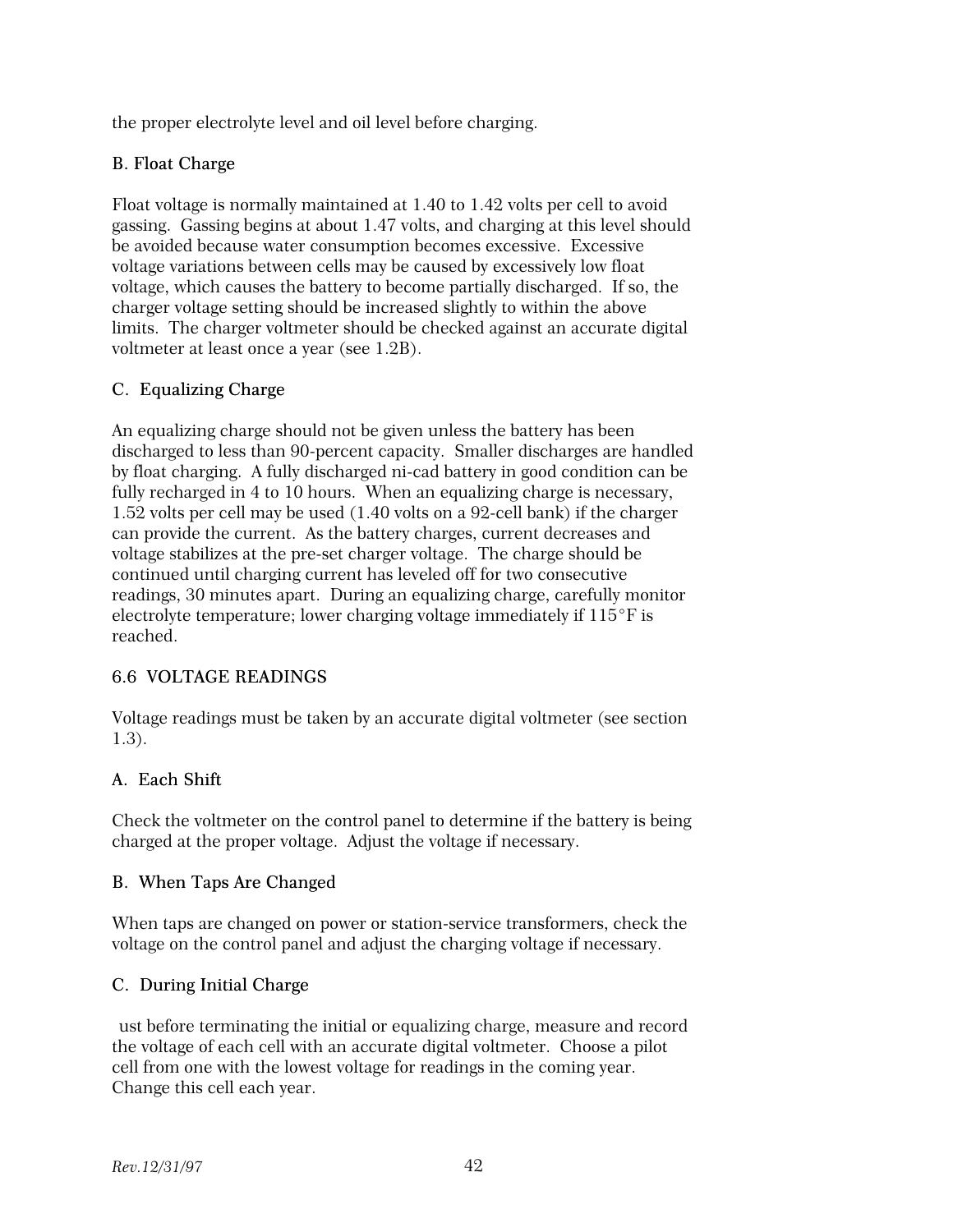# D. Monthly

Check the accuracy of the panel voltmeter against the digital voltmeter by measuring the battery terminal voltage. Adjust the panel voltmeter if necessary.

# E. uarterly

Read the pilot cell voltage and the overall battery terminal voltage while on float. Read the voltages with the digital voltmeter and record them on form POM-133C.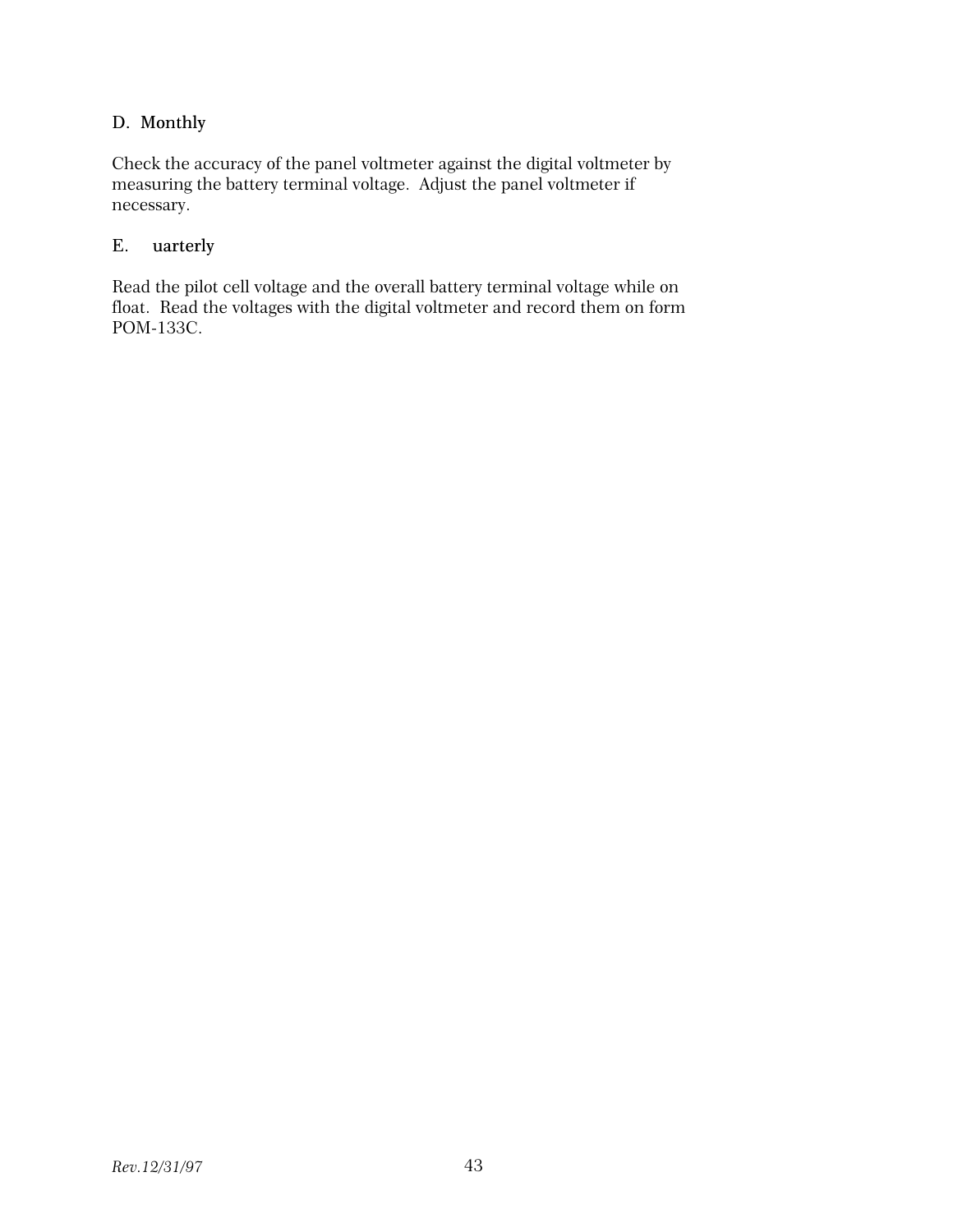### F. Every Six Months

Record the voltages of every cell taken with the digital voltmeter on form POM-133C. Take the voltages while on float and compare with previous readings.

# 6.7 TEMPERATURE READINGS

#### A. uarterly

Check and record the electrolyte temperature of the pilot cell. Use *onl* an alcohol thermometer reserved only for this battery. Mercury thermometers may break and cause sparking or an explosion. Never insert a thermometer or any tool ever used for other batteries into a ni-cad cell.

#### 6.8 VISUAL INSPECTIONS

Visual inspections are made to assess the general condition of the battery, battery room, and safety equipment.

#### A. Monthly

Check for general cleanliness of the battery, mounting rack, and battery room.

Check for electrolyte leaks and cracks in cells and take corrective action if found. Check for corrosion at terminals, connectors, racks, and cabinets. Check the ambient temperature and make sure ventilation devices (fans and vents) are operable. Check the charger for current and voltage output.

Check for availability and condition of all safety equipment, gloves, face shields, aprons, etc. Check for a full gallon of labeled neutralizing solution (20 ounces of boric acid per gallon of distilled water) and operability of body wash/eyewash station or portable eyewash equipment. Check for availability of insulated tools so short circuits can be avoided (see section 8).

#### 6.9 BATTERY DISCHARGE TESTING

#### A. Acceptance Testing

Acceptance testing may be done at the factory prior to shipping or at the service location after the battery comes to equilibrium in charge and temperature. The discharge rate should be constant at the full rated current for the duration of the test. See the manufacturer's literature for this information. Most manufacturers recommend a test duration of 3 to 8 hours for this test.

*Note*: Temperature affects battery capacity. Take electrolyte temperatures of individual cells and average them prior to the test. The test discharge current is equal to the rated discharge current divided by the temperature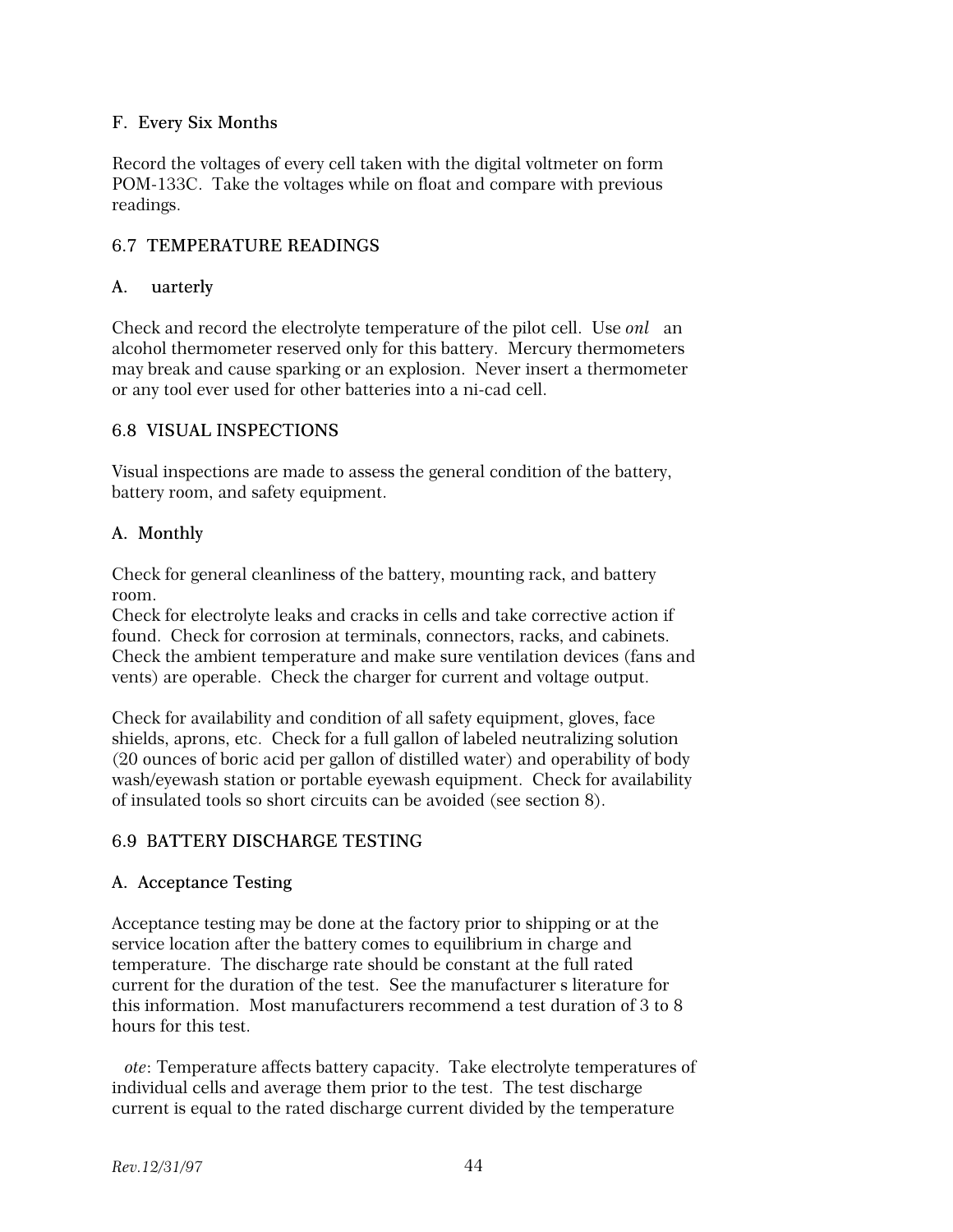correction factor for electrolyte temperature. Contact the manufacturer or consult the instruction manual for correct data for the specific battery to be tested.

- 1. Set up the instrumentation to measure time, test current, and the required voltages.
- 2. Disconnect the charger, connect the test load, and maintain the constant current discharge for the duration of the test. Begin timing the test when the discharge current begins.
- 3. Read and record individual cell voltages and the battery terminal voltage as soon as possible after the discharge begins. Repeat the readings at the required intervals and just before completion of the test with the rated discharge load connected. At least three sets of readings should be taken at rated discharge current flow. More readings are preferred. Individual cell voltages should be taken between like polarity posts of adjacent cells to include the voltage drops of intercell connections.
- 4. Maintain the discharge and record the elapsed time at the point when terminal voltage decreases to the manufacturer s specified minimum volts per cell, usually 1.00 volt times the number of cells. If one or more cells approach polarity reversal before the specified test time, continue the test for the originally planned test time. Ni-cad cells are not damaged as a result of polarity reversal, so bypassing weak cells is unnecessary. Contact the manufacturer if the battery fails the test, that is, if the specified terminal voltage (1.00 volt per cell) is reached prior to the specified test time.
- 5. Battery capacity can then be calculated by dividing the *actual time* to reach specified terminal voltage by the *rate* time to specified terminal voltage and multiplying by 100.

*Percent a acit* =  $\frac{actual$  *time*  $rate-time$ 100

# B. Five-Year Capacity Discharge Test

Perform this test every 5 years as in step A above. A battery capacity of 90 percent or less than rated capacity indicates that the battery is reaching the end of its service life. A battery that falls to 90-percent capacity must be tested annually as in step C below.

# C. Annual Capacity Discharge Test

Perform capacity discharge tests annually after the capacity falls to 90 percent as revealed in the 5-year test in step B above. Replace the battery as soon as possible after the capacity falls to 75 percent.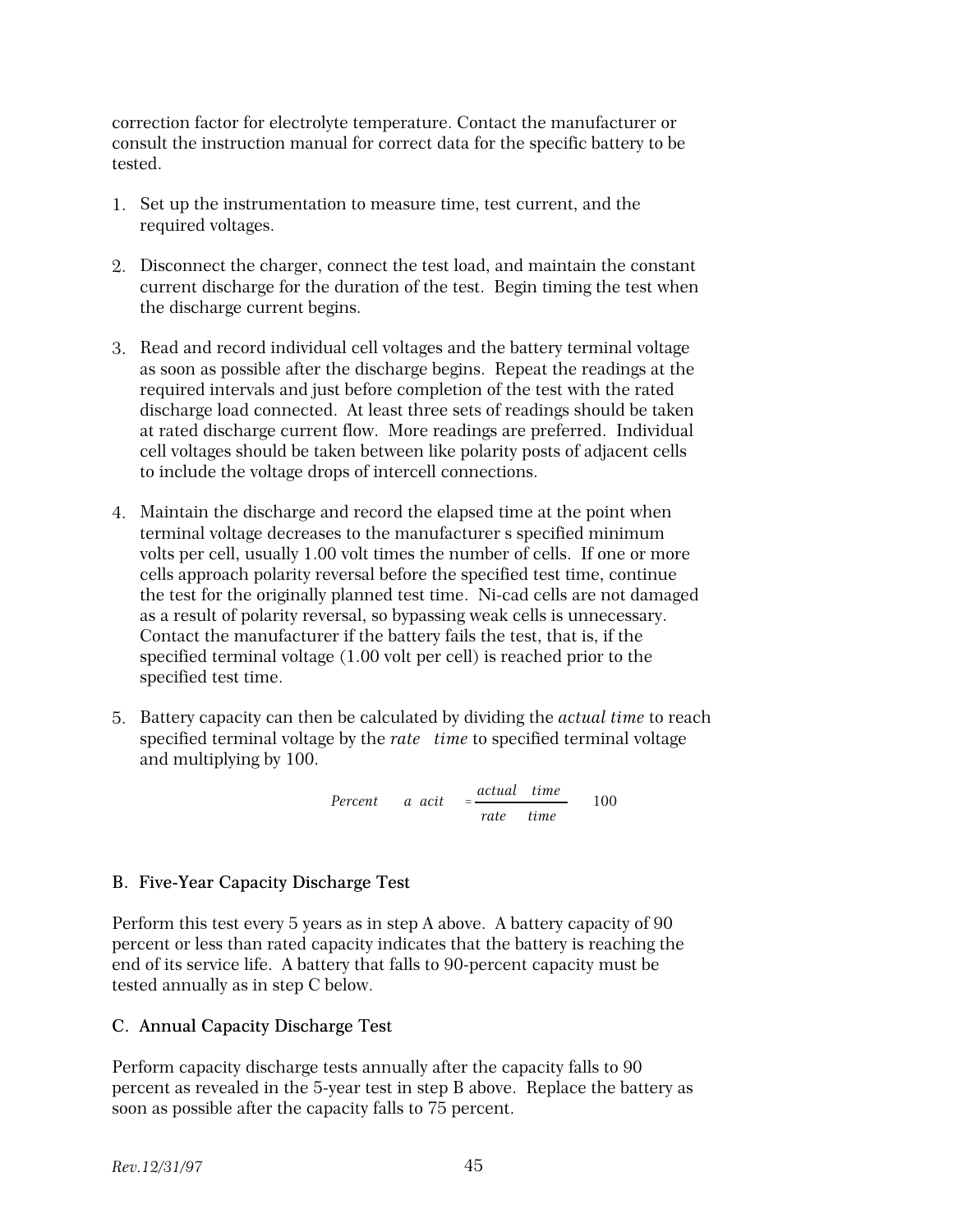#### 6.10 ELECTROLYTE

The electrolyte solution in nickel-cadmium batteries consists of purified caustic potash (OH potassium hydroxide) and other salts in distilled water. Liquid electrolyte should be stored in a clean, glass, or porcelain container. The electrolyte will readily absorb carbon dioxide from air to form potassium carbonate. This process will temporarily lower battery capacity. Electrolyte must therefore be stored in airtight containers. The specific gravity of electrolyte does not change with state of charge but remains almost constant on charge and discharge. The average specific gravity of a normal cell will be about 1.190 at 72  $\degree$ F; however, in servicing a battery, always refer to the manufacturer's recommended specific gravity range. The specific gravity range for ni-cad cells has limits. Below 1.200, the resistivity begins to increase rapidly, making cells sluggish, and the lowest electrolyte density is usually set at 1.170. High concentrations are damaging because of the increased solubility of the iron electrodes, especially at higher temperatures. Concentrations much higher than 1.170 also result in increased resistivity. The proper density of the electrolyte is a compromise held within narrow limits.

The freezing point of electrolyte with a specific gravity of 1.190 is about -10  $\degree$ F, at which the solution forms a slush but will not freeze solid. If the battery will encounter temperatures colder than  $-10$  °F, specific gravity is usually raised to 1.230 for protection to -40  $\degree$ F. Always consult the manufacturer before attempting to change the specific gravity of electrolyte.

# 6.11 ELECTROLYTE LEVEL

Cells lose water through natural evaporation and when gassing on equalizing charge. Always keep the plates covered with electrolyte. Serious damage will occur if the plate tops are exposed to air.

# A. Monthly

Check the electrolyte level in every cell during the visual inspection. The level can be observed by looking closely at the cell. Cell cases are typically translucent, and the electrolyte level can be seen through the cell case. When electrolyte level is low, add distilled water to the proper height but do not overfill. If cells are overfilled, the electrolyte may be forced out of vents on charge. This condition can cause electrolysis between the cells, corrosion of the cell containers, and grounds in the electrical circuit. The *ma imum* level of the electrolyte is **al a** between the tops of the plates and the inside of the cell covers.

To retard natural evaporation, pure mineral oil should be floated on the electrolyte in each cell. All cells should be checked annually for adequate oil depth, (about  $1/4$  inch). See manufacturer's instructions for the recommended oil type and depth.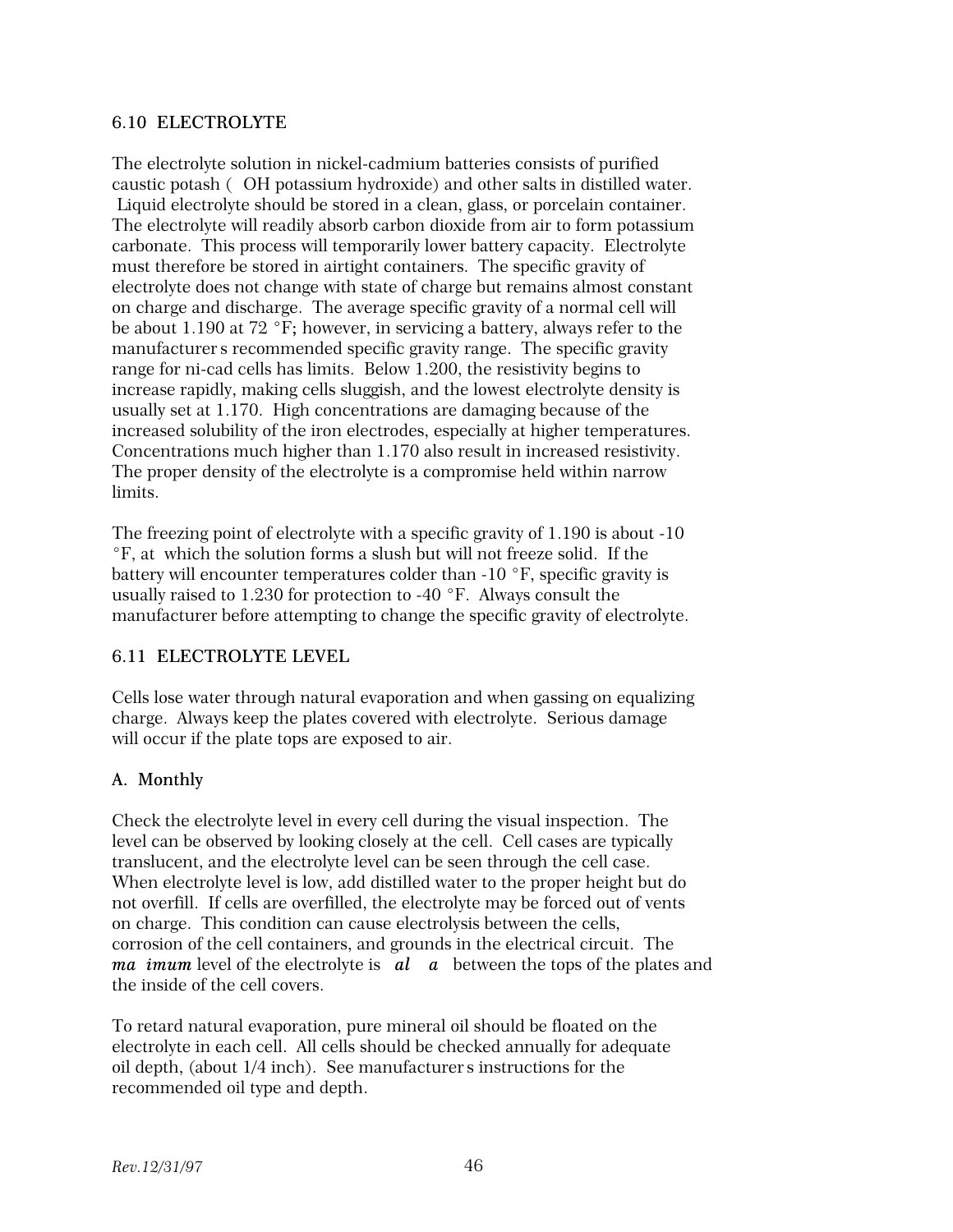#### 6.12 SPECIFIC GRAVITY READINGS

Specific gravity readings are only needed every 5 years to determine if the electrolyte needs to be replaced (see 6.9 above). When taking a hydrometer reading, squeeze the bulb before inserting, insert the nozzle to the top of the plates, then release the bulb. This procedure will avoid introducing air bubbles and prevent floating oil from being drawn into the barrel. The sample should always be returned to the cell from which it was taken. Wash out the hydrometer thoroughly with distilled water. Electrolyte remaining in the hydrometer absorbs carbon dioxide from the air, forms a coating, and causes false readings. Specific gravity changes with temperature, and if the electrolyte temperature is different from  $77 \text{ }^{\circ}$ F, add 0.001 to the reading for every 4  $\degree$ F above 77  $\degree$ F. Subtract 0.001 for every 4  $\degree$ F below 77  $\degree$ F.

Do not take specific gravity readings when gas bubbles are visible in the electrolyte. False readings will result unless the bubbles are allowed to dissipate. Specific gravity readings cannot be taken on cells just after adding water; the readings should be delayed until mixing has occurred.

Do not try to maintain a single supply of distilled water for serving both nicad and lead-acid batteries. Water will become contaminated with traces of sulfuric acid from the filler bulb by the transfer between lead-acid cells and the water container. A separate supply of distilled or approved mineral water, used only for nickel-cadmium batteries, is necessary. Provide a separate hydrometer that is used exclusively for testing nickel-cadmium cells.

# 6.13 ELECTROLYTE RENEWAL

Traces of potassium hydroxide are lost with the gas while the battery is on charge, resulting in gradual lowering of specific gravity over the years. Performance deteriorates as the battery ages, and cannot be restored by normal charges. When this condition occurs, check the electrolyte color by inserting a clear glass draw tube to the top of the plates. Place a thumb over the top end and partially withdraw the tube; do not totally remove the tube. This procedure avoids spills on the tops of the cells. After observing the color, release the electrolyte back into the same cell. Clear electrolyte is in good condition. Electrolyte that has absorbed small quantities of carbon dioxide from the air will appear cloudy. Impurities accidentally introduced in cells during manufacture or by addition of contaminated water may also color the electrolyte. Electrolyte that becomes colored or cloudy is contaminated with impurities and should be changed.

Electrolyte renewal may also become necessary because of overcharging and overflow of electrolyte, causing cell specific gravity to fall below manufacturer's specified minimums. A rapid reduction in the life of the battery will follow with continued operation. The electrolyte should be changed when the specific gravity falls below 1.170 (see 6.8 above).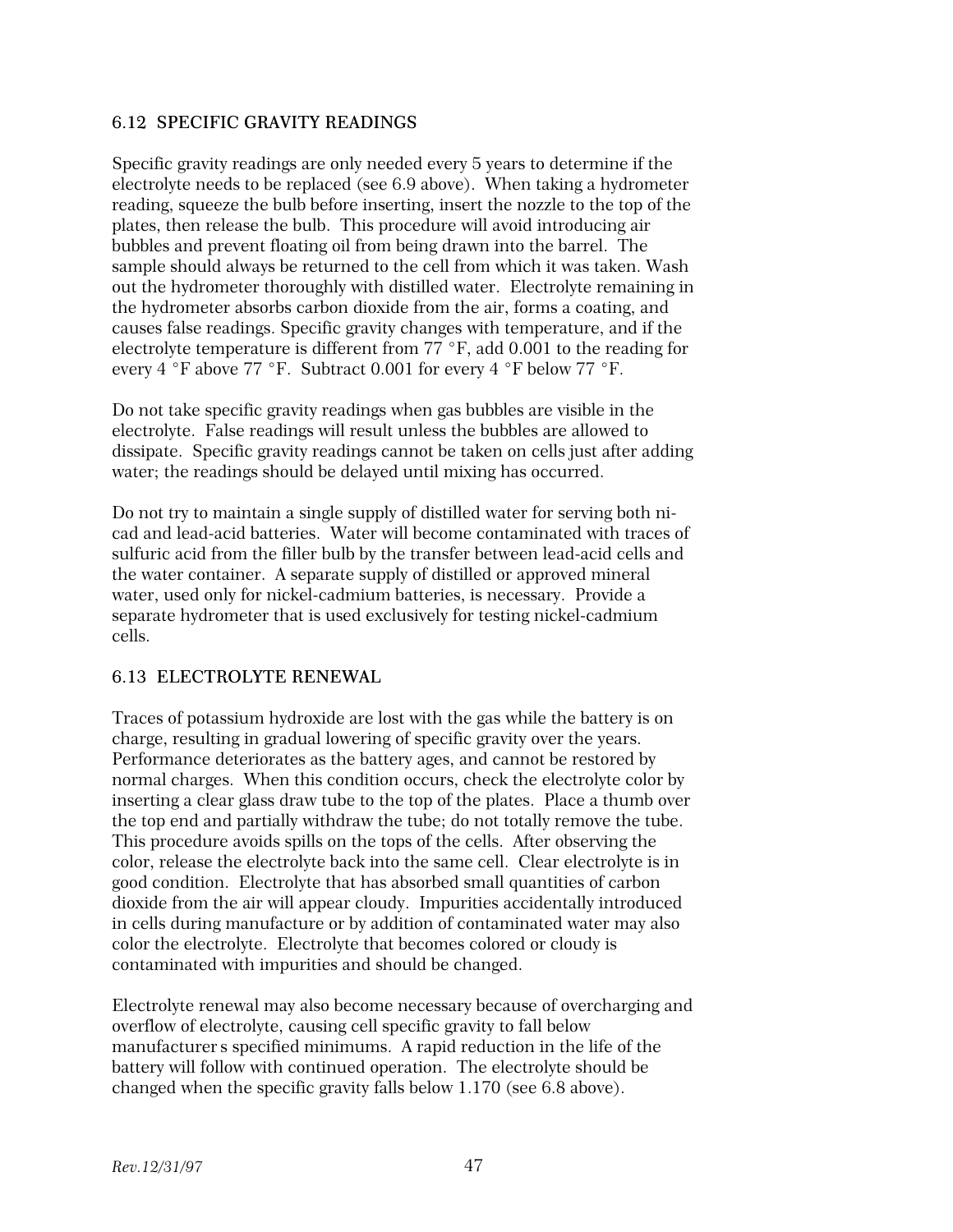Renewal electrolyte, which is purified potassium hydroxide plus additives, is available from the battery manufacturer in dry form. The dry renewal electrolyte is mixed with distilled water in accordance with manufacturers instructions and allowed to cool for 24 hours. Do not substitute commercial grade potassium hydroxide. After the renewal electrolyte solution of proper specific gravity has been prepared and cooled, the change of electrolyte is made in steps as follows:

- 1. Discharge the battery to a voltage of 0.8 volt per cell or lower.
- 2. Pour the electrolyte out of the cells and rinse cells with clear distilled water.
- 3. Fill the cells with renewal electrolyte to the proper level. Leave about 1/4 inch of space for mineral oil (see step 4 below).
- 4.  $\,$  To retard evaporation and contamination by  $\rm{CO}_{2}$ , add pure mineral oil to cells as instructed by the manufacturer (about 1/4 inch) and mentioned in step 6.7 above. Do not overfill cells above the high level mark. Add oil as needed until about 1/4-inch deep.
- 5. Charge the battery at the equalizing charge rate until fully charged.

#### 6.14 GENERAL CARE

A salt formation called potassium carbonate may form on the top of the cells. This formation is non-corrosive and does not damage the battery but should be removed. Excessive salt formation indicates that charging may be excessive. Top hardware should be coated with no-ox grease after cleaning to keep the carbonate salts in a soft condition for easy removal. Any excess grease should be removed with a clean, soft cloth.

Cells and trays must be kept clean and dry at all times. Moisture and dirt on top of and between cells permits stray intercell currents, resulting in corrosion through electrolysis. For this reason, water or electrolyte spilled on the cells or the trays must be wiped off all surfaces. Never place or drop metal objects, such as nuts, bolts, or tools, on or between the cells. These objects may cause heavy short circuits and damage containers and cells.

Small traces of sulfuric acid will ruin a nickel-cadmium battery by corroding the steel plates and cell containers. To prevent contamination, never use any tools, such as hydrometers, funnels, rubber hoses, battery fillers, etc., that have ever been used for serving lead-acid batteries.

eep all vent caps closed. To prevent air from entering the cells, raise the caps only for checking the electrolyte, never for charging. Always check and service only one cell at a time.

Never allow sparking near any storage battery or remove connections with current flowing. eep all connections tight and in good repair.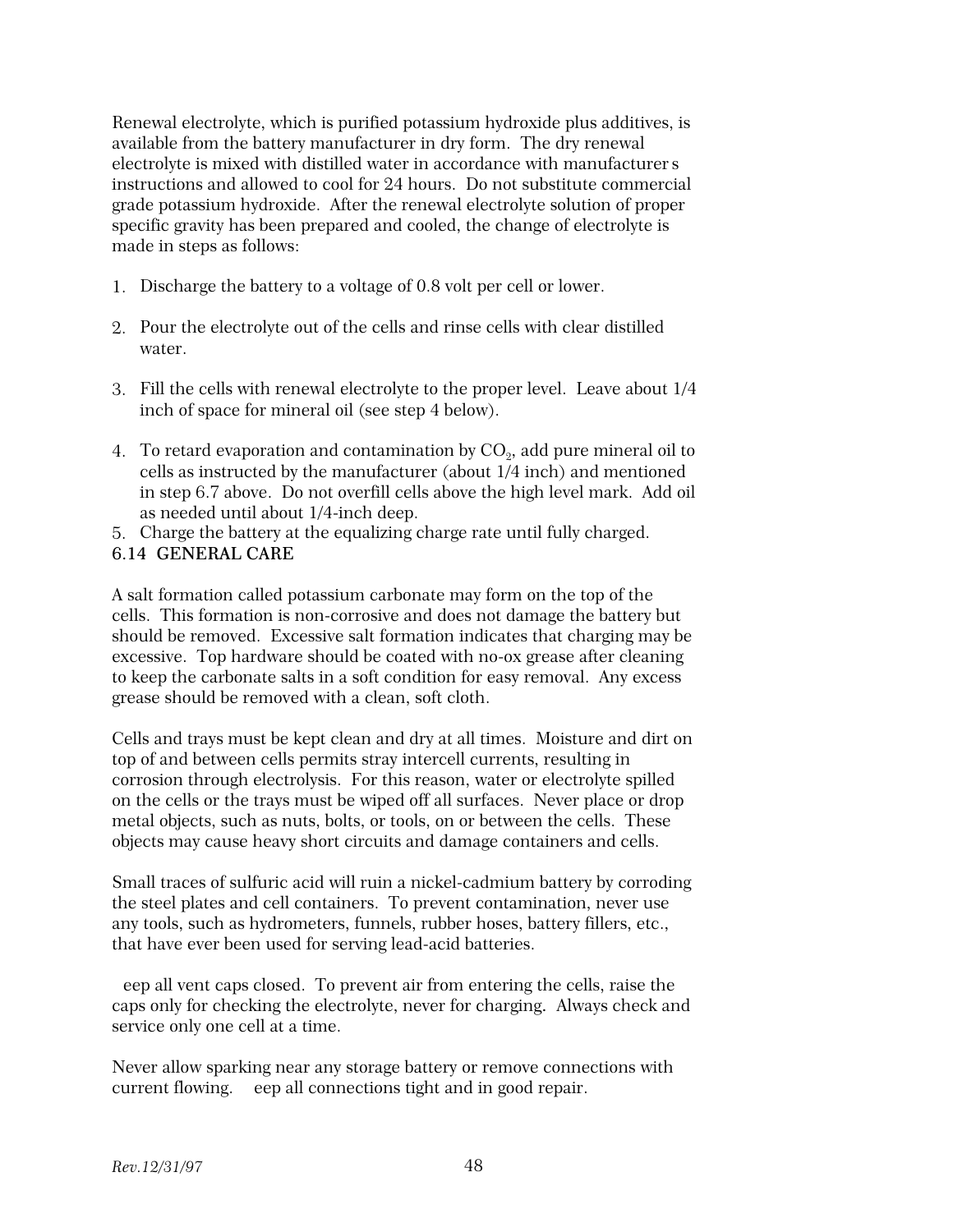Never approach any storage battery with an  $o$  en flame. The gas given off by all storage batteries on charge is an explosive mixture of hydrogen and oxygen.

### 6.15 BATTERY RECORDS

A manufacturer's warranty provided with each battery extends from the date of purchase. Battery records are kept to show the care provided during the service period as well as to facilitate routine battery maintenance. Monthly report form POM-133C should be filled out each month for each battery and filed for future reference.

# 6.16 WALL CARD RECORDS

To facilitate proper battery operation, maintenance, and care, post a battery data card (POM-159) in a conspicuous place near the battery to provide the attendant with service information and data.

# **7. BATTERIES FOR MICROWAVE AND VHF RADIO EQUIPMENT**

# 7.1 LEAD-ACID BATTERIES

See section 1 for detailed information.

#### A. Engine-Generator Starting Batteries

eep the engine-generator starting batteries clean and installed in the trays provided. The cell tops should be wiped with a solution of 1 pound of bicarbonate of soda to 1 gallon of water two or three times a year.

eep the electrical connections tight and free of corrosion. A coating of nooxide anti-corrosive grease on terminals will usually prevent corrosion. Dry sand should be kept in trays on which batteries are placed.

Adjust the charge rate to keep batteries fully charged. Open-cell voltage should be maintained at the manufacturer s recommended level. Open circuit voltage on a 12-volt battery should be approximately 12.9 to 13.2 volts d.c., based on the manufacturer's data. Care should be taken not to overcharge the battery in order to avoid the excessive use of water. Use only distilled water

When replacing starting batteries, use batteries of equal or greater capacity than originally installed. The battery should be of sufficient capacity to hold starting voltage after 30 seconds cranking (10.5 volts d.c. or higher on 12 volt systems).

If the difference in specific gravity between the highest and lowest cell is 0.050 (50 points) or more, the battery is nearing the end of its useful life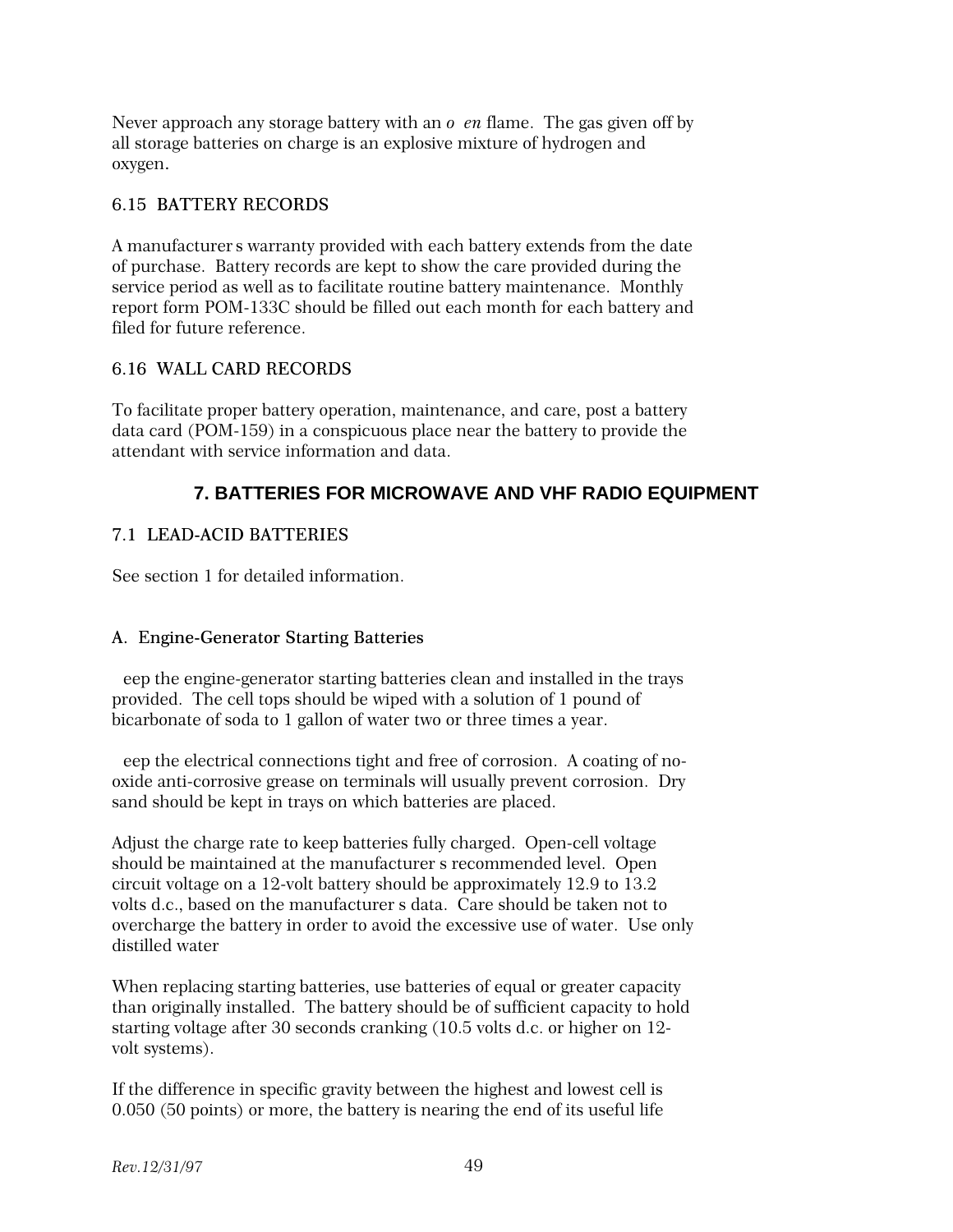and should be replaced. However, if the highest cell reads less than 1.190, the results are questionable. Recharge the battery and make the test again.

#### B. Load Batteries

Refer to section 1 of this bulletin for instructions on the maintenance and care of lead-acid load batteries.

### 7.2 NIC EL-CADMIUM BATTERIES

See section 6 for detailed discussion of nickel-cadmium batteries.

# **8. BATTERY SAFETY**

#### 8.1 E PLOSIVE HA ARD

All storage batteries give off a highly explosive mixture of hydrogen and oxygen when gassing. Therefore, never permit sparks, open flame, or lighted cigarettes near a storage battery. Post No Smoking signs where they are clearly visible to anyone entering the battery room area. A nonmetallic flashlight is desirable for battery inspection. Use only alcohol thermometers when taking electrolyte temperatures. eep all battery connections tight to avoid sparking. Never lay any metallic object on top of a battery. A class C 10 pound fire extinguisher should be mounted just inside the battery room door. Carbon dioxide  ${\rm (CO_2)}$  is not recommended because of the potential for thermal shock to the batteries.

#### 8.2 ELECTROLYTE HA ARD

When handling electrolyte, wear face shields (face shields should not have metal reinforcing rims, which could cause a battery short if dropped), rubber aprons, and rubber gloves; avoid splashes. The electrolyte is injurious to skin and clothing and must therefore always be handled carefully. The eyes in particular should be guarded. If acid is splashed into the eyes or anywhere on the skin, flood with water for at least 15 minutes and get medical attention. Do not use bicarbonate of soda on the skin, which may aggravate the burn. For neutralization of acid electrolyte spilled on the floor or rack, a bicarbonate of soda solution—1 pound per gallon of water—is recommended.

For neutralization of ni-cad battery electrolyte (potassium hydroxide), keep a concentrated solution of 20 ounces of boric acid powder per gallon of water available for neutralizing spills on skin or clothing. Use plain water to wash up spills of potassium hydroxide on the cells or racks. Care must be taken to prevent the solution from getting into the cells.

A combination eye-wash, face, and body spray unit must be located within 25 feet of each battery room or battery system. These units can be permanently mounted and connected to the facility's potable water system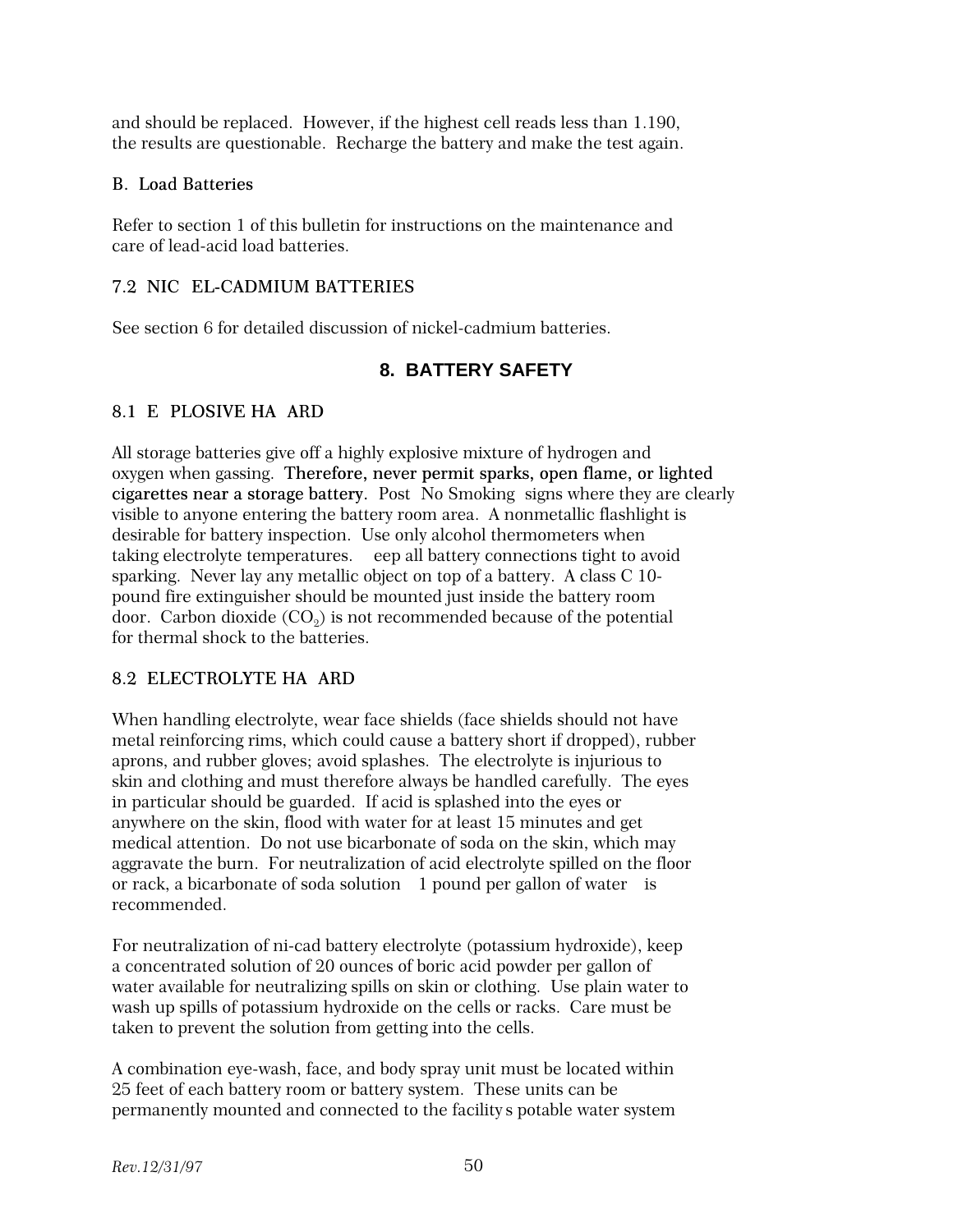or can be of a portable pressurized type.

# 8.3 FLAME ARRESTERS PURPOSE AND CLEANING

Article 480-9 of the National Electric Code requires each vented battery cell to be equipped with a flame arrester designed to prevent destruction of the cell attributable to an ignition of gases outside the cell.

The diffuser material of flame arresters can become partially clogged from electrolyte spray if cells are overfilled with water or have been excessively overcharged. Flame arresters should therefore be inspected *annuall*, and all arresters having clogged pores should be replaced or cleaned as follows:

- 1. Immerse the flame arrester several times in fresh water in a plastic bucket.
- 2. Eject the water after each immersion by vigorous shaking or an air blast.
- 3. Dump and refill the bucket with clean water for every 15 flame arresters that are cleaned.
- 4. Do not use any cleaning or neutralizing agents in the water because any dry residue may clog the pores of the diffuser materials.

### 8.4 VENTILATION

A determination must be made for each battery area as to whether sufficient ventilation is being provided to ensure adequate diffusion of hydrogen gas during maximum gas generating conditions. Such determination can be made from the following data: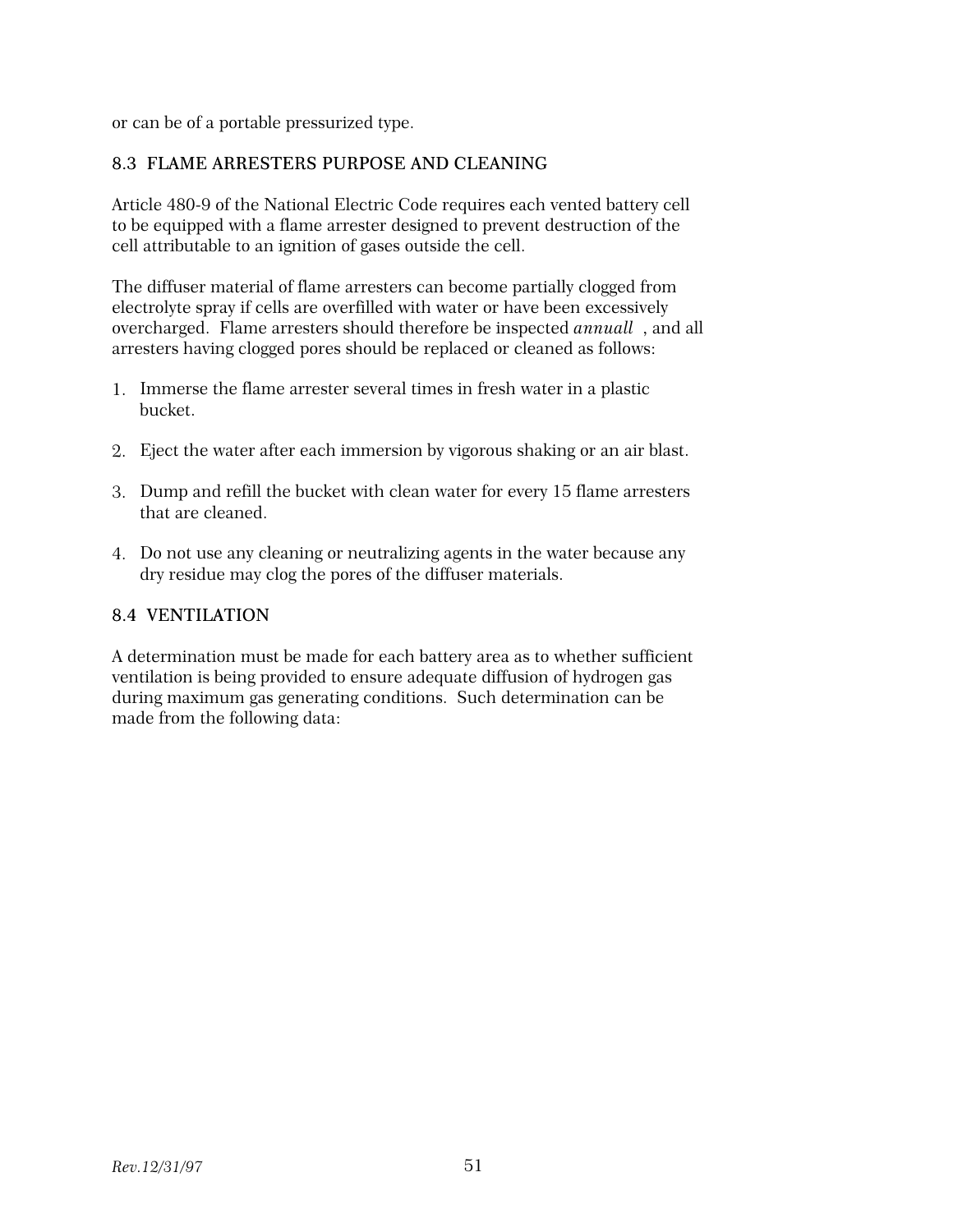- 1. When the battery is fully charged, each charging ampere supplied to the cell produces about 0.016 cubic feet of hydrogen per hour from each cell. This rate of production applies at sea level, when the ambient temperature is about 77  $\overline{P}$ , and when the electrolyte is gassing or bubbling.
- 2. Number of battery cells and maximum charging rate (not float rate) can be obtained from specifications or field inspection.
- 3. Hydrogen gas lower explosive limit is 4 percent by volume. Good practice dictates a safety factor of 5, which reduces the critical concentration to 0.8 percent by volume. This large safety factor is to allow for hydrogen production variations with changes in temperature, battery room elevation, and barometric pressure and also allows for deterioration in ventilation systems.
- 4. Examples of calculations for determining adequate battery room ventilation appear below:

# Example 1

A fully-charged, 60-cell, lead-acid battery, located in a room having a volume of 60 cubic meters, is being charged at 50 amperes. The ventilation system is designed to provide three air changes each hour. Determine the rate of hydrogen production, the critical volume of the battery room, and the adequacy of the air exchanges required for ventilation.

Hydrogen  $\rm(H_{2})$  production in cubic meters per hour is:

(50 amps)(60 cells)(0.000453 m<sup>3</sup>H<sup>2</sup> /cell/hour) = 1.359 m<sup>3</sup>H<sup>2</sup> /hour

Critical volume, with safety factor based on 0.8 percent by volume is:

 $(0.008)(60 \text{ m}^3)$  0.48 m<sup>3</sup> H<sub>2</sub>

Hours to produce critical level of 0.8 percent hydrogen (0.48 cubic meters) in the 60-cubic-meter battery room is:

0.48 1.359 0.35 hour (21 minutes)

The ventilation system must move 60 cubic meters (the room volume), with the 0.48 cubic meters of hydrogen contained within, before the 0.35 hour (21 minutes) elapses.

Three air changes each hour provide one air change in 20 minutes, which is quicker than the 21 minutes required. Critical hydrogen concentration will not be reached with continuous operation of the ventilation system.

# Example 2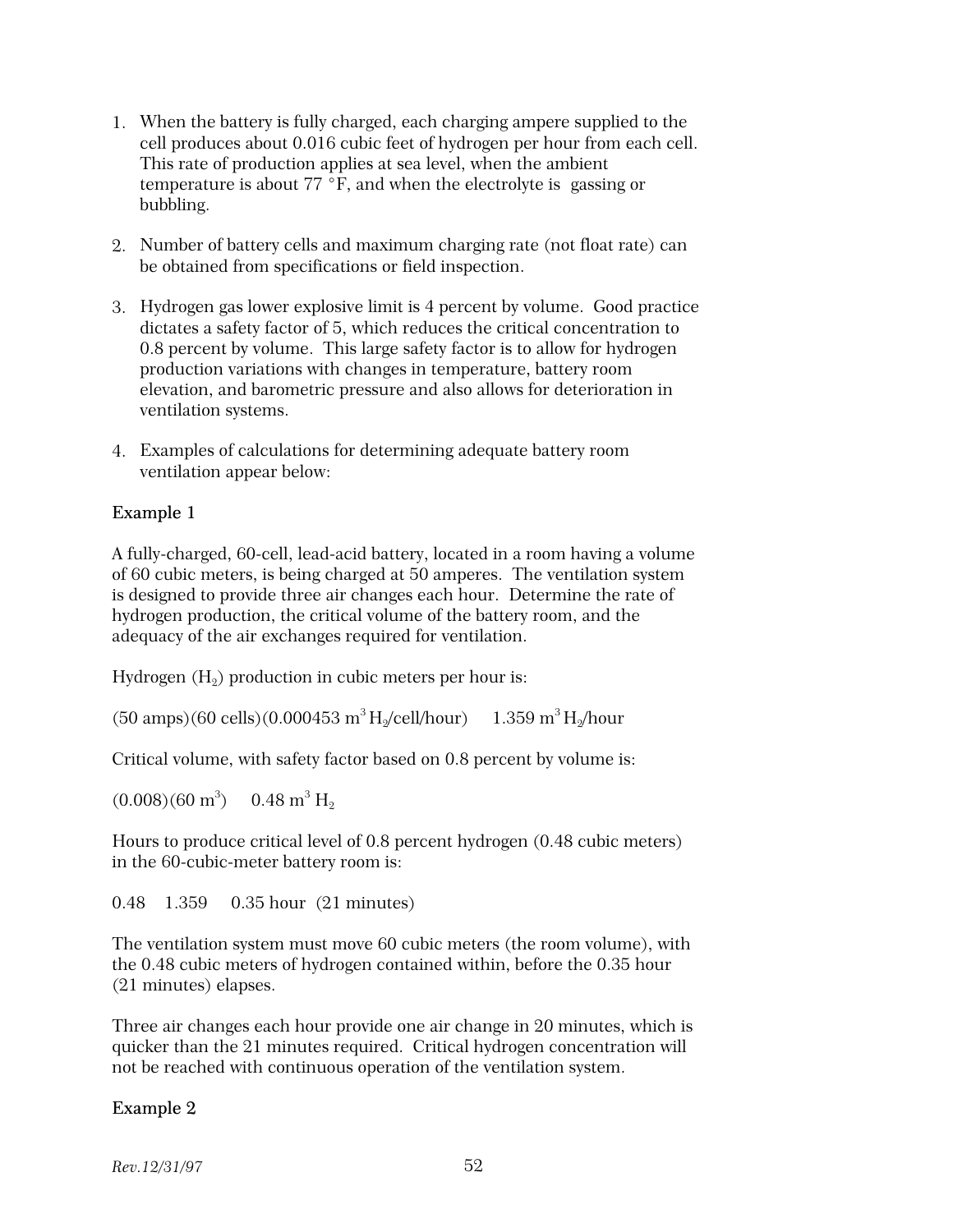Same condition as previously mentioned except that the battery is located in a general control room area of 15 by 7 by 5 meters with one air change per hour:

Hydrogen production rate per hour:

 $(50 \text{ amps})(60 \text{ cells})(0.000453)$ H<sup>2</sup> /hour

Critical volume based on 0.8 percent:

 $(0.008)(15 \text{ m})(7 \text{ m})(5 \text{ m})$  4.20  $\text{m}^3 \text{ H}_2$ 

Hours to produce critical level of 4.20 cubic meters of hydrogen:

4.20 ÷ 1.353 = 3.10 hours, or 3 hours and 6 minutes

Because one air change occurs per hour, the critical concentration would not be reached with continuous operation of the ventilation system and with adequate air movement over the battery to ensure diffusion of generated gases.

# Example 3

Same condition as example 2. Determine fan size for room with no natural circulation.

Hydrogen production in cubic meters per hour:

 $(0.000453 \text{ m}^3/\text{hour})$ (50 amps)(60 cells)  $-1.35 \text{ m}^3/\text{hour}$ 

Because fans are rated in cubic feet per minute, cubic meters per hour must be converted to cubic feet per minute:

 $(1.35 \text{ m}^3/\text{hour}) (35.31 \text{ ft}^3/\text{m}^3)$  47.67 ft<sup>3</sup>/hour H<sub>2</sub> production

Divide by 60 minutes per hour to change 47.67 cubic feet per hour into cubic feet per minute.

47.67 60 0.794 ft<sup>3</sup>/min  $\rm H_2$  production

A safety factor of 5 (0.8 percent by volume) is required. With 0.794 cubic foot per minute hydrogen production, the hydrogen must never reach 0.8 percent of the total volume of the room. Total volume of the room is (15 m $(7 \text{ m})(5 \text{ m})$  $525 \,\mathrm{m}^3$ .

 $(525 \text{ m}^3)(35.32 \text{ ft}^3/\text{m}^3)$  = 18,538 ft<sup>3</sup> total volume of the room

```
0.8 percent of 18,538 \rm{ft}^3 \rm{-} 148.3 \rm{ft}^3
```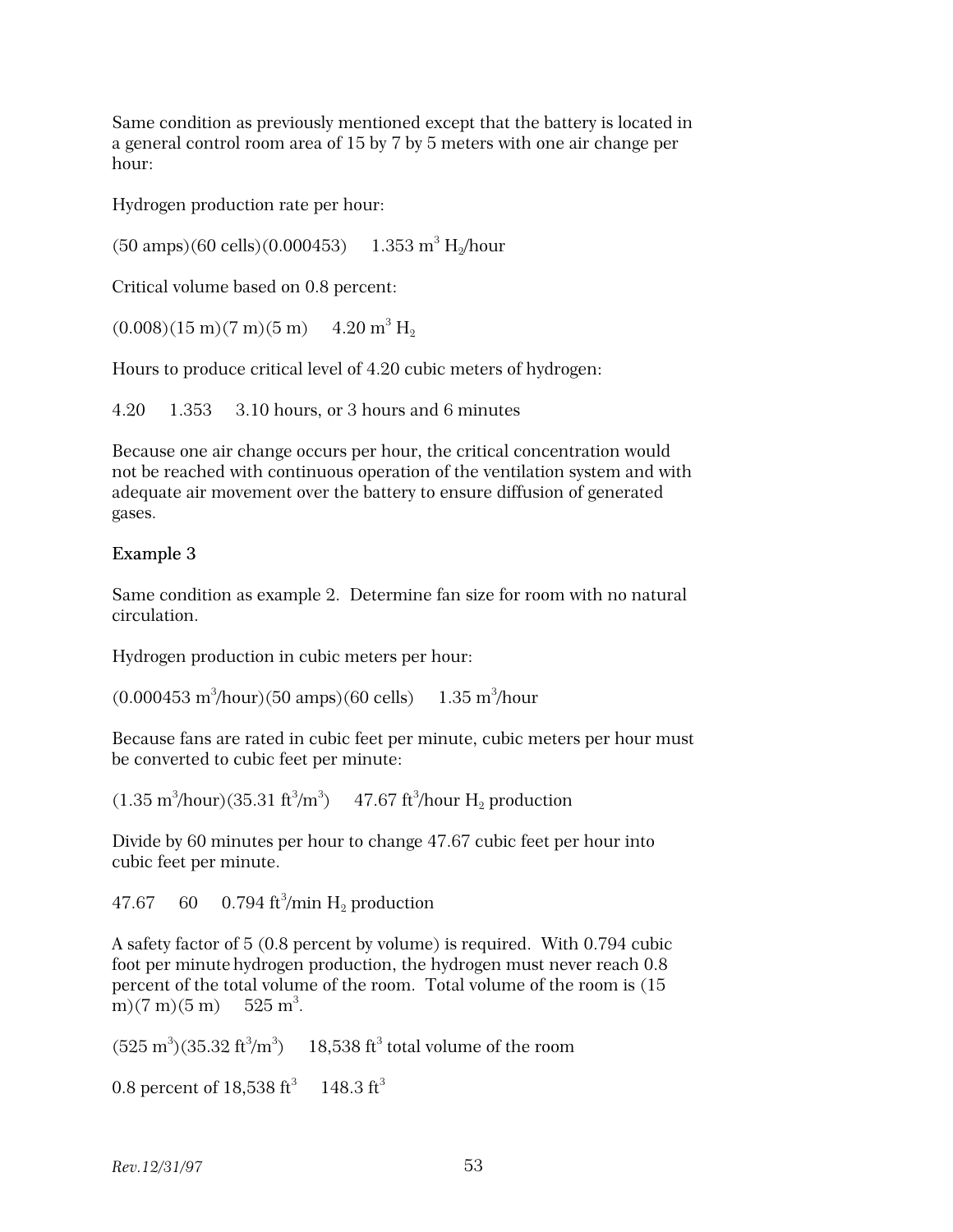So the fan must clear the room before the hydrogen generation can produce 148.3 cubic feet of hydrogen. This production is 0.794 cubic foot per minute, so:

148.3 $ft^3$  $10.794\ \mathrm{ft^3/min} = 186.7\ \mathrm{min}$  to clear the room before  $\mathrm{H}_2$  volume is produced

The total room volume is  $18,538 \text{ ft}^3$ , so:

18,538 186.7 99.29-ft<sup>3</sup>/min fan capacity

Fans are rated in hundreds of cubic feet per minute, so at least a 100-cubicfoot-per-minute fan is needed.

Another way to calculate this fan size would be that the fan must move 0.8 percent of the total volume of the room each minute. So divide the hydrogen production rate by 0.8 percent to give the total fan capacity.

0.794 ft<sup>3</sup>/min = 0.008 = 99.25 ft<sup>3</sup>/min

#### 8.5 BATTERY ROOMS

Battery rooms in future and remodeled facilities are to be designed, constructed, and maintained in accordance with section 14—Storage Batteries of the National Electrical Safety Code. Battery systems now located in control buildings or powerplants need not be placed in a separate room. However, when not located in a separate room, barriers or some type of mechanical protection must be provided to prevent inadvertent personnel or equipment contact and resultant damage. Periodic air flow measurements and explosion meter (total combustible gas) readings are recommended in the general battery areas to ensure adequate air movement to diffuse generation of hydrogen gas.

No Smoking, "No Sparks, "or "No Open Flame" signs should be posted on the outside of the door.

Seismic protection should be provided in areas with high seismic activity.

Metal battery racks shall be grounded.

Concrete floors shall be painted with acid-resistive paint (alkaline resistive) for ni-cad batteries.

Electrical receptacles and light switches should be located outside of battery areas.

A 10-pound class C fire extinguisher should be located just inside the battery room door. The fire extinguisher should not be a  $\mathrm{CO}_2$  type to prevent thermal shock to the battery.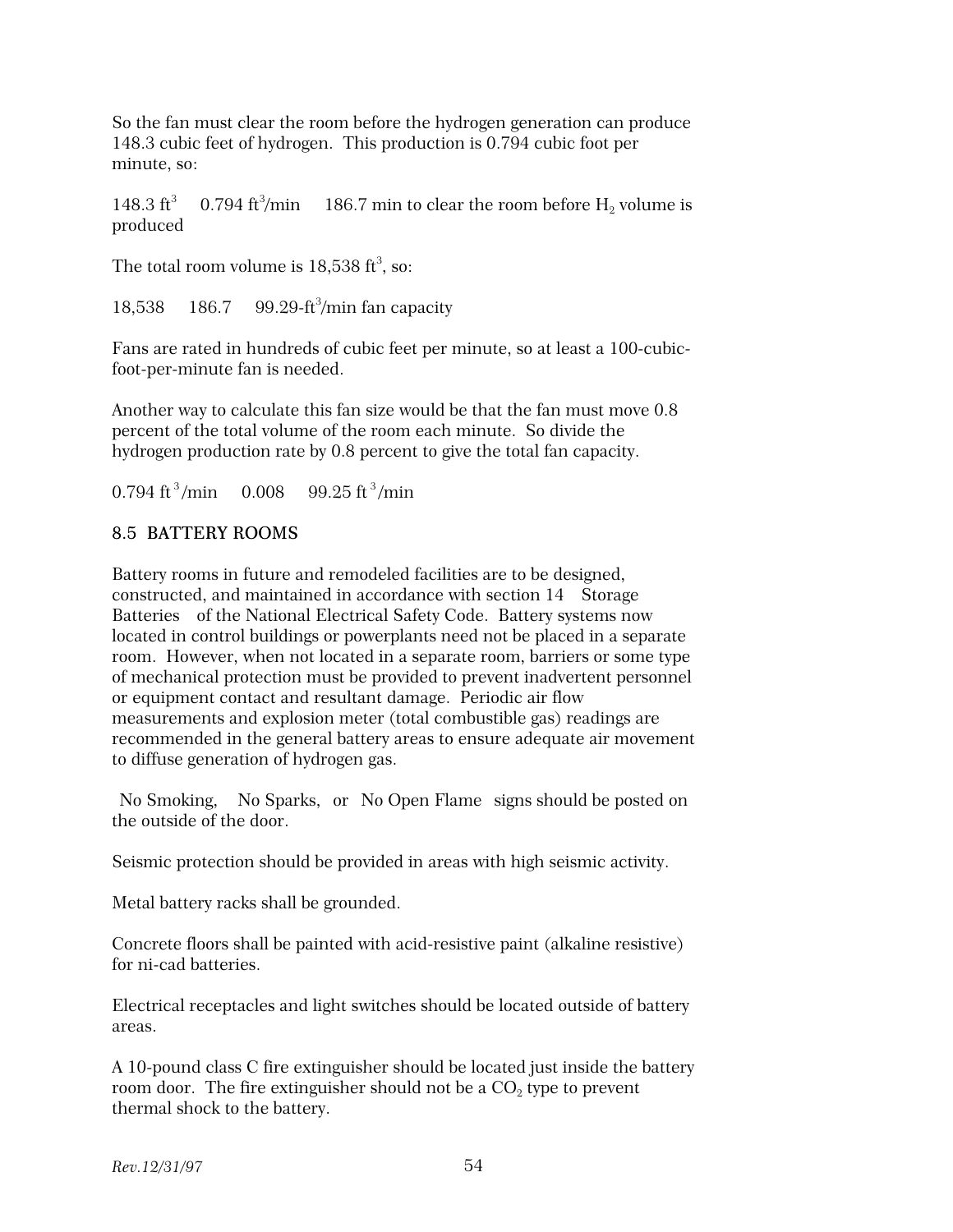Egress from the battery room must be kept clear at all times.

#### 8.6 SAFETY MEETINGS

Field maintenance and operation personnel shall be informed of design criteria and operational requirements of ventilation system performance. Such information will be posted on battery room doors or in close proximity to battery systems. Discussions of these rules and regulations shall be the subject of at least one toolbox meeting semi-annually. Operation of the fire extinguisher and how to read the inspection tag must be covered.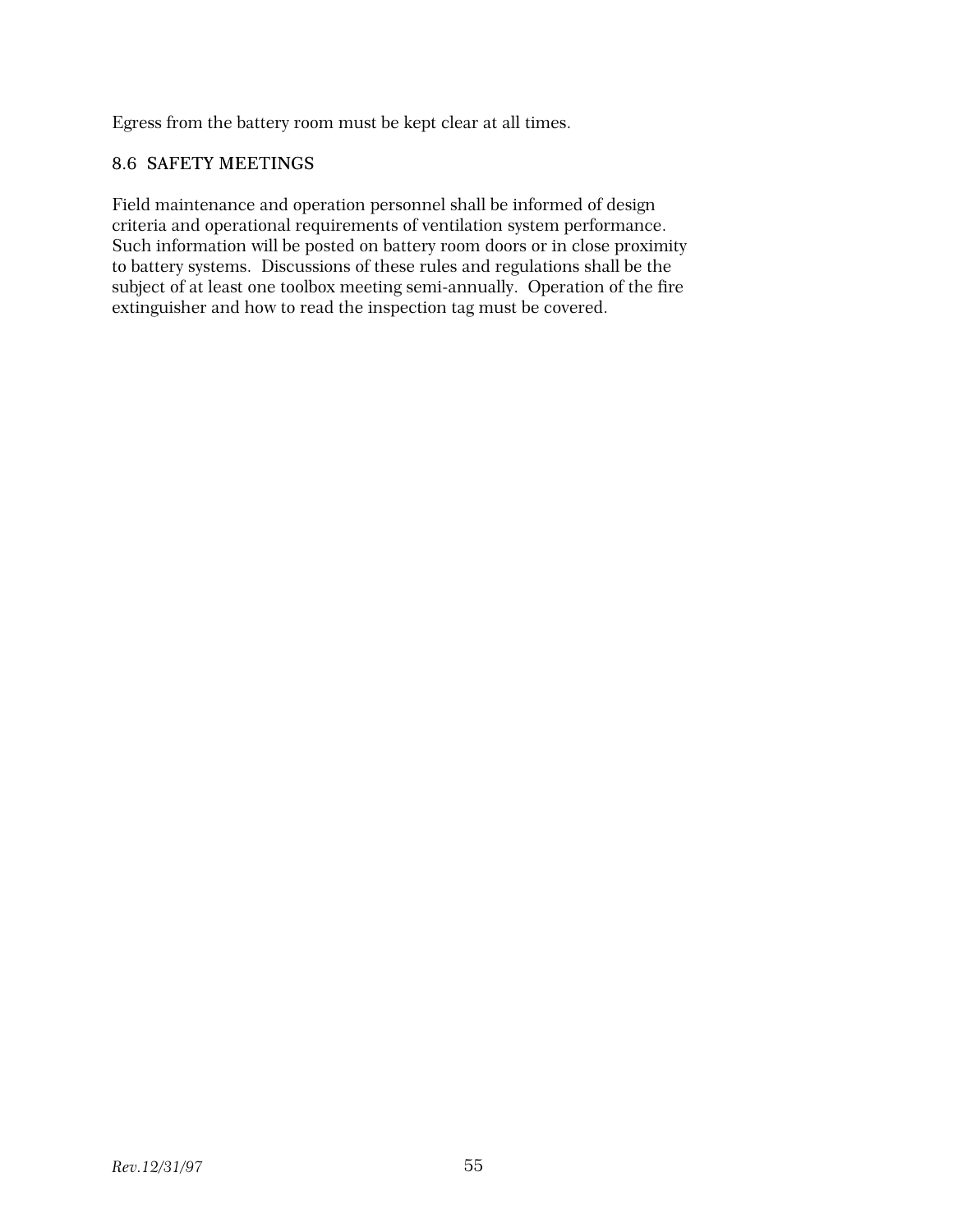# **9. BATTERY CHARGING EQUIPMENT**

#### 9.1 MOTOR-GENERATOR SETS

Diverter-pole motor-generator sets used for battery charging, if properly installed and maintained, will give long and satisfactory service. Shunt generators with voltage regulating equipment are used as battery chargers in some older installations.

Operation of the diverter-pole generator is similar to that of a shunt-wound generator, except the field rheostat is set to maintain floating voltage. The diverter-pole generator will maintain voltage within close limits and will automatically adapt to fixed or fluctuating loads within its capacity and will charge the battery at the proper rate.

#### A. Commutation

Common problems with motor-generator sets involve the commutation system, and frequent checking of commutators is desirable. After several months of operation, a commutator should develop a smooth, burnished surface, free from grooves, burns, or pit marks, and should be kept in this condition. Never use oil or any other lubricant on the commutator.

Once each month, remove brushes from the holders and wipe off the commutator, brushes, and brush holders with a clean, dry cloth. If oil or grease are found on these parts, clean thoroughly with a cloth dripped in an approved solvent. Follow with a cloth saturated with hydrogen peroxide and thoroughly wipe dry with a clean cloth. The lower brushes have a natural tendency to collect dirt and must be cleaned each month. If grooves develop in the commutator, brushes should be lifted from holders, and the faces of the brushes should be carefully inspected for embedded specks of copper. These particles of copper or other hard spots should be carefully removed with a knife point.

The grooves between commutator bars should be cleaned regularly. Remove copper or carbon dust or other foreign matter. A thin, flat piece of wood or fiber is recommended for this purpose.

Mica should always be located about 1/32 inch below the surface of the commutator bars. When undercutting the mica becomes necessary, a knife or broken hacksaw blade on which the set of the teeth has been ground off is effective in scraping the mica to the required depth. Do not undercut the mica more than 1/32 inch. Be sure that slots are left clean and that no small flakes of mica project above the surface of the commutator, particularly on the sides of the bars.

All sharp corners on the edges of the commutator bars should be rounded off to prevent cutting or scraping the brushes.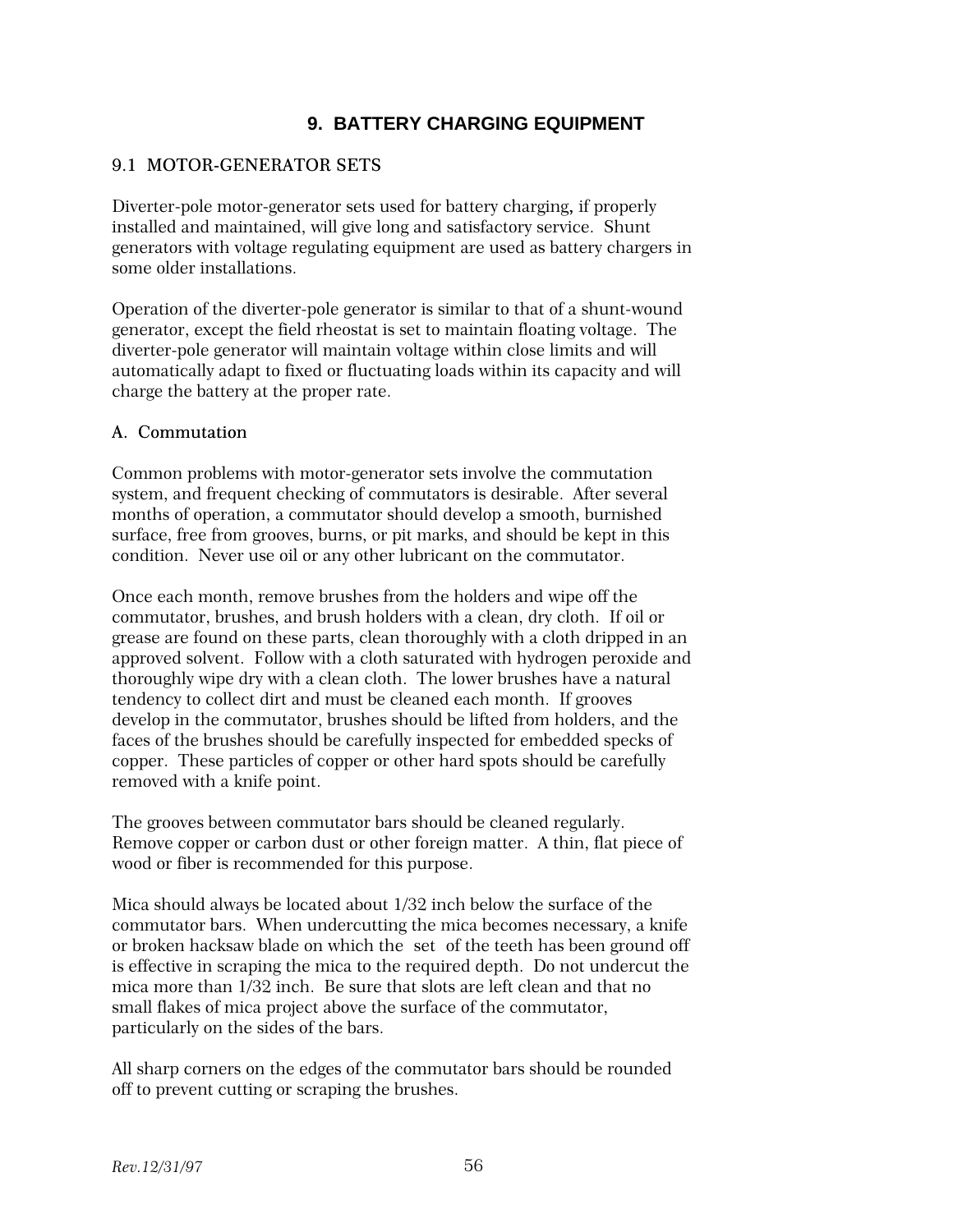Commutation is best when the commutator is perfectly smooth and seasoned to a chocolate brown color. The commutators should not be stoned or ground except when necessary to remove grooves or scoring, and they should not be turned down in a lathe except when allowed to become badly out of round or after commutators have been dismantled and rebuilt. Excessive cutting or grinding should be avoided. ut barel enough to accompli *t e re uire* result.

When stoning, use the finest grit that will serve the purpose and finish by polishing with a canvas pad and rouge. Mica between bars must be undercut after turning and after repeated stoning to keep within the 1/32 inch depth mentioned above.

New brushes must be carefully fitted to the commutator to ensure good contact. Place a strip of 00 sandpaper between the commutator and the brushes with the sanded side against the brushes and draw the sandpaper back and forth until the brushes are hollowed to fit the commutator. Increase the spring tension to its highest point to speed this preliminary fitting, but the tension must be restored to its original position for the final fitting. The correct operating pressure is about 2-1/2 pounds per square inch of brush surface area.

For the final fitting of the brushes, pull the sandpaper in one direction only. When the brush holders are of the reaction (Baylis) type, the sandpaper must be pulled against the direction of rotation. When the brush holders are of the radial type, the sandpaper must be pulled in the direction of rotation.

Before starting the motor-generator after sanding the new brushes, be sure to wipe all sand and carbon dust from the brushes, brush holders, and commutator. See that each brush makes firm contact with the commutator and is free in its holder. Clean and tighten all connections in the field circuit. Clean the rheostat contact points and contact arm, and see that they make firm contact.

#### B. Positioning Brushes of Diverter-Pole Generators

For best commutation, brushes should be set so that the armature coils short circuited by the brushes are under the influence of the diverter-pole flux.

Moving brushes in the direction of rotation may improve commutation but may reduce compounding action of the diverter poles. Increased strength of the diverter poles is then necessary to produce the same compounding action. Increased strength of the diverter poles increases the flux change in the poles and results in greater curvature of the voltage curve. Best results are obtained when this curvature is at a minimum.

Brushes should be set as far back (against direction of rotation) as perfect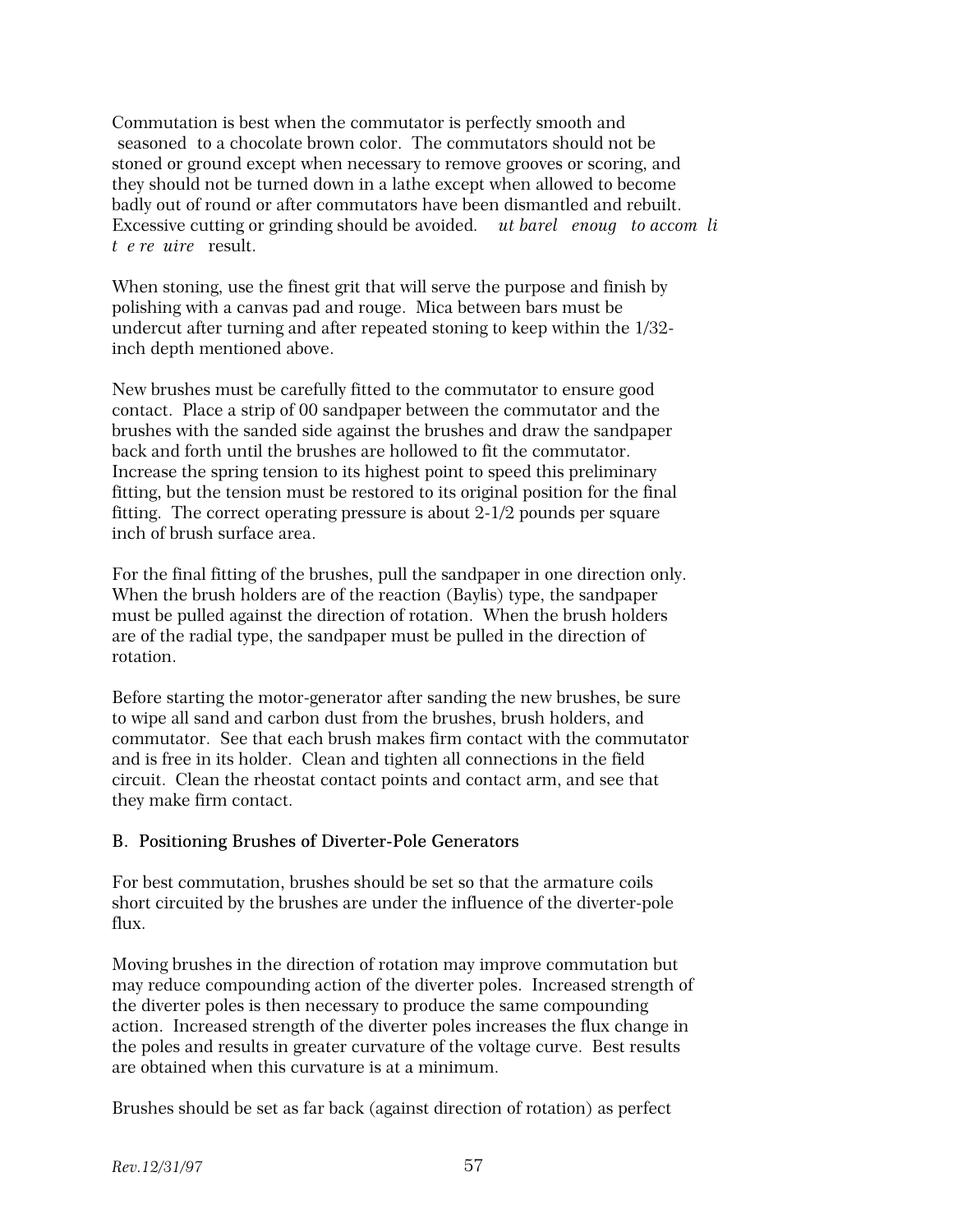commutation at full load will permit. Then the strength of the diverter-pole winding should be adjusted to produce the flattest possible curve without showing a rising voltage characteristic. Each point on the voltage curve should be slightly lower as load is added. If the voltage rises at any point, operation with a battery will be unstable.

The strength of the diverter-pole coils is adjustable by means of an adjustable shunt connected in parallel with the diverter-pole circuit. This shunt consists of resistance wire wound on an insulating tube and is usually mounted inside one of the arms of the commutator end bearing bracket. Clamp-type sliders provide means for adjusting the resistance of this circuit.

If commutation is not perfect, as evidenced by burning of the commutator bars, shift brushes slightly in the direction of rotation. Moving the brushes too far will make the generator slow to recover voltage following an overload. Under this condition, the battery will regain voltage faster than the generator, which will result in a momentary discharge from the battery through the generator. This condition will cause any reverse-current device between the generator and the battery to trip open. When no reversecurrent device is used, this same condition may cause surging of current back and forth between the battery and the generator

# C. Checking Voltage Regulation

When checking generator voltage regulation, always start the generator without load and with the field rheostat resistance all cut in. Raise the voltage slowly to the floating value, using care not to go beyond this value. If this value is exceeded, shut down the generator, allow it to come to a complete stop, and then start over. This procedure is important to eliminate the effect of hysteresis.

Use a variable-resistance and increase the load in successive steps to a point where the generator voltage drops sharply, recording the generator volts and amperes on each step.

Be sure that each successive step increases the load to eliminate the effect of hysteresis.

The generator should always be run long enough to produce a perfect and full seating of the brushes on the commutator before taking final check test readings.

The final voltage curve should show a drop as the first small increments of load are added in order to prevent a swing to discharge on light loads. The load should then level off to a very gradual drop over the major portion of the curve to ensure stability until cutoff point is reached, then the load should drop abruptly to protect the generator against overloads beyond its safe capacity.

# D. Motor-Generator Bearing Maintenance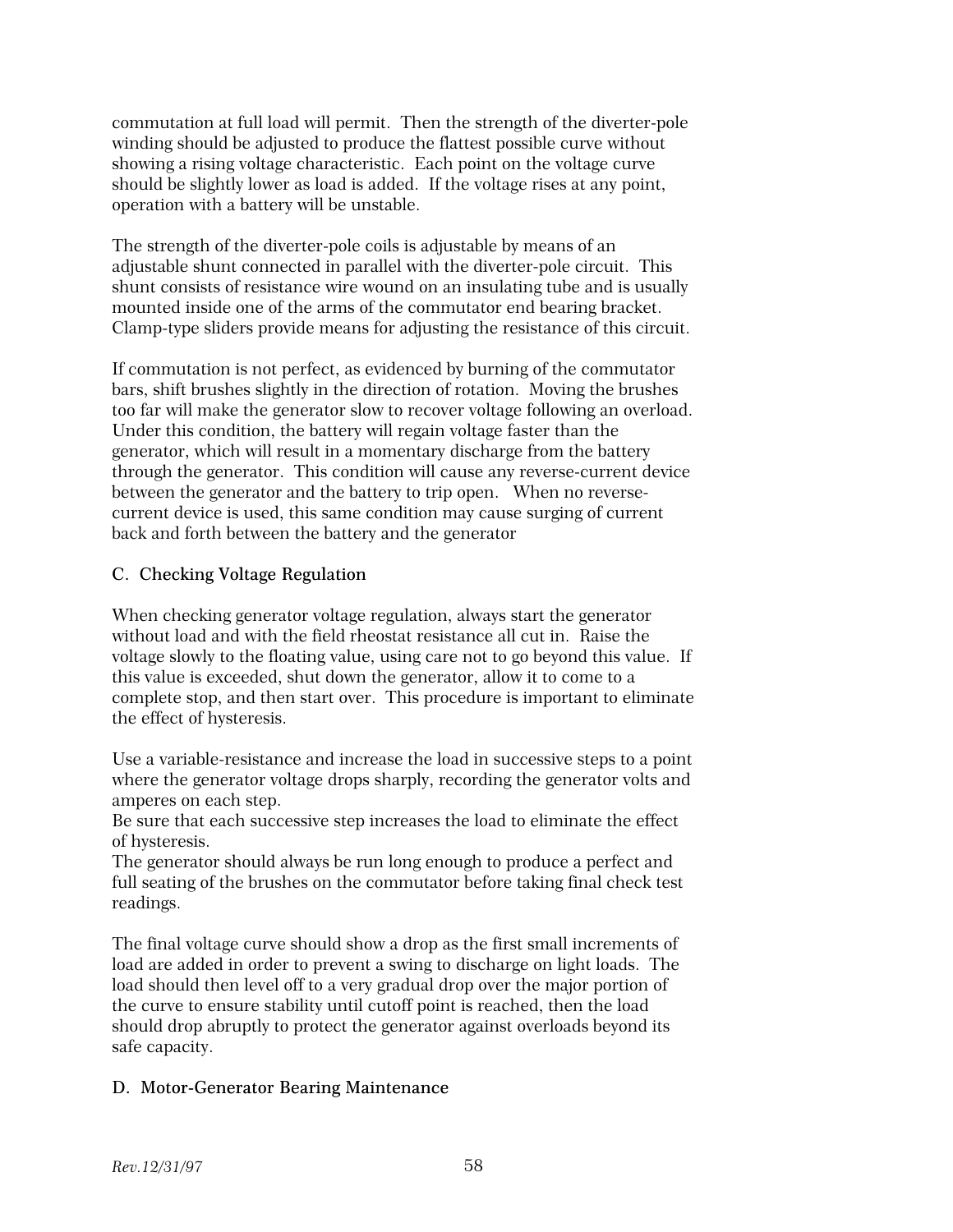Once every 6 months, remove bearing covers; clean out old grease; flush the bearings and bearing chamber with kerosene; and repack the bearing loosely with clean, neutral mineral grease, filling about one-fourth full. Do not neglect the complete flushing of the bearing chamber and replacement of the grease every 6 months; otherwise, the grease will pack and harden, and the balls will drag and slide rather than roll on the races, resulting in overheating and scoring. Do not use grease containing vegetable or animal oils or graphite; vegetable and animal oils develop acids that are highly destructive to the finely polished surfaces of the balls and raceways. The rolling action of the balls will pack graphite into the surface of the raceways and close the necessary clearance between balls and races. The grease container should always be kept tightly sealed because dust and grit will quickly destroy any ball bearing. Also be sure that tools used to remove grease from the container are perfectly clean. Follow the above instructions carefully. More ball bearings are destroyed by the use of dirty or too much grease than from any other cause.

The motor-generator should be shut down when adding oil because the oil level is always slightly lower when the machine is running, which can cause danger of overfilling and subsequent waste of oil and fouling of the windings. Proper oil level is about 1/16 inch below the top of the overflow fitting on the side of the bearing. The following schedule is recommended:

*nce eac ee* Check the oil level and add oil if necessary. Inspect oil rings to see that they are rotating with the shaft and carrying oil to the journal.

*nce ever mont* Drain the bearing chamber completely. Flush with a clean, light oil, and refill within 1/16 inch of the top of the overflow fitting using a high grade, medium machine oil.

#### 9.2 STATIC RECTIFIER CHARGERS

Static rectifier chargers are generally provided with automatic voltageregulation features. Maintenance personnel must always refer to manufacturer s instructions and service manuals for correct operation, maintenance, and care procedures. This charger consists of a saturable reactor, a transformer, a silicon rectifier controlled by a sensing device, a magnetic amplifier, and a reference voltage.

Battery chargers of this type exhibit a constant voltage output characteristic under changing load conditions and a-c supply fluctuations. This charger, when operating within its current rating, will maintain the float voltage or the equalizing voltage within 1 percent. The charger will do this with a-c supply voltage fluctuations of 10 percent.

The magnetic amplifier charger is capable of regulating the voltage down to zero load, but only when the battery is connected to the charger output. Chargers may be equipped with copper oxide rectifiers, selenium rectifiers, or silicon rectifiers.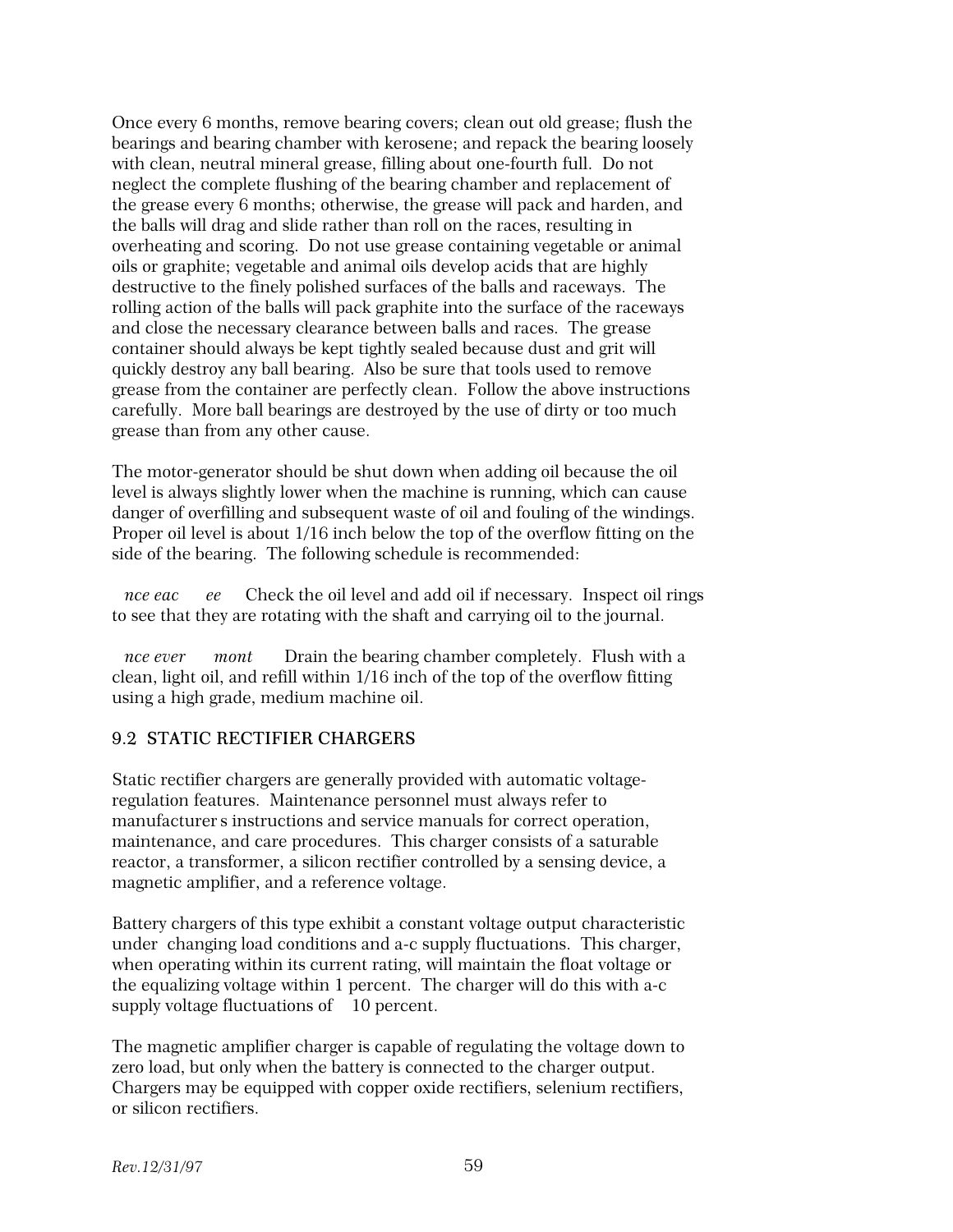### A. Trouble-Shooting Static Rectifier Chargers

A common problem is low output voltage in chargers that have copper oxide rectifiers in the control circuits. Copper oxide rectifiers (and to a lesser degree selenium rectifiers) have a tendency to deteriorate after long use, causing a reduction in output voltage. When this condition occurs, rectifiers should be replaced with silicon rectifiers, which have a slow aging rate.

Oscillations in output voltage can occur in some types of battery chargers during light or no-load conditions because of resonance between the battery and the charger. These oscillations can be damped out by connecting a small load resistor (about 100 watts) across the output of the charger.

Always refer to the manufacturers service manual for detailed instructions regarding operation, maintenance, and care.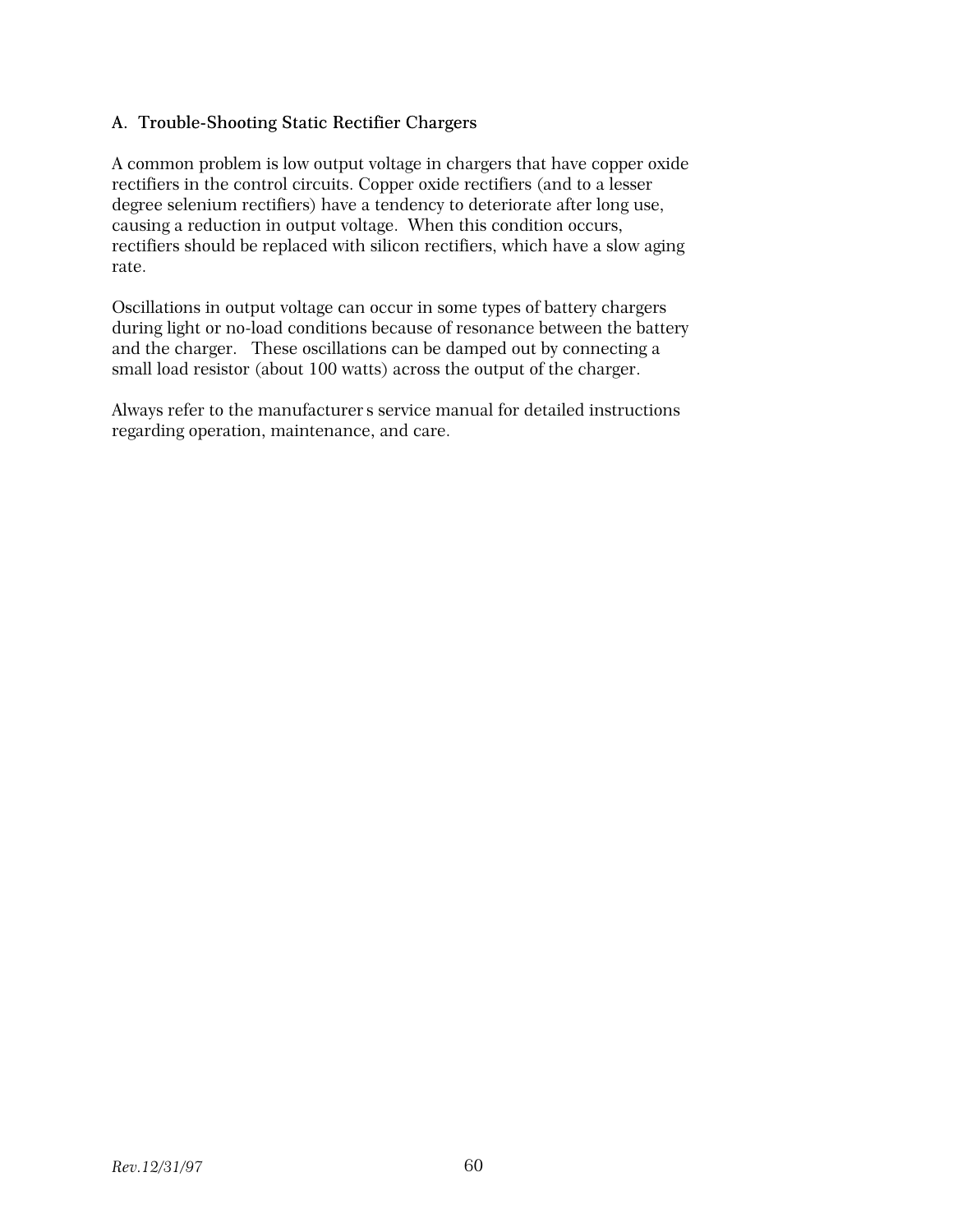### **10. REPLACEMENT STORAGE BATTERY SIZING**

Sizing of a storage battery is generally based on three kinds of loads:

- 1. Power circuit breaker or circuit switcher tripping. This load is normally of short duration and uses few ampere hours. When replacing a station battery, the battery must have ample ampacity to handle this short term load.
- 2. Normal battery loads that turn on automatically with loss of station power must be calculated by multiplying load amperes times expected duration and a rating factor. Typically, this rating factor would be 1, based on a 3 hour discharge rate.
- 3. Loads remaining after personnel have manually deleted all possible loads. This battery load would normally be based on an 8-hour discharge rate with a rating factor of 1.

The ampere-hour rating combining loads No. 2 and 3 normally is used to size a station battery provided the short term ampacity is sufficient to handle the load of No. 1.

Computer software is available from battery manufacturers at no cost to simplify the sizing of different type batteries using IEEE methods.

#### **11. STANDARDS**

Additional information on batteries can be obtained from battery suppliers and from IEEE standards as follows:

- IEEE 485-1983 Recommen e Practice or Si ing arge ea Storage atterie or *Generating Station and Sub tation*
- IEEE 450-1995 Recommen e Practice or aintenance Te ting an Re lacement of *ente ea ci atterie or Stationar lication*
- IEEE 1184-1994 *ui e or Selection and Siggo atterie or ninterru table Poer*  $Su$  *I PS*
- IEEE 1115-1992 Recommen e Practice or Si ing ic el a mium atterie or *Stationar lication*
- IEEE 1106-1995 Recommen e Practice or aintenance Te ting and Replacement of *ic el a mium atterie or Stationar lication*
- IEEE 1189-1996 *ui e or Selection o alve Regulate ea ciatterie* R or *Stationar lication*

IEEE 1188-1996 Recommen e Practice or aintenance Te ting an Re lacement o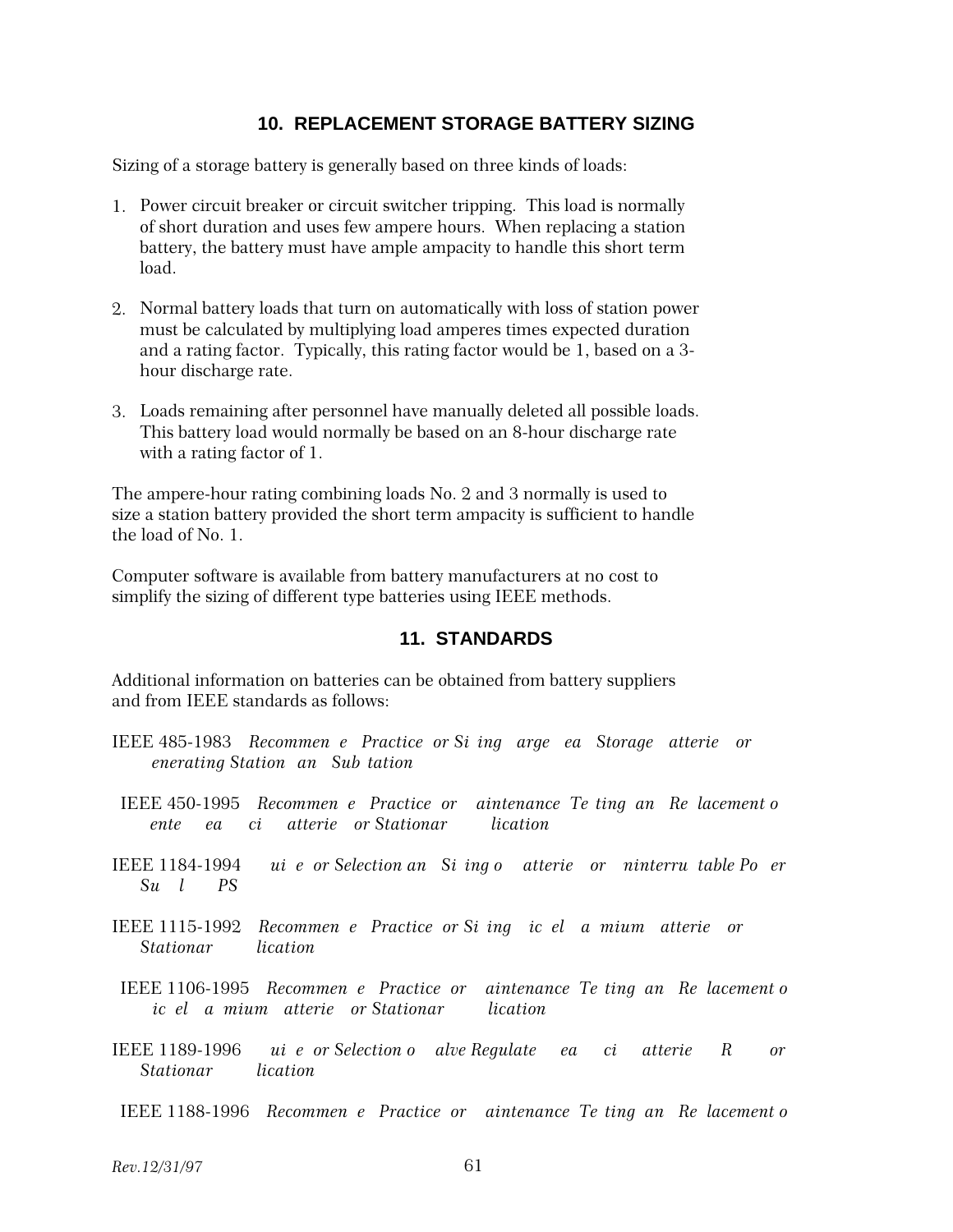*Alve Regulate ea ci* R atterie or Stationar lication

These IEEE Standards are referenced extensively in this FIST.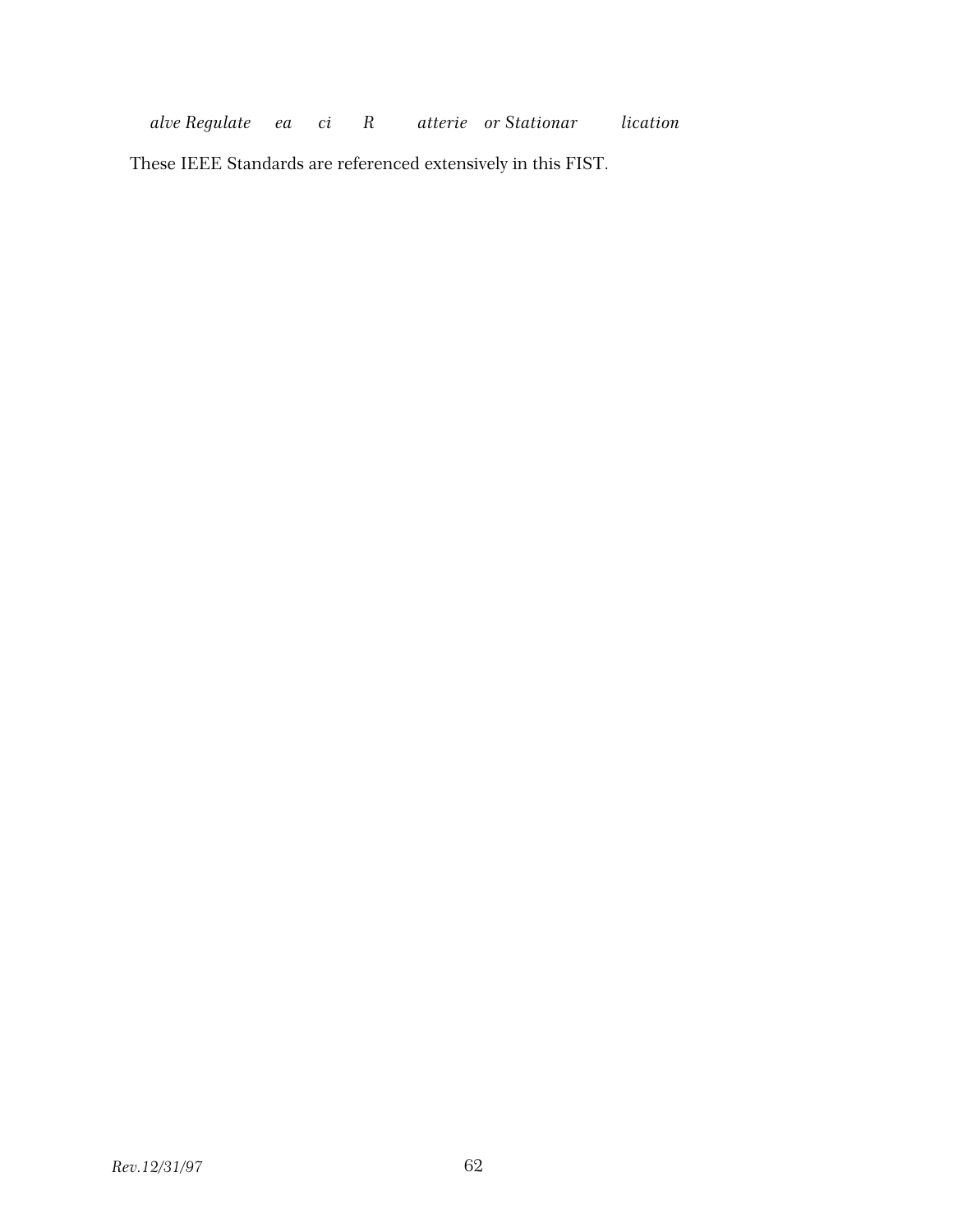

Figure 1. - Water consumption for lead-acid battery sizes and types.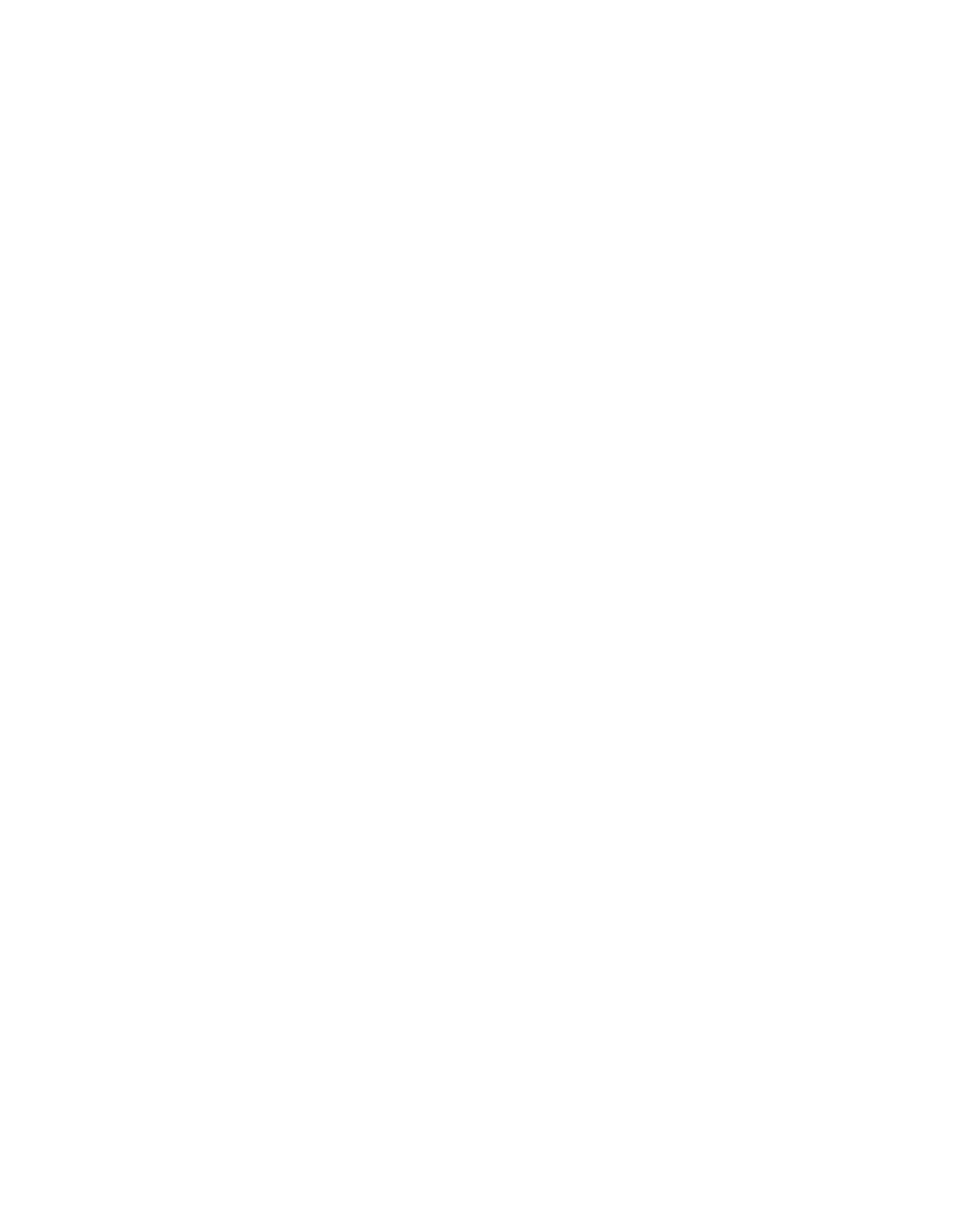

Figure 3. - Percent capacity of batteries with pasted and planté type plates for various discharge rates.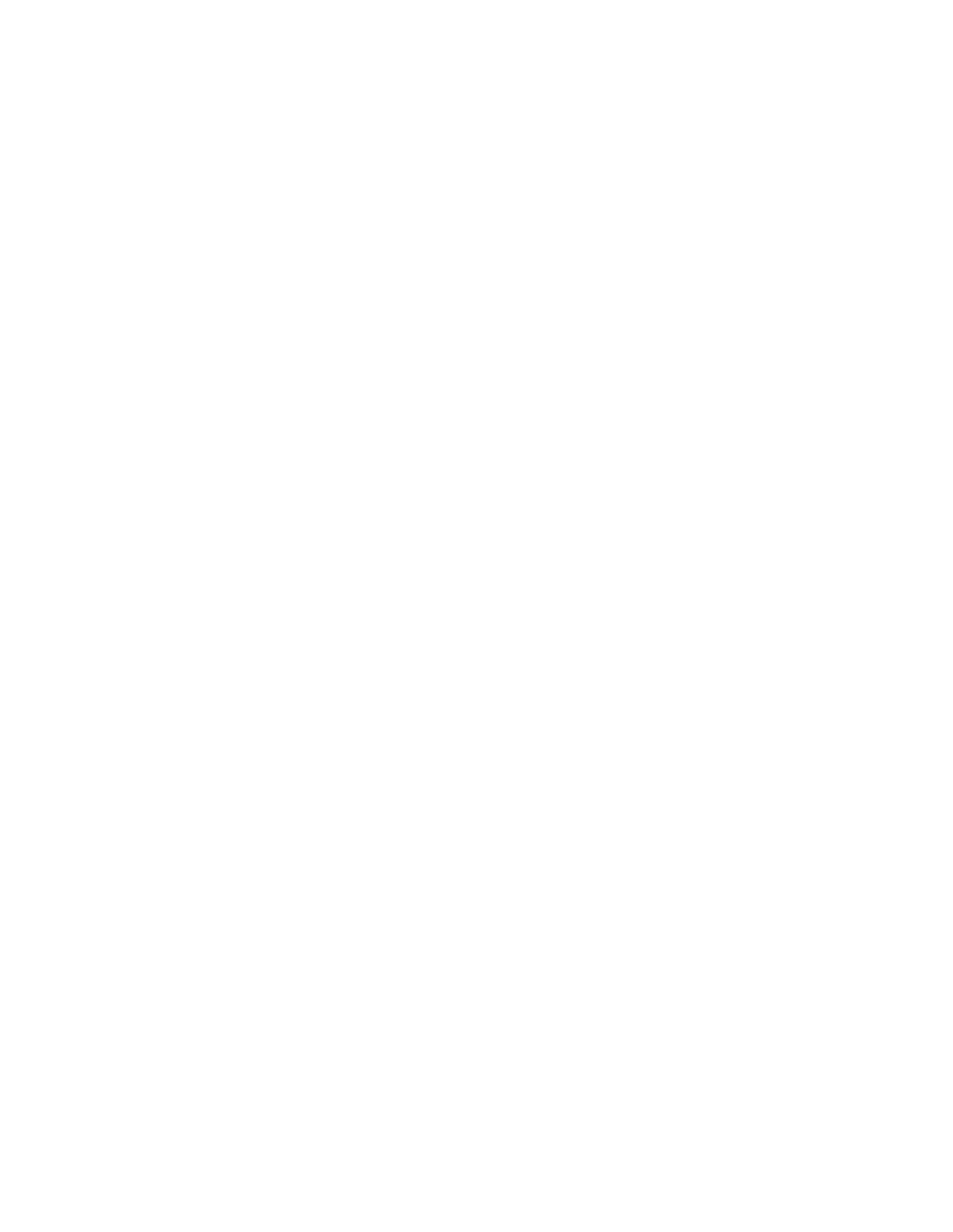

Figure 4. - Effect of concentration of electrolyte on cell capacity.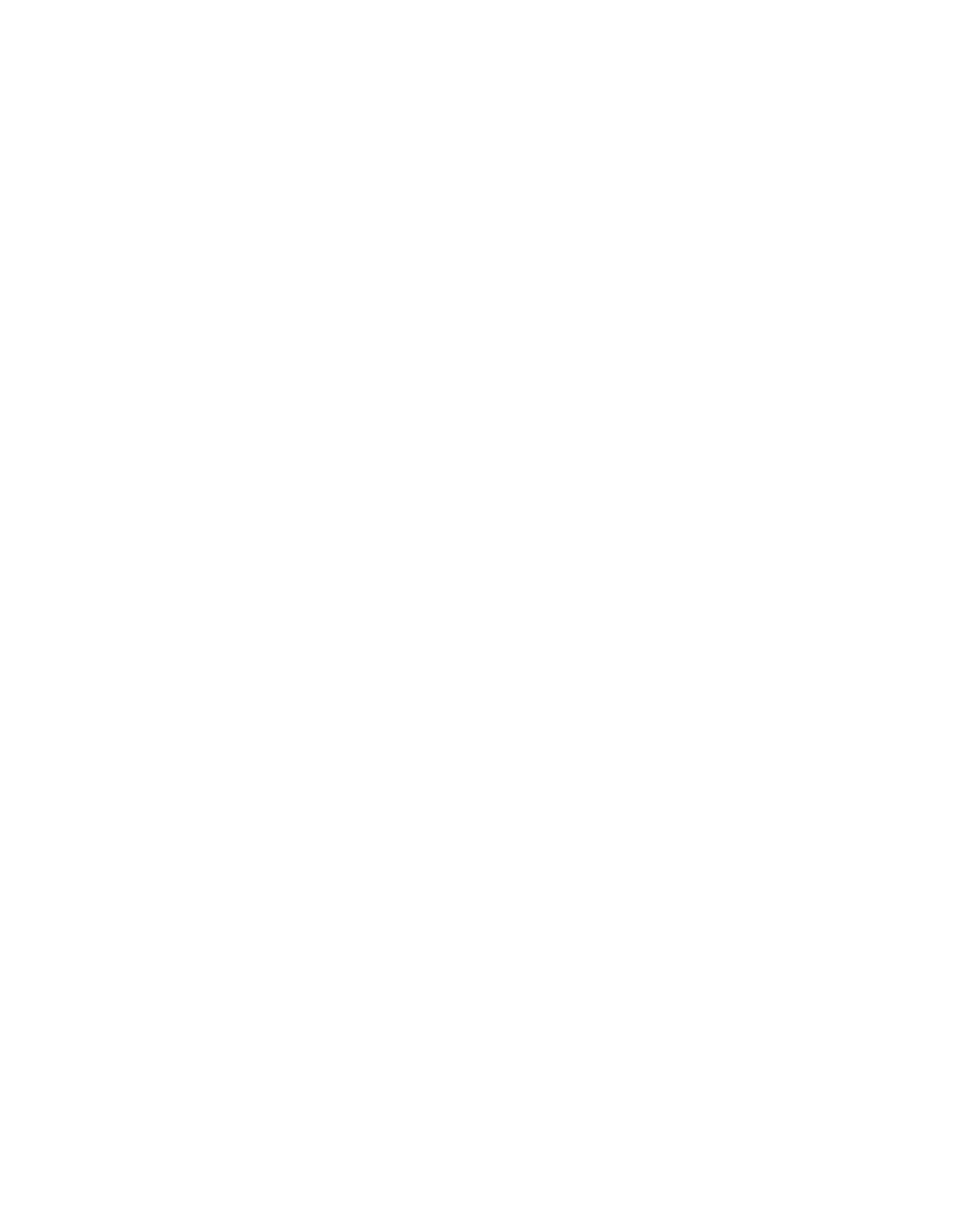

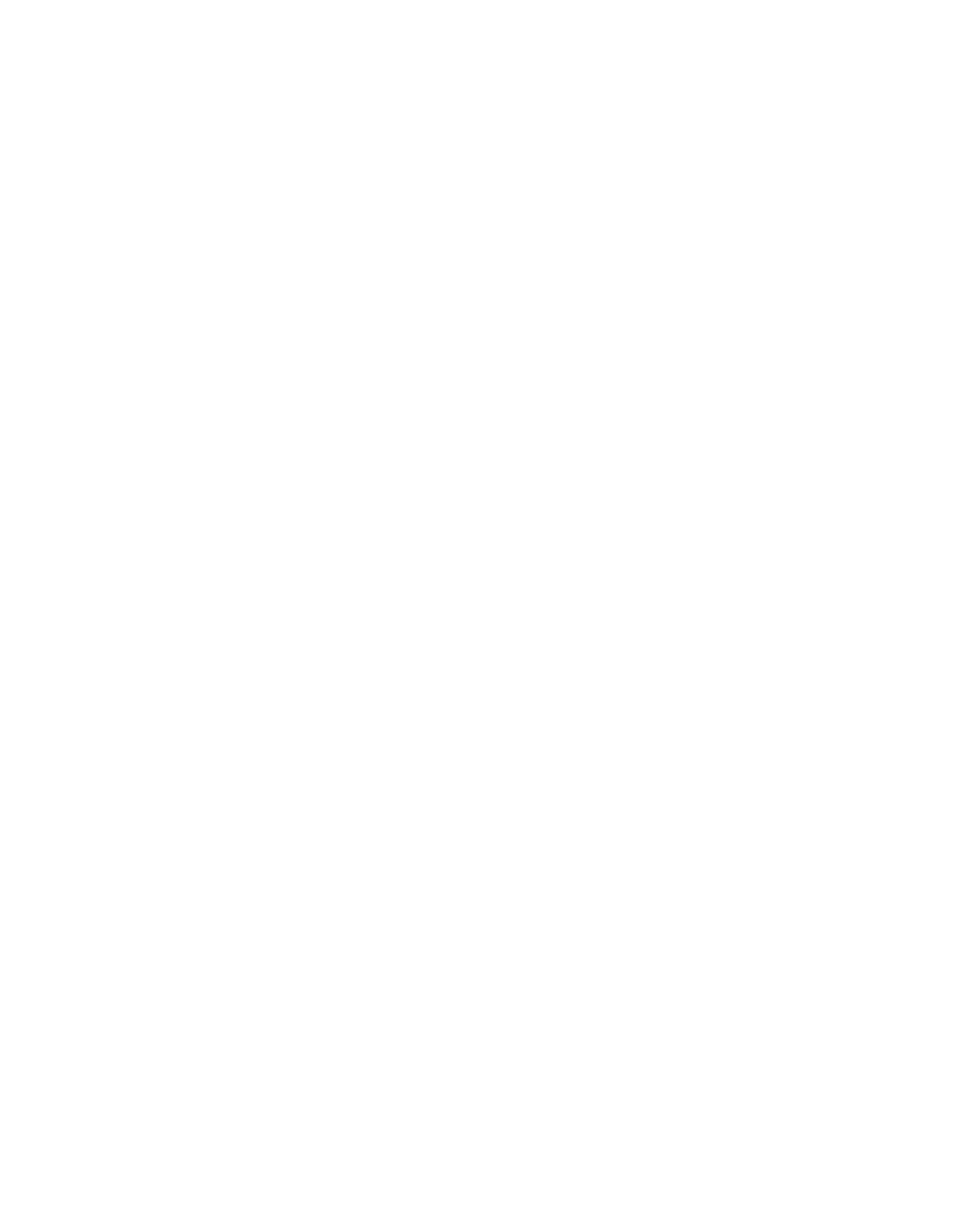

Figure 6. - Percent local action in 1.280 electrolyte versus specific gravity of electrolyte.



Figure 7. - Approximate variation of local action in lead-acid storage cells with changes in specific gravity of electrolyte and changes in temperature.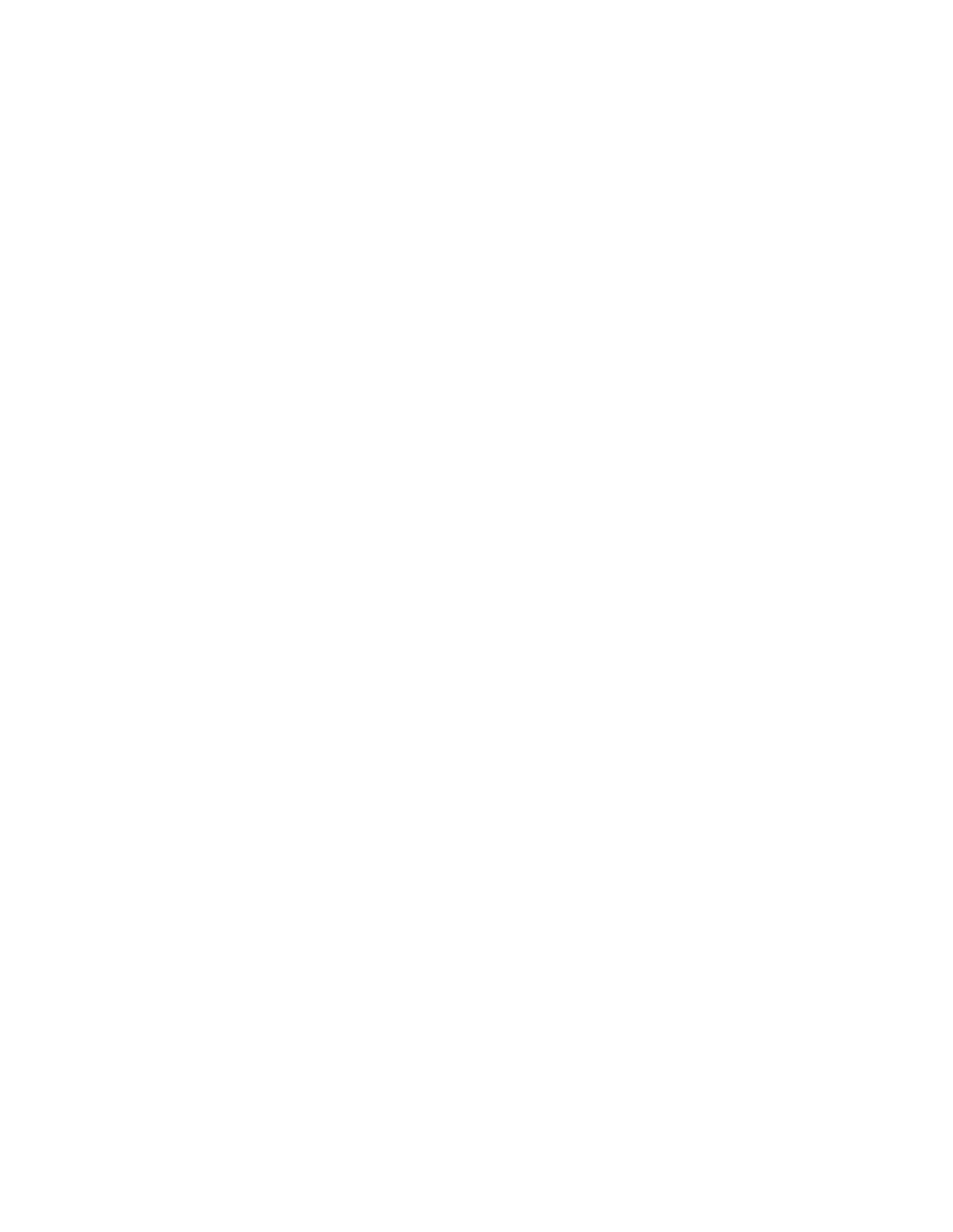

Figure 8. - Approximate variation of capacity with temperature in lead-acid chloride-accumulator type storage cells.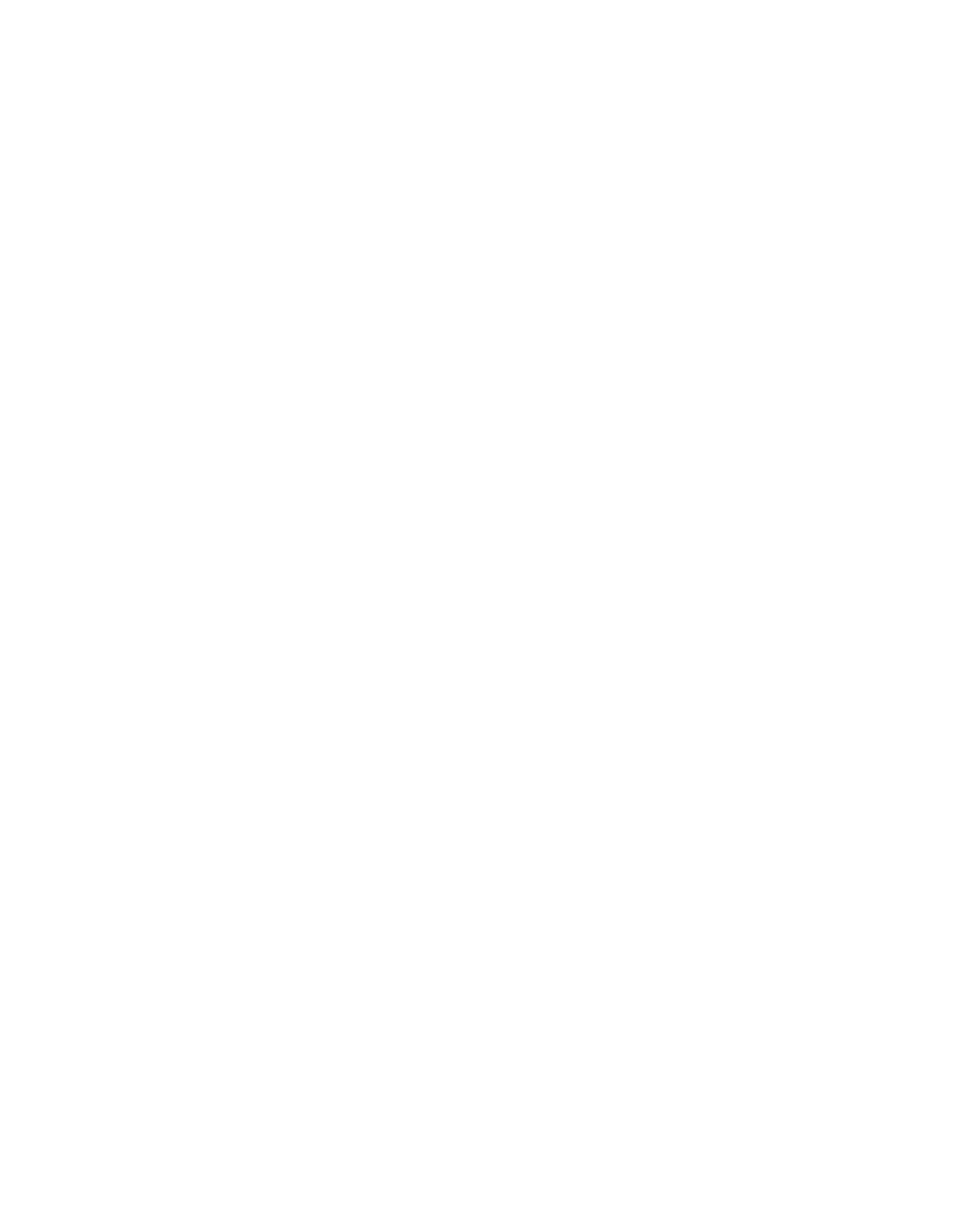

Figure 9. - Typical recharge curves at constant voltages following 100-percent discharges.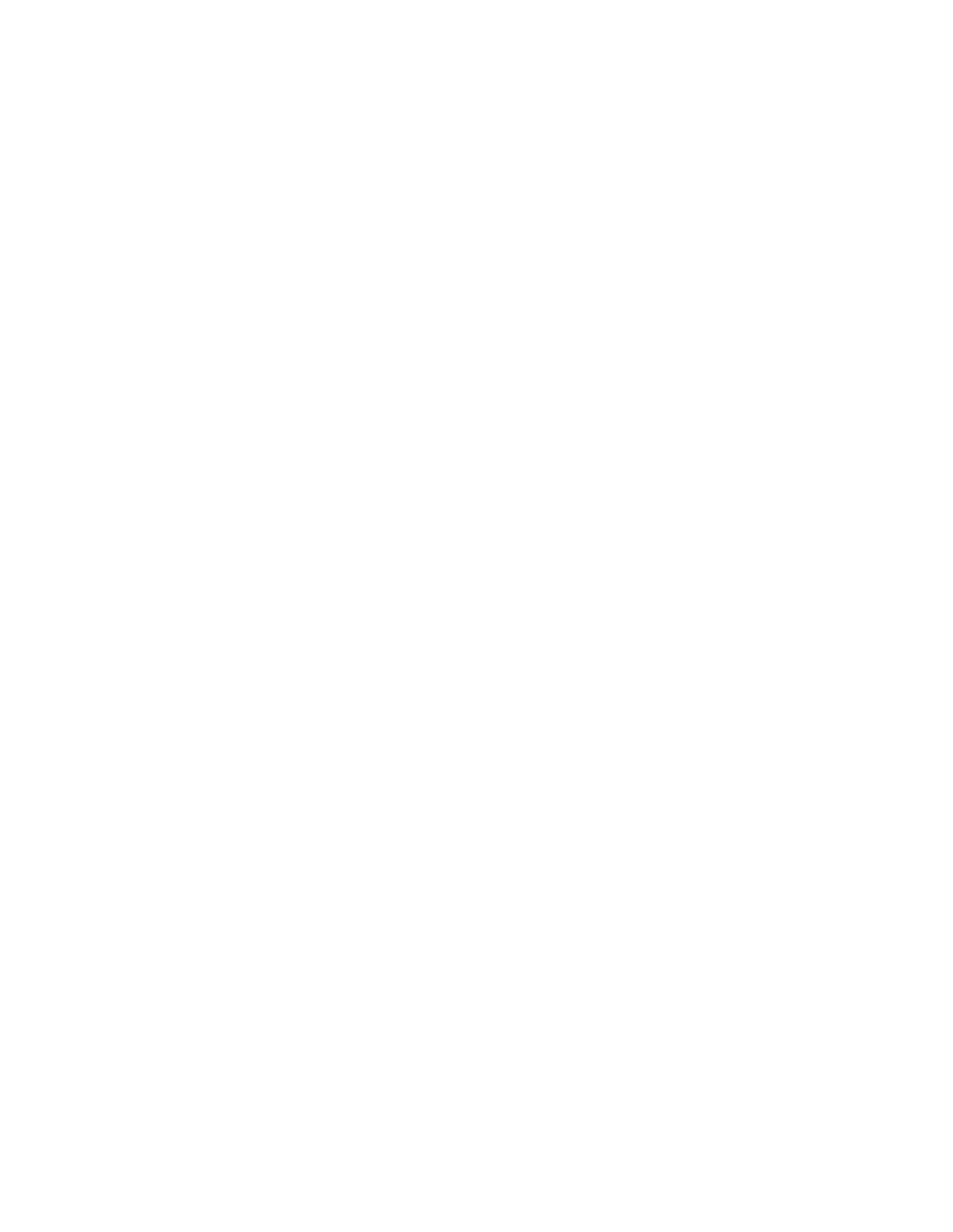## Voltage Probe Placement for Nickel Cadmium Cells with Different Type Connectors



This figure to be used for two purposes

- 1. See section 5.7 for the voltage reading of individual cells. Place the probe across the individual cell posts (positive to negative) in the location shown above, so the intercell connection will not be included in the reading.
- 2. See section 5.11 for capacity testing. Place the probes between adjacent cell posts of like polarity (positive to positive), so the voltage drop across the intercell connections will be included in the reading.

Figure 10. - Voltage probe placement for nickel-cadmium cells with different type connectors.